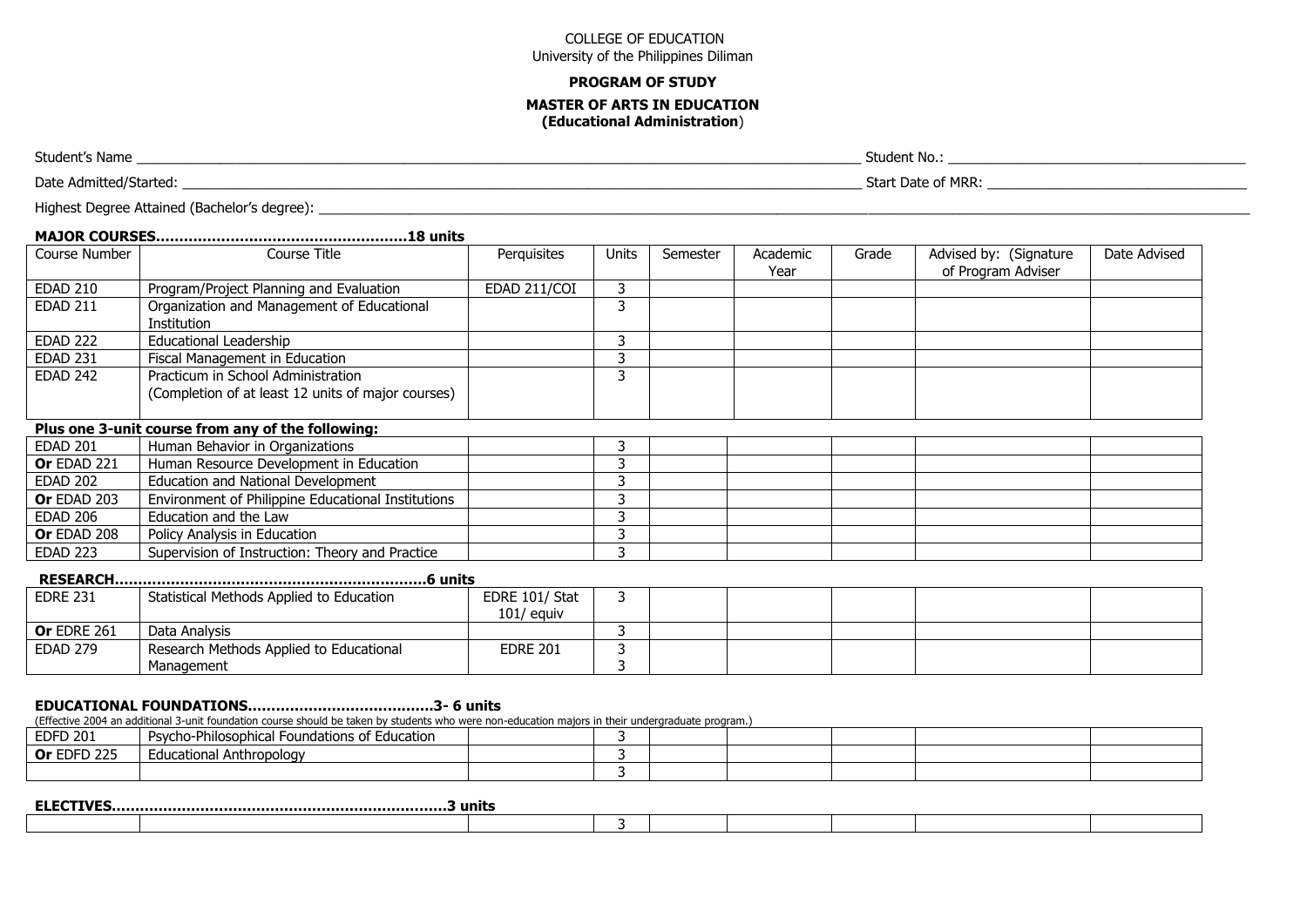#### **MAEd (Educational Administration)**

#### **COGNATES……………………………………………………………..6 units**

 Six (6) units of 200-level courses in any of the following disciplines: Anthropology, Economics, Philosophy, Political Science, Psychology and Sociology or \*\*200-level courses in the College of Education in the following areas: Research and Evaluation, Curriculum Studies, Educational Psychology, (\*\*Approved on the 95<sup>th</sup> UC Meeting: April 19, 2006 (Effective First Sem. 2006-2007)

**THESIS ……………………………….………………………………6 units**

**Total Number of Units …………………………………………. 42-45 units**

| Prepared by:                | Approved by:                        | Noted by:                          |
|-----------------------------|-------------------------------------|------------------------------------|
|                             |                                     |                                    |
|                             |                                     |                                    |
|                             |                                     | LORELEI R. VINLUAN                 |
| Name & Signature of Student | Name & Signature of Program Adviser | Name & Signature of Division Chair |

| (OSEC)<br>Received by: | Date received: |
|------------------------|----------------|
|                        |                |

# **NOTE: PLEASE FOLLOW YOUR PROGRAM OF STUDY. ALWAYS CONSULT YOUR ADVISER.**

#### **CONFORME:**

I will only take the courses included in my Program of Study. "In consideration of my admission to the University of the Philippines and of the privileges of a student in this institution, I hereby promise and pledge to abide by and comply with all the rules and regulations laid down by competent authority in the University and in the college in which I am enrolled. Refusal to take this pledge or violation of its terms shall be sufficient cause for summary dismissal or denial of admission." (Academic Information, University of the Philippines Diliman, General Catalogue 2004-2010).

> \_\_\_\_\_\_\_\_\_\_\_\_\_\_\_\_\_\_\_\_\_\_\_\_\_\_\_\_\_\_\_\_\_\_ \_\_\_\_\_\_\_\_\_\_\_\_\_\_\_\_\_\_\_\_ Name & Signature of Student Date Date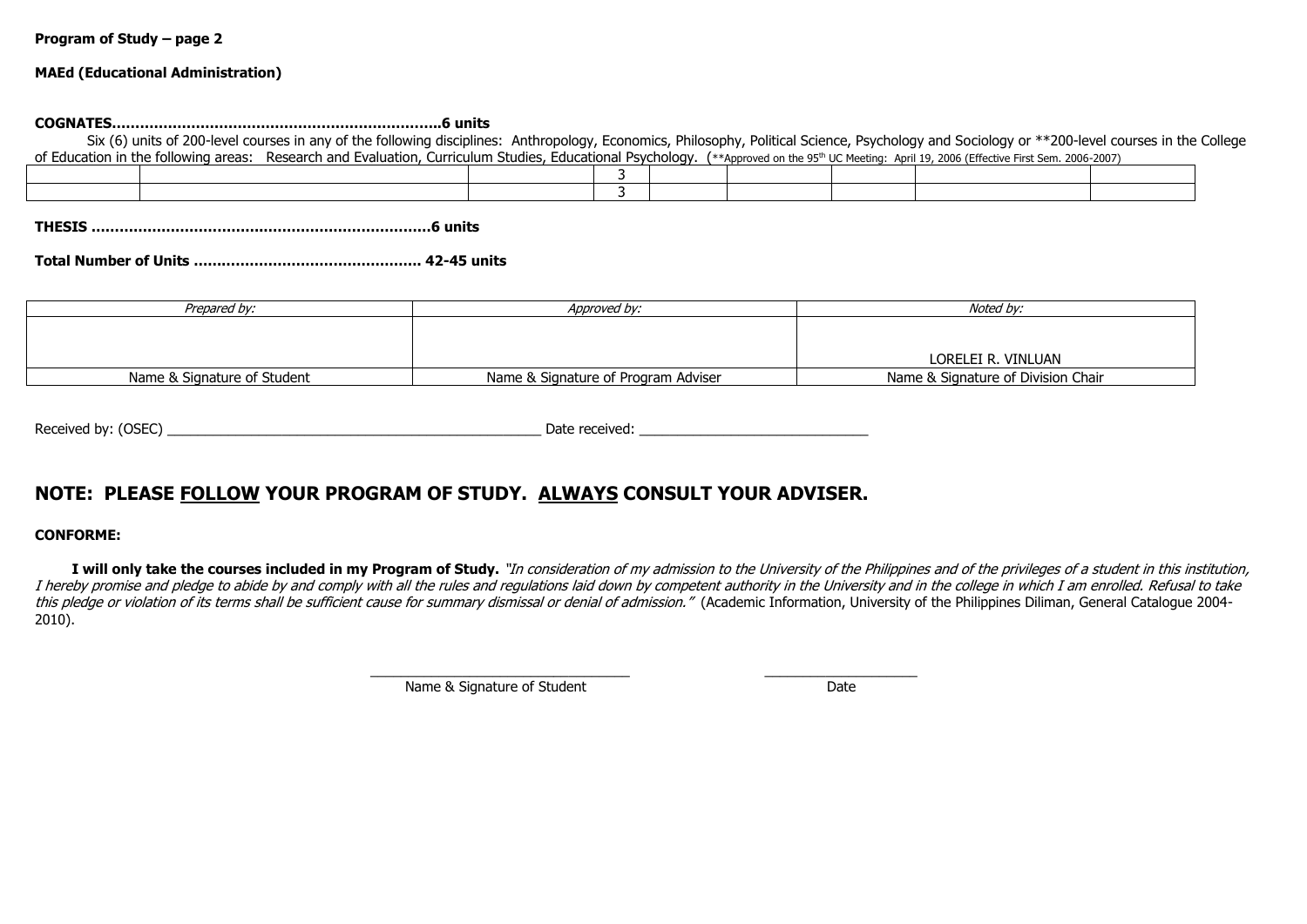#### **PROGRAM OF STUDY**

#### **MASTER OF ARTS IN EDUCATION (Educational Psychology)**

Student's Name \_\_\_\_\_\_\_\_\_\_\_\_\_\_\_\_\_\_\_\_\_\_\_\_\_\_\_\_\_\_\_\_\_\_\_\_\_\_\_\_\_\_\_\_\_\_\_\_\_\_\_\_\_\_\_\_\_\_\_\_\_\_\_\_\_\_\_\_\_\_\_\_\_\_\_\_\_\_\_\_\_\_\_\_\_\_\_\_\_\_\_\_\_\_\_ Student No.: \_\_\_\_\_\_\_\_\_\_\_\_\_\_\_\_\_\_\_\_\_\_\_\_\_\_\_\_\_\_\_\_\_\_\_\_\_\_\_

Date Admitted/Started: www.community.community.community.community.community.community.community.community.community.community.community.community.community.community.community.community.community.community.community.commu

Highest Degree Attained (Bachelor's degree): \_\_\_\_\_\_\_\_\_\_\_\_\_\_\_\_\_\_\_\_\_\_\_\_\_\_\_\_\_\_\_\_\_\_\_\_\_\_\_\_\_\_\_\_\_\_\_\_\_\_\_\_\_\_\_\_\_\_\_\_\_\_\_\_\_\_\_\_\_\_\_\_\_\_\_\_\_\_\_\_\_\_\_\_\_\_\_\_\_\_\_\_\_\_\_\_\_\_\_\_\_\_\_\_\_\_\_\_\_\_\_\_\_\_\_\_\_\_\_\_\_\_

|                    |                                                                                                      | .18 units                           |       |          |                  |       |                                               |              |
|--------------------|------------------------------------------------------------------------------------------------------|-------------------------------------|-------|----------|------------------|-------|-----------------------------------------------|--------------|
| Course<br>Number   | Course Title                                                                                         | Prerequisites                       | Units | Semester | Academic<br>Year | Grade | Advised by: (Signature of<br>Program Adviser) | Date Advised |
| <b>EDFD 202</b>    | Cognitive Learning                                                                                   | EDFD 116/COI                        | 3     |          |                  |       |                                               |              |
| <b>EDFD 205</b>    | Practicum in Educational Psychology                                                                  | EDFD 202,<br>206, 210               | 3     |          |                  |       |                                               |              |
| <b>EDFD 210</b>    | Human Development & Learning                                                                         | EDFD 116,<br>100/COI                | 3     |          |                  |       |                                               |              |
| <b>EDRE 246</b>    | Psychometric Theory                                                                                  | <b>EDRE 232</b>                     | 3     |          |                  |       |                                               |              |
|                    | Any six units of the following:                                                                      |                                     |       |          |                  |       |                                               |              |
| <b>EDFD 203</b>    | Psychology of Teaching-Learning the Fundamental Subjects<br>from Preschool Through Elementary Grades |                                     | 3     |          |                  |       |                                               |              |
| <b>EDFD 206</b>    | Affective Learning                                                                                   |                                     | 3     |          |                  |       |                                               |              |
| <b>EDFD 211</b>    | Psychological Foundations of Education                                                               |                                     | ຳ     |          |                  |       |                                               |              |
| <b>EDFD 219</b>    | Issues & Trends in Educational Psychology                                                            | <b>COI</b>                          | 3     |          |                  |       |                                               |              |
|                    |                                                                                                      |                                     |       |          |                  |       |                                               |              |
| <b>EDRE 201 OR</b> | Methods in Educational Research OR                                                                   | <b>EDRE</b><br>101/equiv            | 3     |          |                  |       |                                               |              |
| <b>EDUC 293</b>    | Research Designs & Techniques Applied to Education                                                   |                                     | 3     |          |                  |       |                                               |              |
| <b>EDRE 231</b>    | Statistical Methods Applied to Education                                                             | <b>EDRE 101/</b><br>Stat 101/ equiv | 3     |          |                  |       |                                               |              |

#### **EDUCATIONAL FOUNDATIONS……………….……………………………………3 – 6 units**

(Effective 2004 an additional 3-unit foundation course should be taken by students who were non-education majors in their undergraduate program.)

**Choice of one:**

| <b>EDFD 201</b> | Psycho-Philo Founds. Of Education                      |  |  |  |  |  |  |  |
|-----------------|--------------------------------------------------------|--|--|--|--|--|--|--|
| <b>EDFD 221</b> | Socio-Cultural Foundations of Education: A Comparative |  |  |  |  |  |  |  |
|                 | Approach                                               |  |  |  |  |  |  |  |
| <b>EDFD 225</b> | <b>Educational Anthropology</b>                        |  |  |  |  |  |  |  |
|                 |                                                        |  |  |  |  |  |  |  |
|                 |                                                        |  |  |  |  |  |  |  |
|                 |                                                        |  |  |  |  |  |  |  |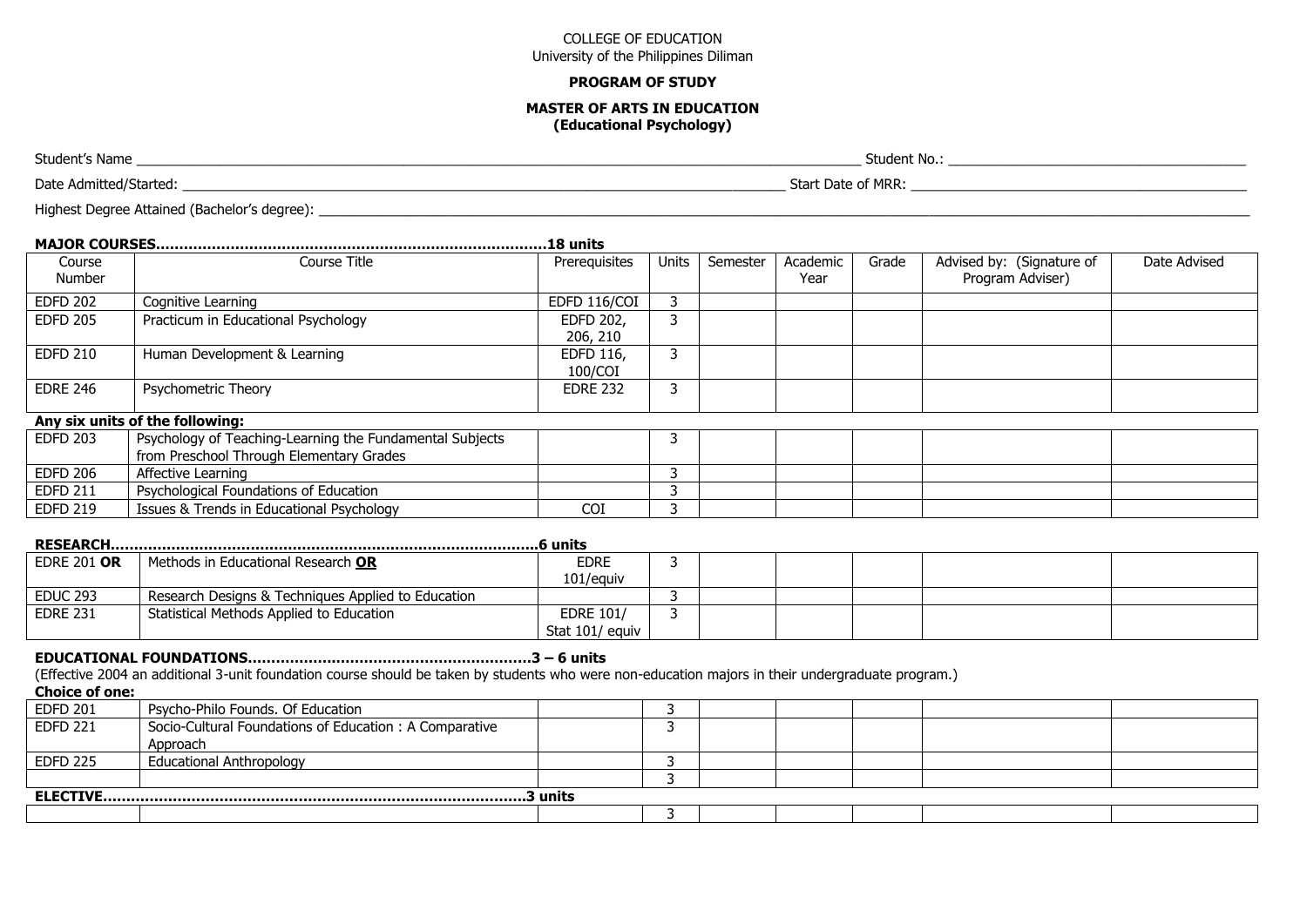#### **MAEd (Educational Psychology)**

**COGN**ATES……………………………………………….………………..…………..6 units **SIX** units of 200-level courses in **any one** of the following: Psychology, Philosophy, Anthropology, Sociology, Human Kinetics, and Family Life and Child Development or \*\*200-level courses

| in the College of Education in the following areas: Teaching in the Early Grades, Curriculum Studies, Guidance Education and Educational Administration. (**Approved on the 95 <sup>th</sup> UC Meeting: April 19, 2006<br>(Effective First Sem. 2006-2007). |  |  |  |  |  |  |  |  |  |
|--------------------------------------------------------------------------------------------------------------------------------------------------------------------------------------------------------------------------------------------------------------|--|--|--|--|--|--|--|--|--|
|                                                                                                                                                                                                                                                              |  |  |  |  |  |  |  |  |  |
|                                                                                                                                                                                                                                                              |  |  |  |  |  |  |  |  |  |

# **THESIS (EDUC. 300) ………….…………………………………………………6 units**

**Total Number of Units ……………………………………………………….. 42 – 45 units**

| Prepared by:                | Approved by:                        | Noted by:                          |
|-----------------------------|-------------------------------------|------------------------------------|
|                             |                                     |                                    |
|                             |                                     |                                    |
|                             |                                     |                                    |
|                             |                                     | EDWEHNA ELINORE S. PADERNA         |
| Name & Signature of Student | Name & Signature of Program Adviser | Name & Signature of Division Chair |

Received by: (OSEC) \_\_\_\_\_\_\_\_\_\_\_\_\_\_\_\_\_\_\_\_\_\_\_\_\_\_\_\_\_\_\_\_\_\_\_\_\_\_\_\_\_\_\_\_\_\_\_\_\_ Date received: \_\_\_\_\_\_\_\_\_\_\_\_\_\_\_\_\_\_\_\_\_\_\_\_\_\_\_\_\_\_

# **NOTE: PLEASE FOLLOW YOUR PROGRAM OF STUDY. ALWAYS CONSULT YOUR ADVISER.**

#### **CONFORME:**

I will only take the courses included in my Program of Study. "In consideration of my admission to the University of the Philippines and of the privileges of a student in this institution, I hereby promise and pledge to abide by and comply with all the rules and regulations laid down by competent authority in the University and in the college in which I am enrolled. Refusal to take this pledge or violation of its terms shall be sufficient cause for summary dismissal or denial of admission." (Academic Information, University of the Philippines Diliman, General Catalogue 2004-2010).

> \_\_\_\_\_\_\_\_\_\_\_\_\_\_\_\_\_\_\_\_\_\_\_\_\_\_\_\_\_\_\_\_\_\_ \_\_\_\_\_\_\_\_\_\_\_\_\_\_\_\_\_\_\_\_ Name & Signature of Student Date Date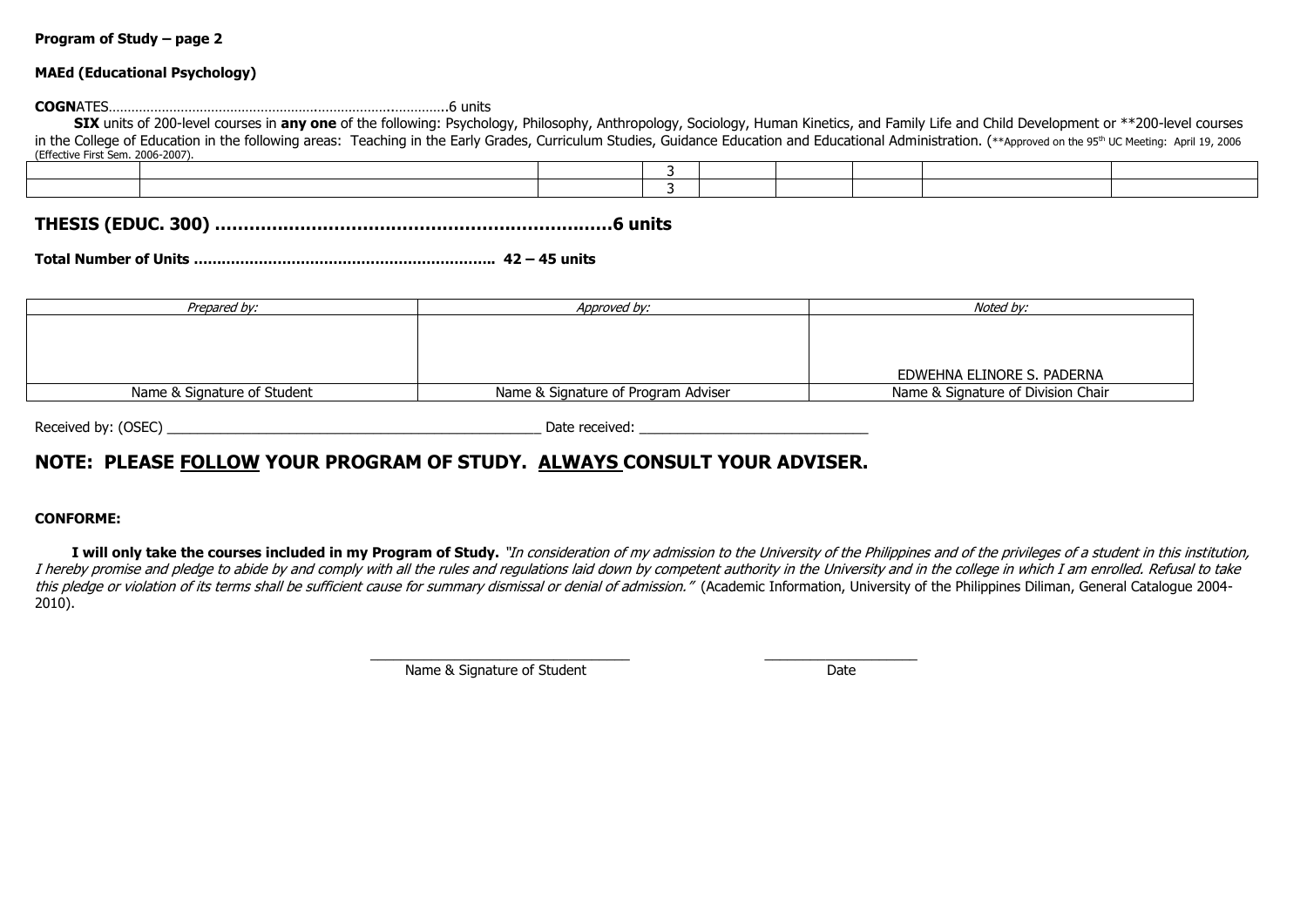#### **PROGRAM OF STUDY**

#### **MASTER OF ARTS IN EDUCATION (Language Education)**

Student's Name \_\_\_\_\_\_\_\_\_\_\_\_\_\_\_\_\_\_\_\_\_\_\_\_\_\_\_\_\_\_\_\_\_\_\_\_\_\_\_\_\_\_\_\_\_\_\_\_\_\_\_\_\_\_\_\_\_\_\_\_\_\_\_\_\_\_\_\_\_\_\_\_\_\_\_\_\_\_\_\_\_\_\_\_\_\_\_\_\_\_\_\_ Student No.: \_\_\_\_\_\_\_\_\_\_\_\_\_\_\_\_\_\_\_\_\_\_\_\_\_\_\_\_\_\_\_\_\_\_\_\_ Date Admitted/Started: with a start Date of MRR: Start Date of MRR: Start Date of MRR: Start Date of MRR: Start Date of MRR: Start Date of MRR: Start Date of MRR: Start Date of MRR: Start Date of MRR: Start Date of MRR: St

Highest Degree Attained (Bachelor's degree): \_\_\_\_\_\_\_\_\_\_\_\_\_\_\_\_\_\_\_\_\_\_\_\_\_\_\_\_\_\_\_\_\_\_\_\_\_\_\_\_\_\_\_\_\_\_\_\_\_\_\_\_\_\_\_\_\_\_\_\_\_\_\_\_\_\_\_\_\_\_\_\_\_\_\_\_\_\_\_\_\_\_\_\_\_\_\_\_\_\_\_\_\_\_\_\_\_\_\_\_\_\_\_\_\_\_\_\_\_\_\_\_\_\_\_\_

# **MAJOR COURSES………………………………………..……………….18 units**

| Course Number  | Course Title                                   | Prerequisite            | Units | Semester | Academic | Grade | Advised by: (Signature of | Date    |
|----------------|------------------------------------------------|-------------------------|-------|----------|----------|-------|---------------------------|---------|
|                |                                                |                         |       |          | Year     |       | Program Adviser           | Advised |
| <b>EDL 201</b> | Applied Linguistics for Communication Arts     | GS/COI                  |       |          |          |       |                           |         |
| <b>EDL 205</b> | Language Acquisition: Theories, Principles and | EDL 201/ COI            |       |          |          |       |                           |         |
|                | Research                                       |                         |       |          |          |       |                           |         |
| <b>EDL 221</b> | Second Language Teaching                       | EDL 205/211/ equiv/ COI |       |          |          |       |                           |         |
| EDL 231        | Teaching Reading, Literary Appreciation and    | EDL 221/ COI            |       |          |          |       |                           |         |
|                | Writing in a Bilingual Context                 |                         |       |          |          |       |                           |         |
| <b>EDL 251</b> | Production/Adaptation, Translation and         | EDL 221/ COI            |       |          |          |       |                           |         |
|                | Evaluation of Learning and Testing Materials   |                         |       |          |          |       |                           |         |
| <b>EDL 261</b> | Supervision of Bilingual Education             | EDL 221/241             |       |          |          |       |                           |         |

|                    | 6 units                                    |                 |  |  |  |  |  |  |
|--------------------|--------------------------------------------|-----------------|--|--|--|--|--|--|
| EDUC 293 <b>OR</b> | Research Designs and Techniques Applied to |                 |  |  |  |  |  |  |
|                    | Education                                  |                 |  |  |  |  |  |  |
| <b>EDRE 201</b>    | Methods in Educational Research            | EDRE 101/ equiv |  |  |  |  |  |  |

| <b>EDRE 231</b> | Statistical Methods Applied to Education | / Stat 101<br>EDRE 101/ |  |  |  |
|-----------------|------------------------------------------|-------------------------|--|--|--|
|                 |                                          | equivs                  |  |  |  |

#### **EDUCATIONAL FOUNDATIONS………………………………………3-6 units**

(Effective 2004 an additional 3-unit foundation course should be taken by students who were non-education majors in their undergraduate program.)

| <b>EDFD 201 OR</b> | Psycho-Philosophical<br>indations of Education.<br>– ⊢o <u>us</u><br>ט י       |  |  |  |  |
|--------------------|--------------------------------------------------------------------------------|--|--|--|--|
| <b>EDFD 221</b>    | $\sim$ $\sim$<br>` Education: .<br>Socio-Cultural<br>` Foundations oi<br>ี่ ี่ |  |  |  |  |
|                    | Comparative Approach                                                           |  |  |  |  |

| ----<br>- ELEJ<br>. .TTVF | } units |  |  |  |  |  |  |  |  |
|---------------------------|---------|--|--|--|--|--|--|--|--|
|                           |         |  |  |  |  |  |  |  |  |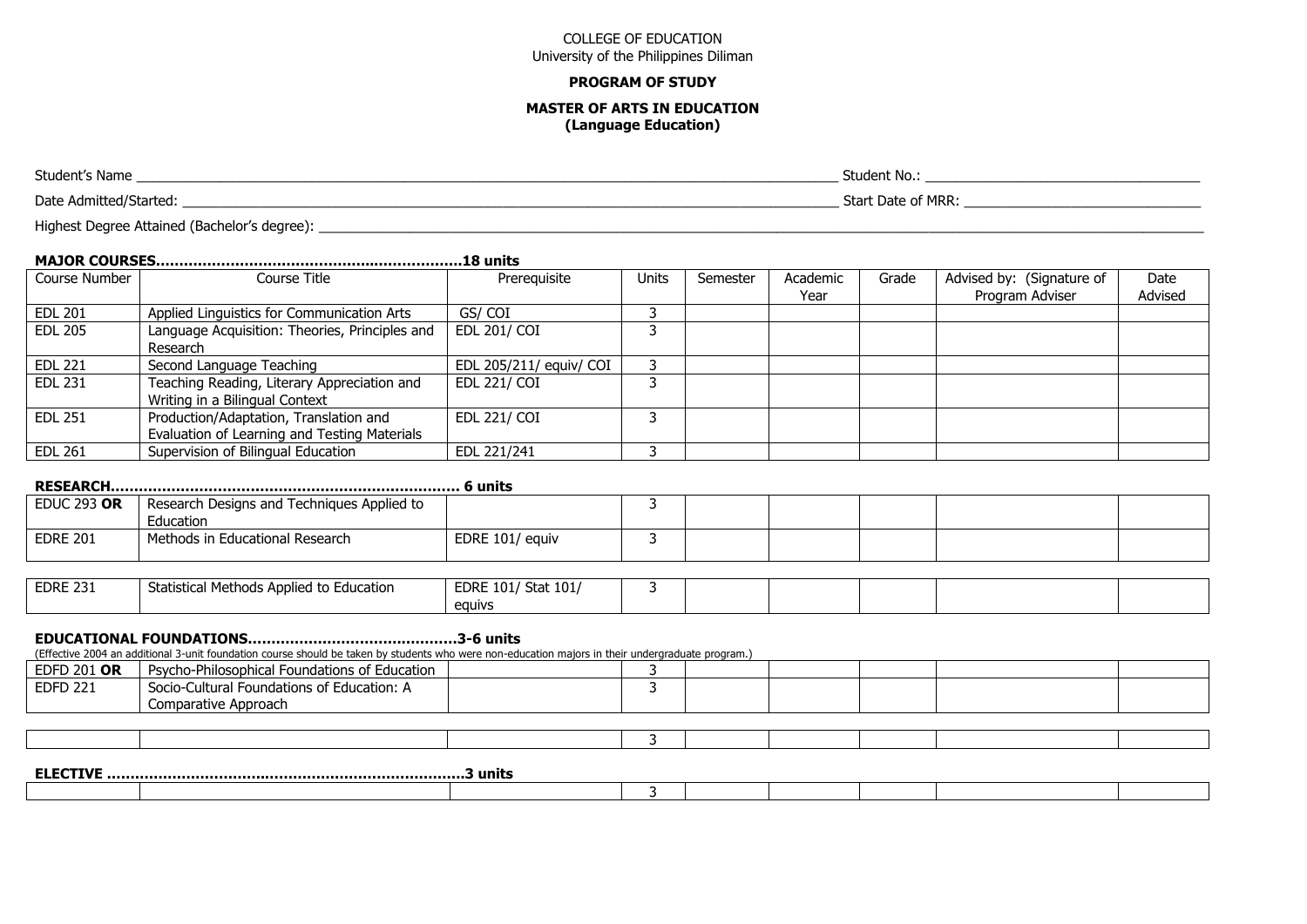#### **MAEd (Language Education)**

#### **COGNATES………………………………………………………………… 6 units**

200-level courses related to Filipino, Linguistics, Comparative Literature, Speech Communication and Theater Arts and Mass Communication or \*\*200-level courses in the College of Education in the following areas: Educational Administration, Curriculum Studies, Reading, Educational Technology, (\*\*Approved on the 95<sup>th</sup> UC Meeting: April 19, 2006 (Effective First Sem. 2006-2007)

**THESIS (EDUC. 300) .…………………………………………………. 6 units**

## **Total Number of Units ……………………………………….……... 42 – 45 units**

| Prepared by:                | Approved by:                        | Noted bv:                          |
|-----------------------------|-------------------------------------|------------------------------------|
|                             |                                     |                                    |
|                             |                                     |                                    |
|                             |                                     | EDWEHNA ELINORE S. PADERNA         |
| Name & Signature of Student | Name & Signature of Program Adviser | Name & Signature of Division Chair |

# **NOTE: PLEASE FOLLOW YOUR PROGRAM OF STUDY. ALWAYS CONSULT YOUR ADVISER.**

#### **CONFORME:**

I will only take the courses included in my Program of Study. "In consideration of my admission to the University of the Philippines and of the privileges of a student in this institution, I hereby promise and pledge to abide by and comply with all the rules and regulations laid down by competent authority in the University and in the college in which I am enrolled. Refusal to take this pledge or violation of its terms shall be sufficient cause for summary dismissal or denial of admission." (Academic Information, University of the Philippines Diliman, General Catalogue 2004-2010).

\_\_\_\_\_\_\_\_\_\_\_\_\_\_\_\_\_\_\_\_\_\_\_\_\_\_\_\_\_\_\_\_\_\_ \_\_\_\_\_\_\_\_\_\_\_\_\_\_\_\_\_\_\_\_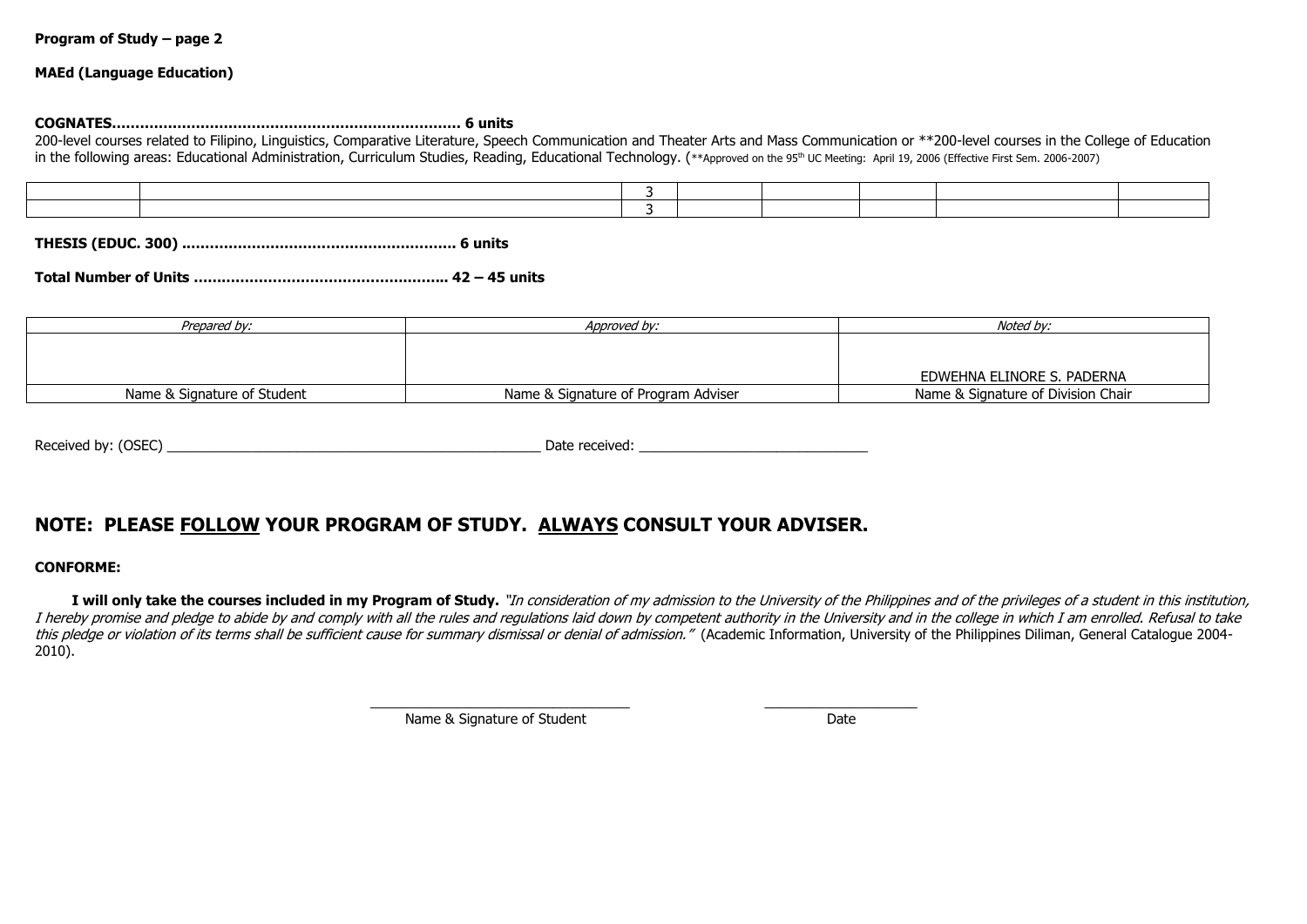#### **PROGRAM OF STUDY**

#### **MASTER OF ARTS IN EDUCATION (Guidance)**

Student's Name \_\_\_\_\_\_\_\_\_\_\_\_\_\_\_\_\_\_\_\_\_\_\_\_\_\_\_\_\_\_\_\_\_\_\_\_\_\_\_\_\_\_\_\_\_\_\_\_\_\_\_\_\_\_\_\_\_\_\_\_\_\_\_\_\_\_\_\_\_\_\_\_\_\_\_\_\_\_\_\_\_\_\_\_\_\_\_\_\_\_\_\_\_\_ Student No.: \_\_\_\_\_\_\_\_\_\_\_\_\_\_\_\_\_\_\_\_\_\_\_\_\_\_\_\_\_\_\_\_\_\_\_\_\_

Date Admitted/Started: \_\_\_\_\_\_\_\_\_\_\_\_\_\_\_\_\_\_\_\_\_\_\_\_\_\_\_\_\_\_\_\_\_\_\_\_\_\_\_\_\_\_\_\_\_\_\_\_\_\_\_\_\_\_\_\_\_\_\_\_\_\_\_\_\_\_\_\_\_\_\_\_\_ Start Date of MRR: \_\_\_\_\_\_\_\_\_\_\_\_\_\_\_\_\_\_\_\_\_\_\_\_\_\_\_\_\_\_\_\_\_\_\_\_\_\_\_\_\_\_\_\_\_\_\_

Highest Degree Attained (Bachelor's degree): \_\_\_\_\_\_\_\_\_\_\_\_\_\_\_\_\_\_\_\_\_\_\_\_\_\_\_\_\_\_\_\_\_\_\_\_\_\_\_\_\_\_\_\_\_\_\_\_\_\_\_\_\_\_\_\_\_\_\_\_\_\_\_\_\_\_\_\_\_\_\_\_\_\_\_\_\_\_\_\_\_\_\_\_\_\_\_\_\_\_\_\_\_\_\_\_\_\_\_\_\_\_\_\_\_\_\_\_\_\_\_\_\_\_\_\_\_\_\_

# **MAJOR COURSES………………………………………………………………….……19 units**

| Course Number   | Course Title                          | Prerequisite         | <b>Units</b> | Semester | Academic Year | Grade | Advised by: (Signature of | Date Advised |
|-----------------|---------------------------------------|----------------------|--------------|----------|---------------|-------|---------------------------|--------------|
|                 |                                       |                      |              |          |               |       | Program Adviser)          |              |
| <b>EDCO 201</b> | Guidance                              |                      |              |          |               |       |                           |              |
| <b>EDCO 202</b> | Personality Adjustment and Guidance   |                      |              |          |               |       |                           |              |
| <b>EDCO 203</b> | Psychological Testing in Guidance     | EDRE 101/equiv, EDCO |              |          |               |       |                           |              |
|                 |                                       | 202                  |              |          |               |       |                           |              |
| <b>EDCO 204</b> | Theories and Techniques in Counseling | EDCO 201, 202        |              |          |               |       |                           |              |
| <b>EDCO 241</b> | Group Guidance                        | EDCO 201, 202/ COI   |              |          |               |       |                           |              |
|                 |                                       |                      |              |          |               |       |                           |              |
| <b>EDCO 270</b> | Guidance Internship                   | EDCO 201, 202, 203,  | 4            |          |               |       |                           |              |
|                 |                                       | 204, skills courses  |              |          |               |       |                           |              |

|                    |                                             | …6 units       |  |  |  |
|--------------------|---------------------------------------------|----------------|--|--|--|
| <b>EDRE 201 OR</b> | Methods in Educational Research OR          | EDRE 101/eauiv |  |  |  |
| <b>EDUC 293</b>    | Research Designs & Techniques Applied to    |                |  |  |  |
|                    | Education                                   |                |  |  |  |
| <b>EDRE 231 OR</b> | Statistical Methods Applied to Education OR | EDRE 101/ Stat |  |  |  |
|                    |                                             | 101/equiv      |  |  |  |
| <b>EDRE 261</b>    | Data Analysis                               |                |  |  |  |

### **EDUCATIONAL FOUNDATIONS…………………………………………………….3 – 6 units**

(Effective 2004 an additional 3-unit foundation course should be taken by students who were non-education majors in their undergraduate program.)

### **Either one of:**

| <b>EDFD 201</b> | .<br><b>Psycho-Philosophical i</b><br>Foundations of Education  |  |  |  |
|-----------------|-----------------------------------------------------------------|--|--|--|
| <b>EDFD 221</b> | $\sim$ $ \cdot$<br>I Foundations of Education<br>Socio-Cultural |  |  |  |
|                 |                                                                 |  |  |  |

| .<br>----<br>гім<br>. EL N |  |  |  |  |
|----------------------------|--|--|--|--|
|                            |  |  |  |  |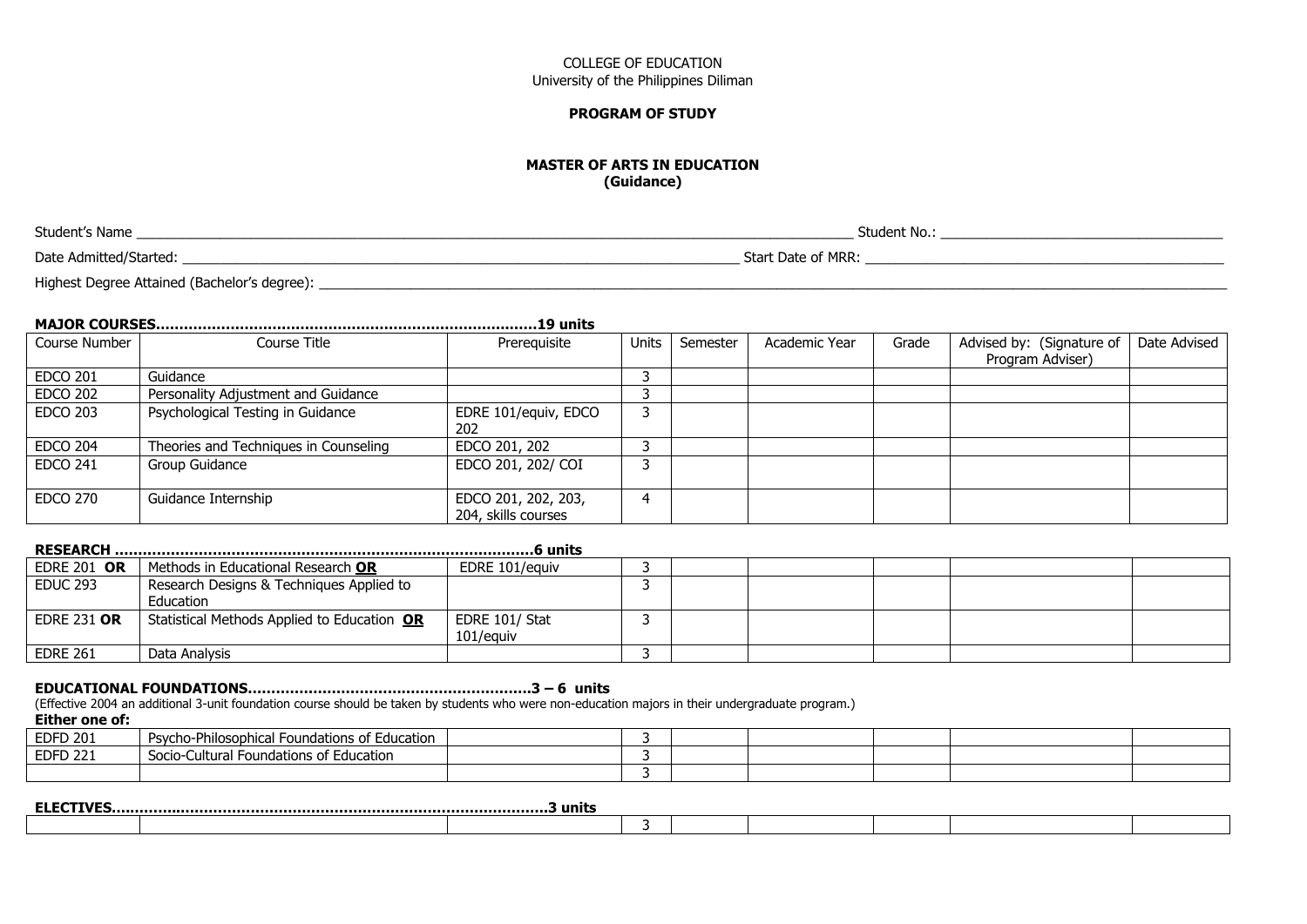#### **MAEd (Guidance)**

#### **COGNATES………..……………………………………………………………………….6 units**

Suggested Areas: Anthropology, Family Life and Child Development, Industrial Relations, Philippine Studies, Psychology, Public Administration, Social Work, Sociology.

**THESIS (EDUC. 300)...………….……………………………………………………6 units**

**Total Number of Units ……………………………………………………..…….. 43 - 46 units**

| Prepared by:                | Approved by:                        | Noted by:                          |
|-----------------------------|-------------------------------------|------------------------------------|
|                             |                                     |                                    |
|                             |                                     |                                    |
|                             |                                     |                                    |
|                             |                                     | LORELEI R. VINLUAN                 |
| Name & Signature of Student | Name & Signature of Program Adviser | Name & Signature of Division Chair |

Received by: (OSEC) example and the set of the set of the set of the set of the set of the set of the set of the set of the set of the set of the set of the set of the set of the set of the set of the set of the set of the

# **NOTE: PLEASE FOLLOW YOUR PROGRAM OF STUDY. ALWAYS CONSULT YOUR ADVISER.**

#### **CONFORME:**

I will only take the courses included in my Program of Study. "In consideration of my admission to the University of the Philippines and of the privileges of a student in this institution, I hereby promise and pledge to abide by and comply with all the rules and regulations laid down by competent authority in the University and in the college in which I am enrolled. Refusal to take this pledge or violation of its terms shall be sufficient cause for summary dismissal or denial of admission." (Academic Information, University of the Philippines Diliman, General Catalogue 2004-2010).

\_\_\_\_\_\_\_\_\_\_\_\_\_\_\_\_\_\_\_\_\_\_\_\_\_\_\_\_\_\_\_\_\_\_ \_\_\_\_\_\_\_\_\_\_\_\_\_\_\_\_\_\_\_\_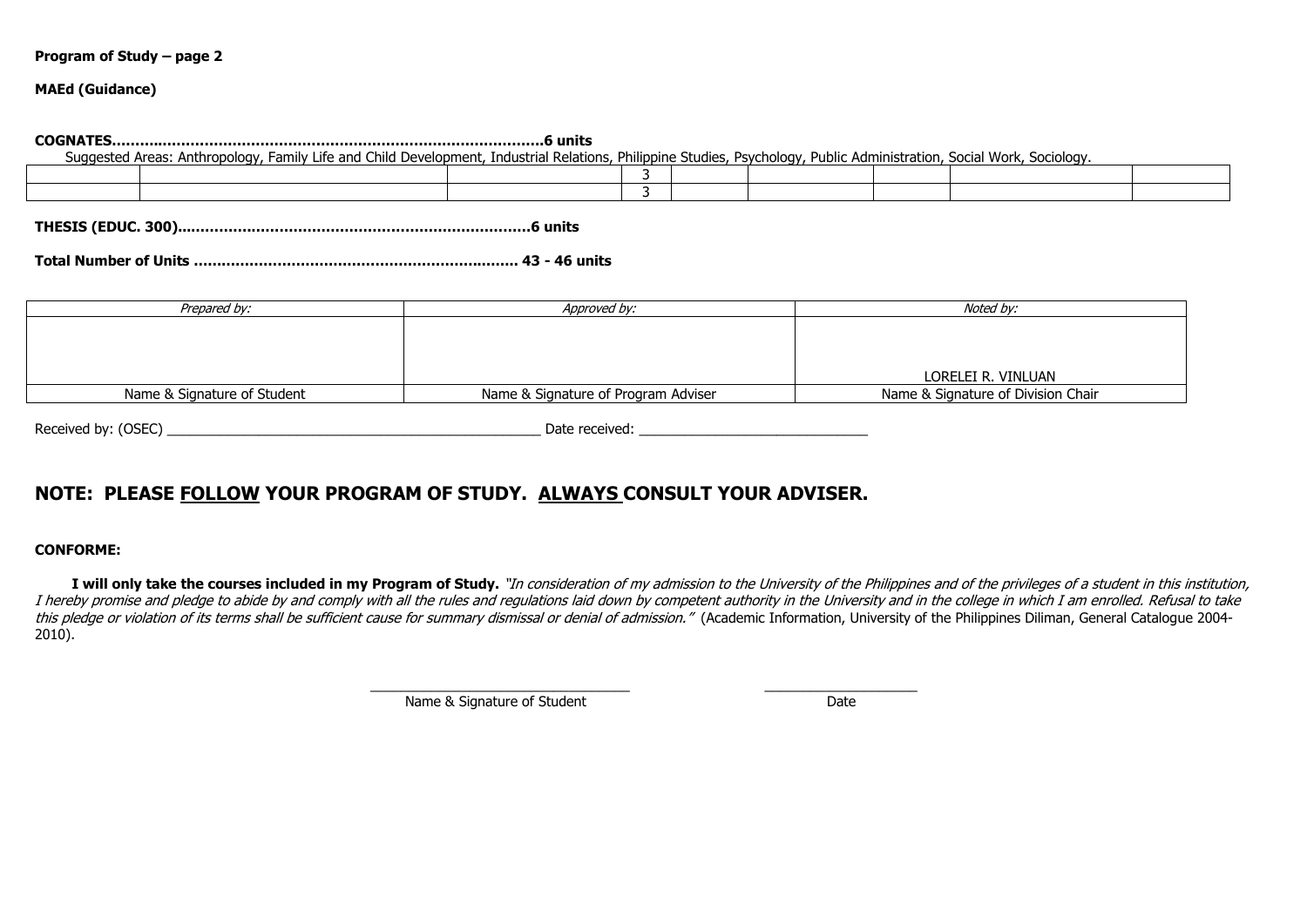#### **PROGRAM OF STUDY**

### **MASTER OF ARTS IN EDUCATION (Mathematics Education)** (Approved in the 116th UC meeting on December 13, 2010) (Effective 1st Semester 2011-2012)

| Student's Name         | Student No.:       |
|------------------------|--------------------|
| Date Admitted/Started: | Start Date of MRR: |

Highest Degree Attained (Bachelor's degree): \_\_\_\_\_\_\_\_\_\_\_\_\_\_\_\_\_\_\_\_\_\_\_\_\_\_\_\_\_\_\_\_\_\_\_\_\_\_\_\_\_\_\_\_\_\_\_\_\_\_\_\_\_\_\_\_\_\_\_\_\_\_\_\_\_\_\_\_\_\_\_\_\_\_\_\_\_\_\_\_\_\_\_\_\_\_\_\_\_\_\_\_\_\_\_\_\_\_\_\_\_\_\_\_\_\_\_\_\_\_\_\_\_\_\_\_

# **MAJOR COURSES……………………………………………………18 units**

| Course Number             | <b>Course Title</b>                              | Prerequisite | <b>Units</b> | Semester | Academic<br>Year | Grade | Advised by: (Signature of<br>Program Adviser | Date<br>Advised |
|---------------------------|--------------------------------------------------|--------------|--------------|----------|------------------|-------|----------------------------------------------|-----------------|
| <b>Required</b>           |                                                  |              |              |          |                  |       |                                              |                 |
| <b>EDSC 221</b>           | Instructional Planning and Procedures for        | Major in     |              |          |                  |       |                                              |                 |
|                           | <b>Secondary School Mathematics</b>              | Math/COI     |              |          |                  |       |                                              |                 |
| <b>EDSC 225</b>           | Selected Topics in Mathematics for Secondary     | None         |              |          |                  |       |                                              |                 |
|                           | <b>School Teachers</b>                           |              |              |          |                  |       |                                              |                 |
| <b>EDUC 280</b>           | Practicum in Teaching                            |              |              |          |                  |       |                                              |                 |
| 9 units of the following: |                                                  |              |              |          |                  |       |                                              |                 |
| <b>Math 201</b>           | Concepts and Techniques in Abstract Algebra      | Math 109/COI |              |          |                  |       |                                              |                 |
| Math 202.1                | Analysis I                                       | <b>COI</b>   |              |          |                  |       |                                              |                 |
| Math 202.2                | Analysis II                                      | Math 202.1   |              |          |                  |       |                                              |                 |
| <b>Math 203</b>           | Matrices & Applications                          | <b>COI</b>   |              |          |                  |       |                                              |                 |
| Math 204                  | Classical & Modern Geometry                      | <b>COI</b>   |              |          |                  |       |                                              |                 |
| <b>Math 205</b>           | Concepts and Methods in Probability & Statistics | <b>COI</b>   |              |          |                  |       |                                              |                 |
| Math 209.1                | Selected Topics in Applied Mathematics           | <b>COI</b>   |              |          |                  |       |                                              |                 |
| Math 209.2                | Selected Topics in Discrete Mathematics          | Math 201     |              |          |                  |       |                                              |                 |

# **RESEARCH………………………………………………………………6 units**

| <b>EDUC 293 OR</b> | Research Designs and Techniques Applied to                       | None            |  |  |  |
|--------------------|------------------------------------------------------------------|-----------------|--|--|--|
|                    | Education OR                                                     |                 |  |  |  |
| <b>EDRE 201</b>    | Methods in Educational Research                                  | EDRE 101/Eauiv. |  |  |  |
|                    | <b>EDRE 231 OR   Statistical Methods Applied to Education OR</b> | EDRE 101/Stat   |  |  |  |
|                    |                                                                  | 101/Equiv.      |  |  |  |
| <b>EDRE 261</b>    | Data Analysis                                                    | None            |  |  |  |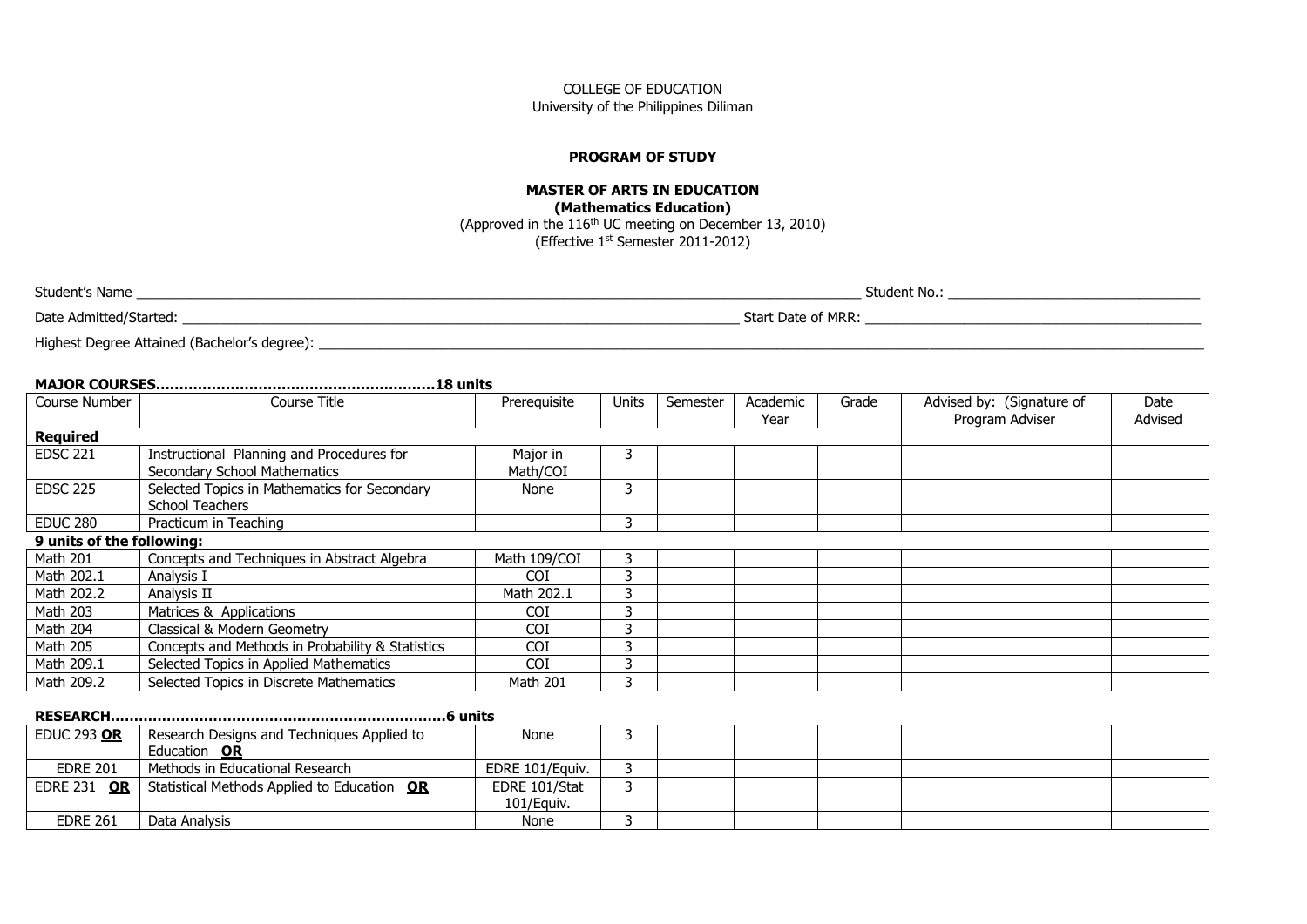#### **MAEd (Mathematics Education)**

#### **EDUCATIONAL FOUNDATIONS………………………………..….3 units**

(Effective 2004 an additional 3-unit foundation course should be taken by students who were non-education majors in their undergraduate program.)

3

**ELECTIVE………………………………………………………………. 3 units**

#### **COGNATES………………………………………………………………6 units**

 Six (6) units of 200-level courses in **one** of the following fields: Mathematics, Statistics, Educational Technology, Physics Education, Chemistry Education and Educational Research & Evaluation.

**THESIS…………………………………………………………………6 units**

#### **Total Number of Units ……………………………………….…42 units**

| Prepared by:                | Approved by:                        | Noted by:                          |  |  |
|-----------------------------|-------------------------------------|------------------------------------|--|--|
|                             |                                     |                                    |  |  |
|                             |                                     |                                    |  |  |
|                             |                                     | EDWEHNA ELINORE S. PADERNA         |  |  |
| Name & Signature of Student | Name & Signature of Program Adviser | Name & Signature of Division Chair |  |  |

Received by: (OSEC) example and the set of the set of the set of the set of the set of the set of the set of the set of the set of the set of the set of the set of the set of the set of the set of the set of the set of the

### **NOTE: PLEASE FOLLOW YOUR PROGRAM OF STUDY. ALWAYS CONSULT YOUR ADVISER.**

#### **CONFORME:**

I will only take the courses included in my Program of Study. "In consideration of my admission to the University of the Philippines and of the privileges of a student in this institution, I hereby promise and pledge to abide by and comply with all the rules and regulations laid down by competent authority in the University and in the college in which I am enrolled. Refusal to take this pledge or violation of its terms shall be sufficient cause for summary dismissal or denial of admission." (Academic Information, University of the Philippines Diliman, General Catalogue 2004-2010).

\_\_\_\_\_\_\_\_\_\_\_\_\_\_\_\_\_\_\_\_\_\_\_\_\_\_\_\_\_\_\_\_\_\_ \_\_\_\_\_\_\_\_\_\_\_\_\_\_\_\_\_\_\_\_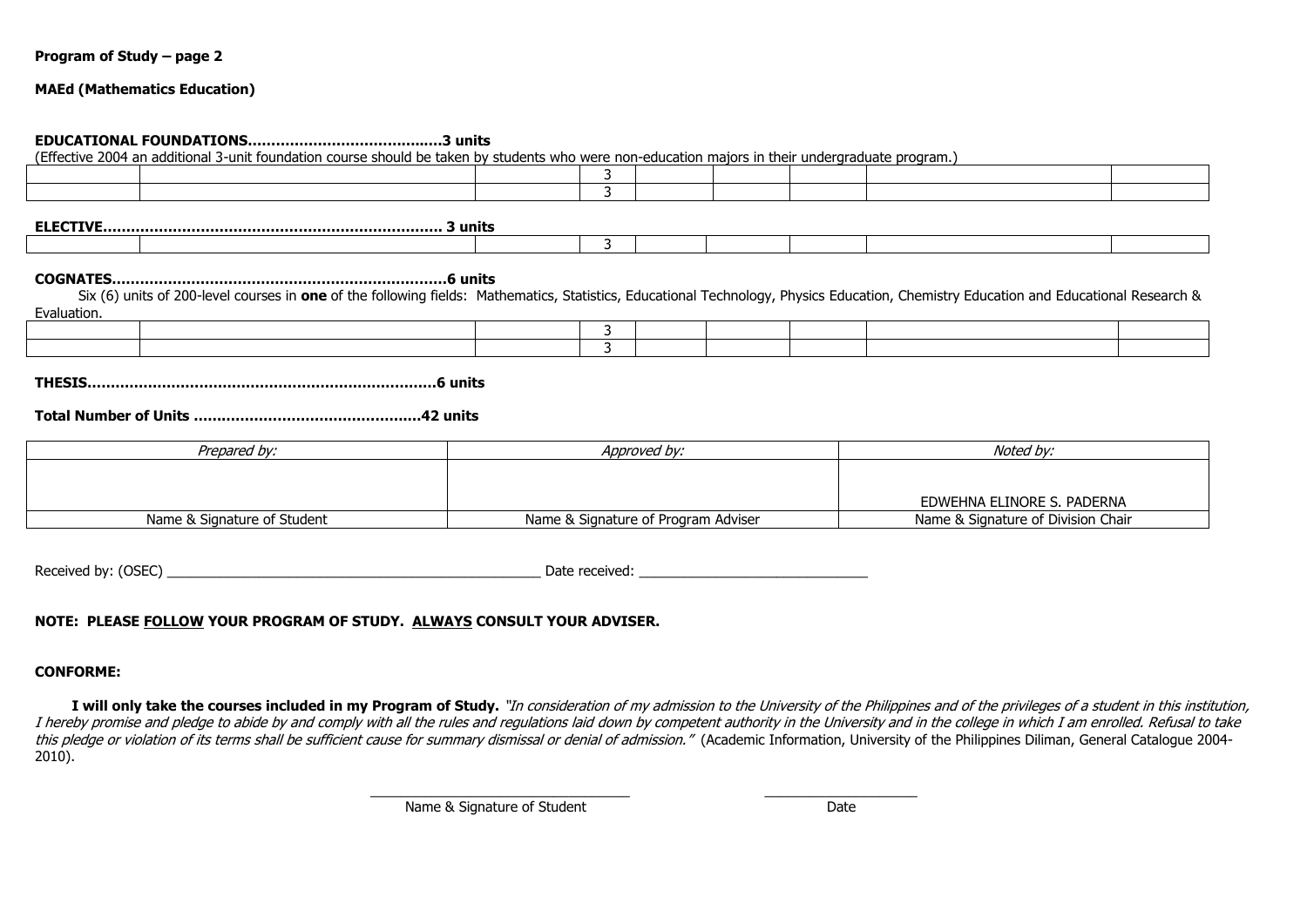#### **PROGRAM OF STUDY**

### **MASTER OF ARTS IN EDUCATION**

**(Special Education)**

(Approved in the  $118<sup>th</sup>$  UC Meeting on July 18, 2011)

(Effective 1st Semester 2011-2012)

Date Admitted/Started: \_\_\_\_\_\_\_\_\_\_\_\_\_\_\_\_\_\_\_\_\_\_\_\_\_\_\_\_\_\_\_\_\_\_\_\_\_\_\_\_\_\_\_\_\_\_\_\_\_\_\_\_\_\_\_\_\_\_\_\_\_\_\_\_\_\_\_\_\_\_\_\_\_\_\_\_\_\_\_\_\_\_\_\_ Start Date of MRR: \_\_\_\_\_\_\_\_\_\_\_\_\_\_\_\_\_\_\_\_\_\_\_\_\_\_\_\_\_\_\_\_\_\_

Highest Degree Attained (Bachelor's degree): \_\_\_\_\_\_\_\_\_\_\_\_\_\_\_\_\_\_\_\_\_\_\_\_\_\_\_\_\_\_\_\_\_\_\_\_\_\_\_\_\_\_\_\_\_\_\_\_\_\_\_\_\_\_\_\_\_\_\_\_\_\_\_\_\_\_\_\_\_\_\_\_\_\_\_\_\_\_\_\_\_\_\_\_\_\_\_\_\_\_\_\_\_\_\_\_\_\_\_\_\_\_\_\_\_\_\_\_\_\_\_\_\_\_\_\_\_

| Course<br>Number | Course Title                                                                                                                              | <b>Units</b> | Prerequisites                              | Semester | Academic<br>Year | Grade | Advised by: (Signature of<br>Program Adviser) | Date Advised |
|------------------|-------------------------------------------------------------------------------------------------------------------------------------------|--------------|--------------------------------------------|----------|------------------|-------|-----------------------------------------------|--------------|
| <b>EDSP 205</b>  | Designing and Implementing Educational<br>Placement Programs for Exceptional Children                                                     | 3            | EDSP 201 or EDSP 202/ COI                  |          |                  |       |                                               |              |
| <b>EDSP 207</b>  | Curriculum Development for Exceptional Children                                                                                           | 3            | EDSP 201 or EDSP 202/ COI                  |          |                  |       |                                               |              |
| <b>EDSP 241</b>  | Practicum in the Education of Exceptional Children                                                                                        | 3            | EDSP 205 and EDSP 207 and<br>COI           |          |                  |       |                                               |              |
|                  | Plus one of the following courses depending on the choice of exceptionality  3 units                                                      |              |                                            |          |                  |       |                                               |              |
| <b>EDSP 221</b>  | Creativity and Giftedness                                                                                                                 |              |                                            |          |                  |       |                                               |              |
| <b>EDSP 227</b>  | Language-Communication Instruction for Learners<br>with Hearing Impairment                                                                |              | EDSP 201 or EDSP 202/ COI                  |          |                  |       |                                               |              |
| <b>EDSP 229</b>  | Language-Cognitive Learning Interventions for<br>Children with Autism                                                                     | 3            | EDSP 201 or EDSP 202 or<br><b>EDFD 202</b> |          |                  |       |                                               |              |
| <b>EDSP 230</b>  | Nature, Concepts and Theories, and Remediation<br>of Learning Disabilities                                                                | з            | EDSP 201 or EDSP 202/ COI                  |          |                  |       |                                               |              |
| <b>EDSP 231</b>  | Therapeutic Teaching                                                                                                                      | 3            | EDSP 201 or EDSP 202/ COI                  |          |                  |       |                                               |              |
| <b>EDSP 232</b>  | Speech and Language Instruction for Learners<br>with Intellectual Disabilities<br>$\sim$ $\sim$ $\sim$ $\sim$ $\sim$ $\sim$ $\sim$ $\sim$ |              | EDSP 201 or EDSP 202/ COI                  |          |                  |       |                                               |              |

**Any 6 units of the following courses…………………………………………………….……. 6 units**

| EDSP 201 <sup>a</sup> | Nature and Scope of Special Education           |                           |  |  |  |
|-----------------------|-------------------------------------------------|---------------------------|--|--|--|
| EDSP 202 a            | Psychology of Exceptional Children              |                           |  |  |  |
| <b>EDSP 208</b>       | Research Trends and Needs in Special Education  | EDSP 201 or EDSP 202/ COI |  |  |  |
| <b>EDSP 211</b>       | Foundations and Practices of Inclusion          | EDSP 201 or EDSP 202/ COI |  |  |  |
| <b>EDSP 212</b>       | The Montessori Approach to Education            | EDSP 201 or EDSP 202/ COI |  |  |  |
| <b>EDSP 224</b>       | Psychoeducational Assessment of Learners with   | EDSP 205/ COI             |  |  |  |
|                       | Special Needs                                   |                           |  |  |  |
| <b>EDSP 236</b>       | Advocacy and Collaboration in Special Education | EDSP 201 or EDSP 202/ COI |  |  |  |

**<sup>a</sup>Either of these is required for non-SPED undergraduate majors**

Student's Name \_\_\_\_\_\_\_\_\_\_\_\_\_\_\_\_\_\_\_\_\_\_\_\_\_\_\_\_\_\_\_\_\_\_\_\_\_\_\_\_\_\_\_\_\_\_\_\_\_\_\_\_\_\_\_\_\_\_\_\_\_\_\_\_\_\_\_\_\_\_\_\_\_\_\_\_\_\_\_\_\_\_\_\_\_ Student No.: \_\_\_\_\_\_\_\_\_\_\_\_\_\_\_\_\_\_\_\_\_\_\_\_\_\_\_\_\_\_\_\_\_\_\_\_\_\_\_\_\_\_\_\_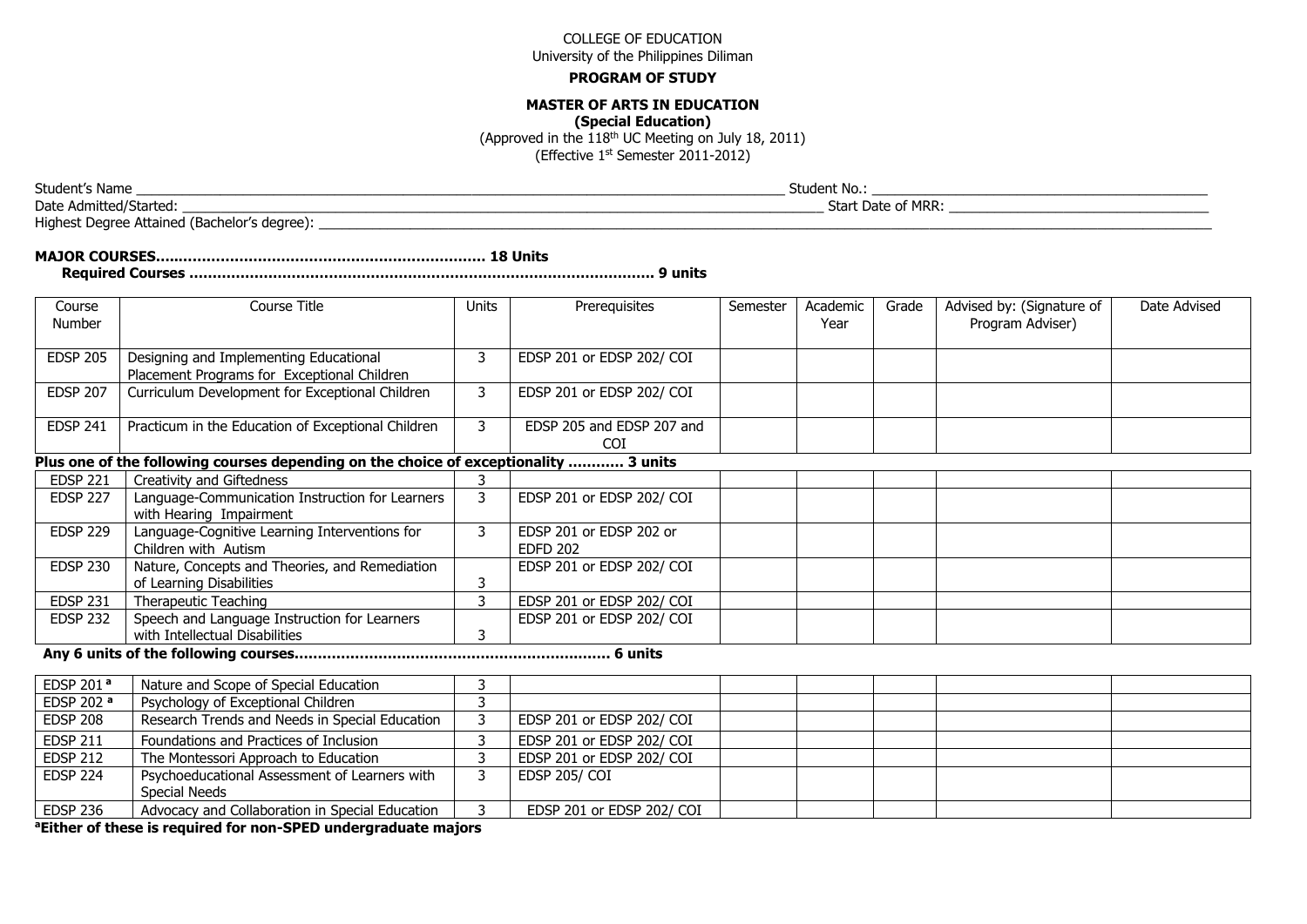### **MAEd (Special Education)**

|                    |                                                         | 6 units                  |  |  |  |
|--------------------|---------------------------------------------------------|--------------------------|--|--|--|
|                    | <b>EDRE 201 OR   Methods of Educational Research OR</b> | EDRE 101/ equiv          |  |  |  |
| <b>EDUC 293</b>    | Research Designs and Techniques Applied to<br>Education |                          |  |  |  |
| <b>EDRE 231 OR</b> | Statistical Methods Applied to Education OR             | EDRE 101/ Stat 101/equiv |  |  |  |
| <b>EDRE 261</b>    | Data Analysis                                           |                          |  |  |  |

#### **EDUCATIONAL FOUNDATIONS ………………………………………………………………… 3–6 units**

(Effective 2004 an additional 3-unit foundation course should be taken by students who were non-education majors in their undergraduate program.)

| Psycho-Philosophical Foundations of Education |  |  |  |  |  |  |  |
|-----------------------------------------------|--|--|--|--|--|--|--|
| <u>OR</u>                                     |  |  |  |  |  |  |  |
| Socio-Cultural Foundations of Education: A    |  |  |  |  |  |  |  |
| Comparative Approach                          |  |  |  |  |  |  |  |
|                                               |  |  |  |  |  |  |  |
|                                               |  |  |  |  |  |  |  |
|                                               |  |  |  |  |  |  |  |

**COGNATES…………………………………………………………………………………….……….… 6 units**

SIX (6) units in any one of these 200-level courses: Asian Studies, Home Economics, Human Kinetics, Mass Communication, Music, Anthropology, Psychology, Social Work and Community Development, Sociology, Speech and Drama and Theater Arts.

#### **OR**

Any SIX units of 200-level courses in the College of Education in the following areas: Reading, Teaching in the Early Grades, Elementary Math, General Science, Educational Psychology and Art Education<sup>c</sup>

**THESIS (EDUC. 300)……………………………………………………………………..………. 6 units**

**Total Number of Units ………………………………………………………………………….. 42 – 45 units**

| Prepared by:                | Approved by:                        | Noted by:                          |
|-----------------------------|-------------------------------------|------------------------------------|
|                             |                                     |                                    |
|                             |                                     |                                    |
|                             |                                     | EDWEHNA ELINORE S. PADERNA         |
| Name & Signature of Student | Name & Signature of Program Adviser | Name & Signature of Division Chair |

Received by: (OSEC) example and the set of the set of the set of the set of the set of the set of the set of the set of the set of the set of the set of the set of the set of the set of the set of the set of the set of the

### **NOTE: PLEASE FOLLOW YOUR PROGRAM OF STUDY. ALWAYS CONSULT YOUR ADVISER.**

### **CONFORME:**

I will only take the courses included in my Program of Study. "In consideration of my admission to the University of the Philippines and of the privileges of a student in this institution, I hereby promise and pledge to abide by and comply with all the rules and regulations laid down by competent authority in the University and in the college in which I am enrolled. Refusal to take this pledge or violation of its terms shall be sufficient cause for summary dismissal or denial of admission." (Academic Information, University of the Philippines Diliman, General Catalogue 2004-2010).

\_\_\_\_\_\_\_\_\_\_\_\_\_\_\_\_\_\_\_\_\_\_\_\_\_\_\_\_\_\_\_\_\_\_ \_\_\_\_\_\_\_\_\_\_\_\_\_\_\_\_\_\_\_\_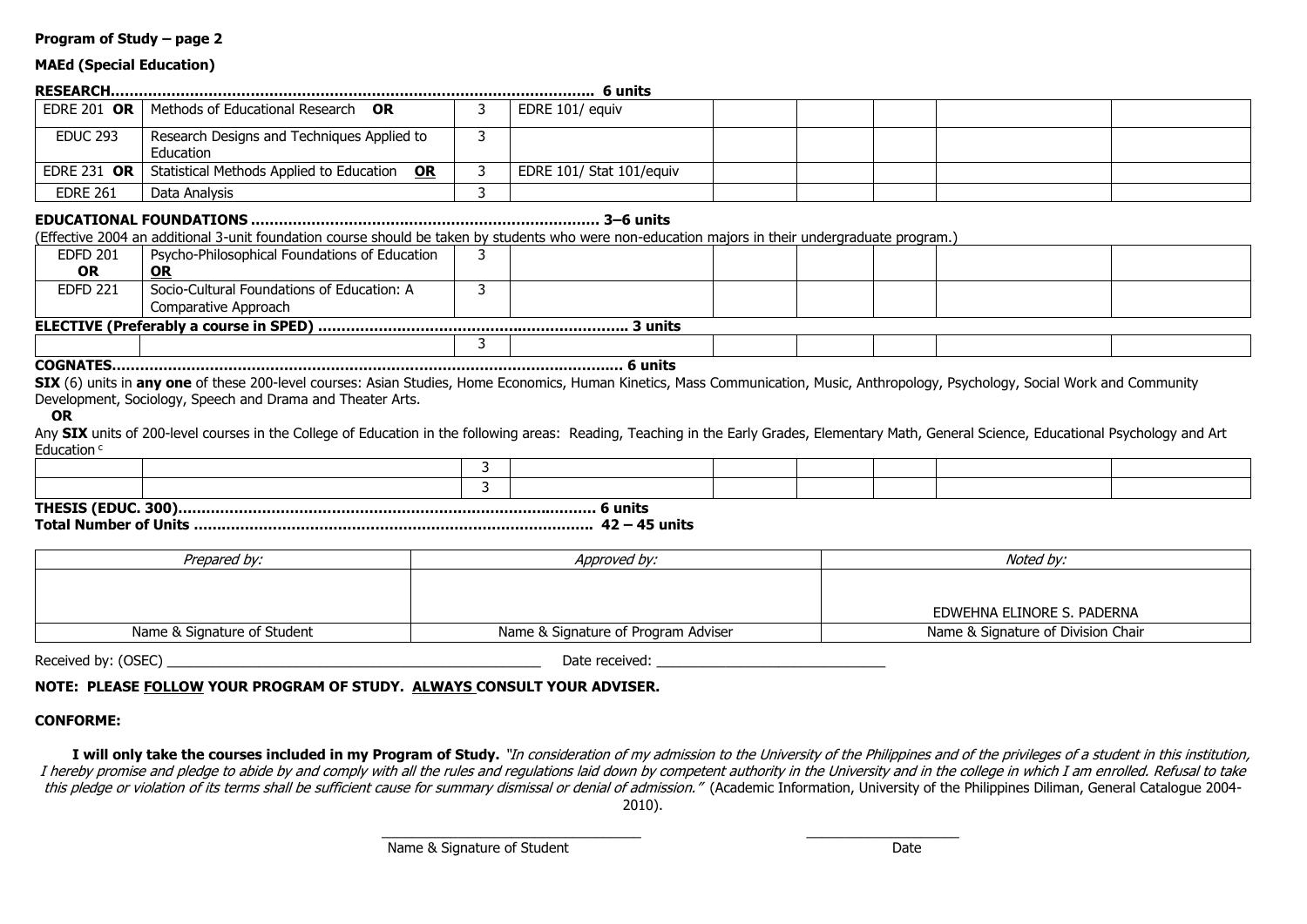#### **PROGRAM OF STUDY**

#### **MASTER OF ARTS IN EDUCATION (Art Education)**

| Student's Name         | Student No.:          |
|------------------------|-----------------------|
| Date Admitted/Started: | Mrr:<br>Start Date of |

Highest Degree Attained (Bachelor's degree): \_\_\_\_\_\_\_\_\_\_\_\_\_\_\_\_\_\_\_\_\_\_\_\_\_\_\_\_\_\_\_\_\_\_\_\_\_\_\_\_\_\_\_\_\_\_\_\_\_\_\_\_\_\_\_\_\_\_\_\_\_\_\_\_\_\_\_\_\_\_\_\_\_\_\_\_\_\_\_\_\_\_\_\_\_\_\_\_\_\_\_\_\_\_\_\_\_\_\_\_\_\_\_\_\_\_\_\_\_\_\_\_\_\_\_

#### **MAJOR COURSES…….……………………………………………………18 Units**

| Course<br>Number | Course Title                                                | Prerequisites                       | Units | Semester | Academic<br>Year | Grade | Advised by: (Signature of<br>Program Adviser | Date Advised |
|------------------|-------------------------------------------------------------|-------------------------------------|-------|----------|------------------|-------|----------------------------------------------|--------------|
| EDART 205        | Foundations of Art Education                                |                                     |       |          |                  |       |                                              |              |
| EDART 235        | Instructional Approaches and Techniques in Art<br>Education |                                     |       |          |                  |       |                                              |              |
| EDART 245        | Resource Materials Development in Art Education             | EDART 235,275                       |       |          |                  |       |                                              |              |
| EDART 255        | Assessment in Art Education                                 | EDART 235, any 2<br>cognate courses |       |          |                  |       |                                              |              |
| EDART 275        | Art Education for Special Purposes                          | EDART 205                           |       |          |                  |       |                                              |              |
| EDUC 280         | Practicum in Teaching                                       |                                     |       |          |                  |       |                                              |              |

### **FOUNDATION COURSES………………………………………………3-6 units**

(Effective 2004 an additional 3-unit foundation course should be taken by students who were non-education majors in their undergraduate program.)

| EDFD 201 OR $ $ | Psycho-Philosophical Foundations of Education                        |  |  |  |  |
|-----------------|----------------------------------------------------------------------|--|--|--|--|
| <b>EDFD 221</b> | Socio-Cultural Foundations of Education: A Comparative  <br>Approach |  |  |  |  |
|                 |                                                                      |  |  |  |  |

### **RESEARCH COURSES………………………………………………….6 units**

|                    | <b>EDRE 201 OR</b>   Methods in Educational Research | EDRE 101/ equiv                |  |  |  |
|--------------------|------------------------------------------------------|--------------------------------|--|--|--|
| <b>EDUC 293</b>    | Research Design & Techniques Applied to Education    |                                |  |  |  |
|                    |                                                      |                                |  |  |  |
| <b>EDRE 231 OR</b> | Statistical Methods Applied to                       | EDRE 101/ Stat<br>$101/$ equiv |  |  |  |
| <b>EDRE 217</b>    | Theory & Methods of Evaluation                       | <b>EDRE 231</b>                |  |  |  |
|                    |                                                      |                                |  |  |  |

# **ELECTIVE …………..………………..………………………………..3 units**

|--|--|--|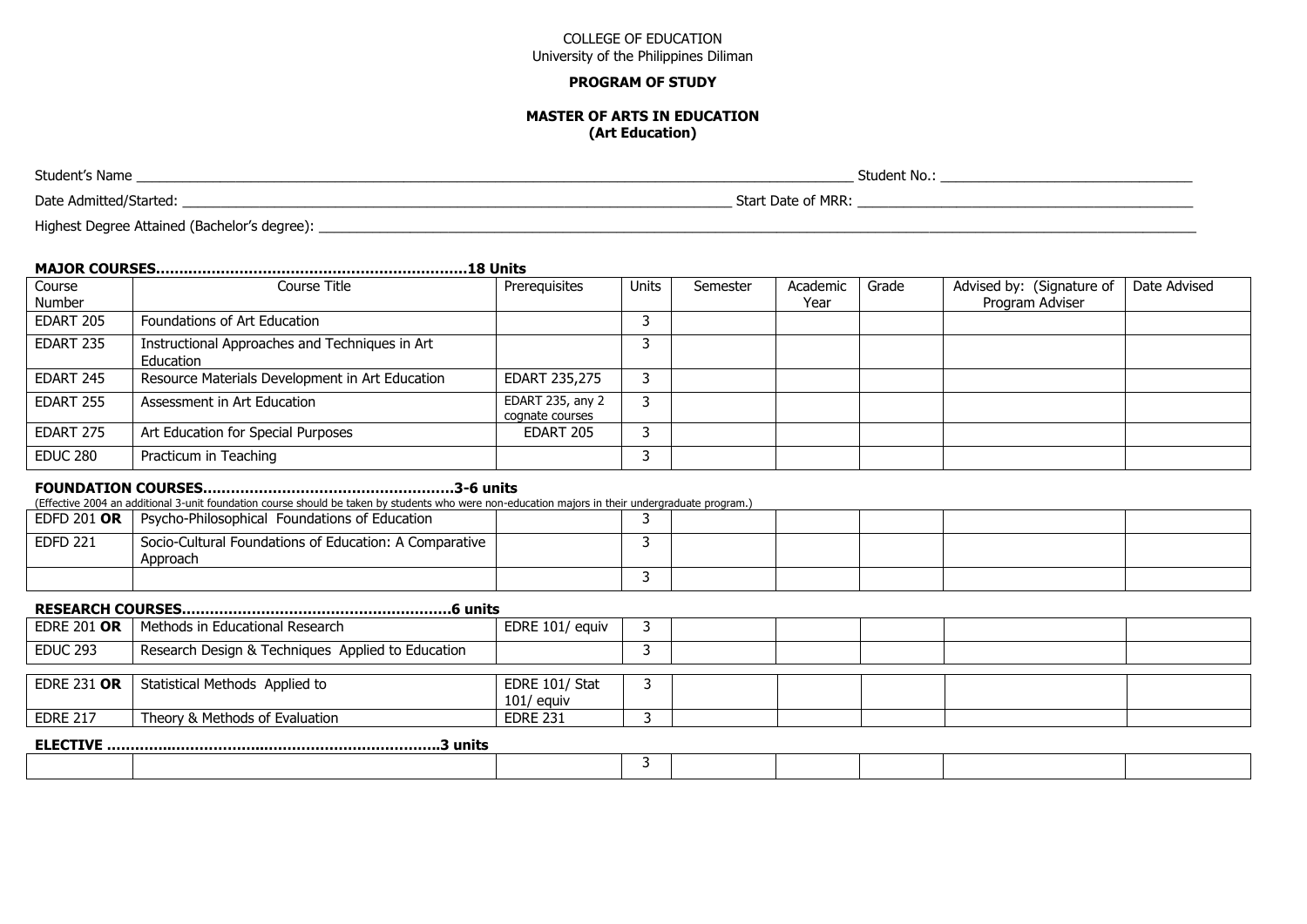#### **MAEd (Art Education)**

#### **COGNATE COURSES……………….………………………………..6 units**

Any SIX (6) units of 200-level courses in Aesthetics, Art Appreciation/Criticism, Art History, Art Production and Philippine Art from Fine Arts, Art Studies & Theater Arts or \*\*200-level courses in the College of Education in the following areas: Social Studies, Educational Psychology, Special Education, Teaching in the Early Grades, Curriculum Studies, Reading Education and Language Education. (\*\*Approved on the 95<sup>th</sup> UC Meeting: April 19, 2006 (Effective First Sem. 2006-2007)

# **THESIS (EDUC. 300) …………………………………………….6 units**

**Total Number of Units ………………………………………..42-45 units**

| Prepared by:                | Approved by:                        | Noted by:                          |
|-----------------------------|-------------------------------------|------------------------------------|
|                             |                                     |                                    |
|                             |                                     |                                    |
|                             |                                     | EDWEHNA ELINORE S. PADERNA         |
| Name & Signature of Student | Name & Signature of Program Adviser | Name & Signature of Division Chair |

| Received by:<br>(OSEC) | . א∼ר<br>Jau | received. |
|------------------------|--------------|-----------|
|                        |              |           |

# **NOTE: PLEASE FOLLOW YOUR PROGRAM OF STUDY. ALWAYS CONSULT YOUR ADVISER.**

#### **CONFORME:**

I will only take the courses included in my Program of Study. "In consideration of my admission to the University of the Philippines and of the privileges of a student in this institution, I hereby promise and pledge to abide by and comply with all the rules and regulations laid down by competent authority in the University and in the college in which I am enrolled. Refusal to take this pledge or violation of its terms shall be sufficient cause for summary dismissal or denial of admission." (Academic Information, University of the Philippines Diliman, General Catalogue 2004-2010).

\_\_\_\_\_\_\_\_\_\_\_\_\_\_\_\_\_\_\_\_\_\_\_\_\_\_\_\_\_\_\_\_\_\_ \_\_\_\_\_\_\_\_\_\_\_\_\_\_\_\_\_\_\_\_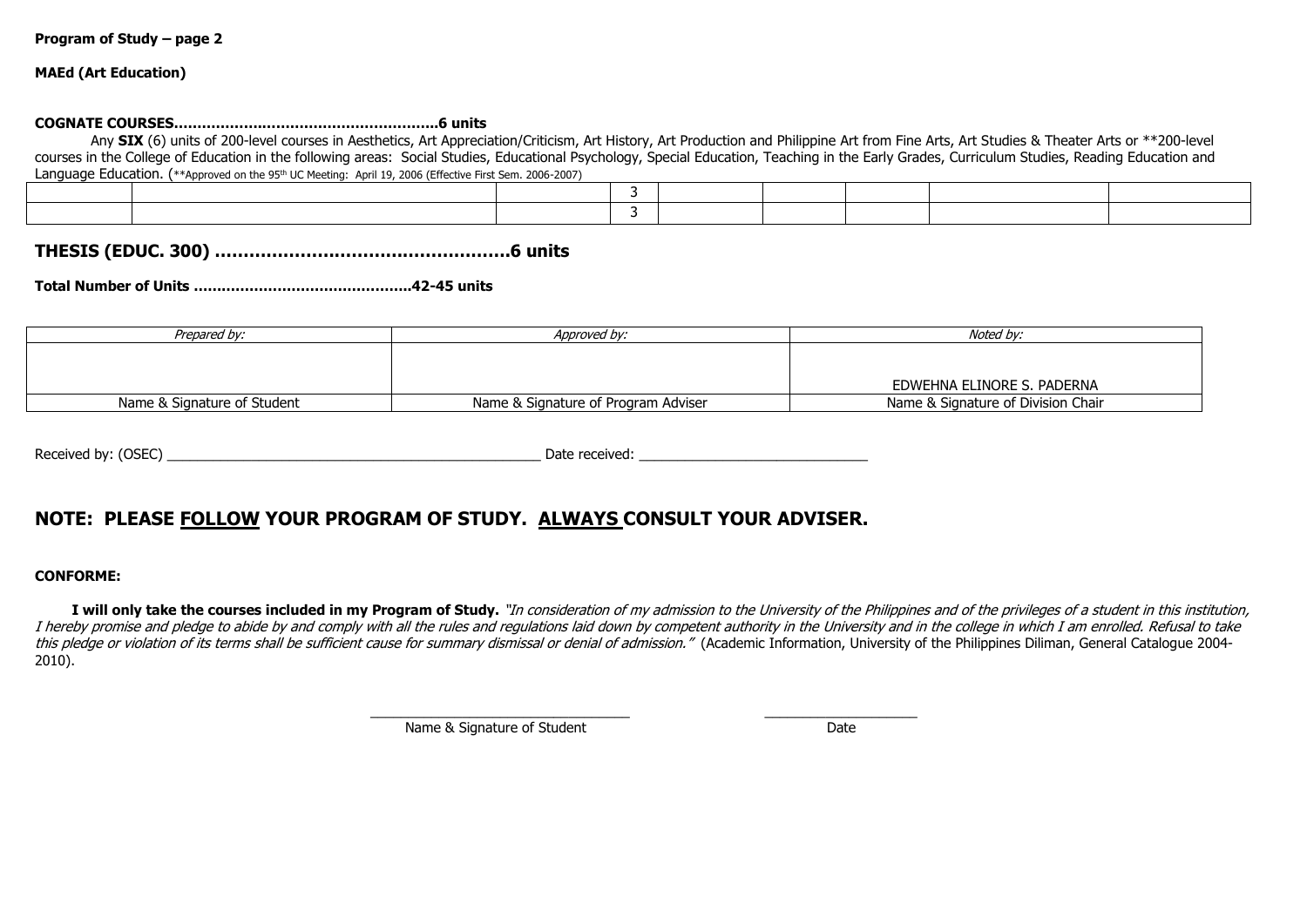#### **PROGRAM OF STUDY**

#### **MASTER OF ARTS IN EDUCATION**

**(Chemistry Education)**

(Approved in the 116th UC meeting on December 13, 2010)

(Effective 1st Semester 2011-2012)

Date Admitted/Started: \_\_\_\_\_\_\_\_\_\_\_\_\_\_\_\_\_\_\_\_\_\_\_\_\_\_\_\_\_\_\_\_\_\_\_\_\_\_\_\_\_\_\_\_\_\_\_\_\_\_\_\_\_\_\_\_\_\_\_\_\_\_\_\_\_\_\_\_\_\_\_\_\_ Start Date of MRR: \_\_\_\_\_\_\_\_\_\_\_\_\_\_\_\_\_\_\_\_\_\_\_\_\_\_\_\_\_\_\_\_\_\_\_\_\_\_\_\_\_\_\_\_

Highest Degree Attained (Bachelor's degree): \_\_\_\_\_\_\_\_\_\_\_\_\_\_\_\_\_\_\_\_\_\_\_\_\_\_\_\_\_\_\_\_\_\_\_\_\_\_\_\_\_\_\_\_\_\_\_\_\_\_\_\_\_\_\_\_\_\_\_\_\_\_\_\_\_\_\_\_\_\_\_\_\_\_\_\_\_\_\_\_\_\_\_\_\_\_\_\_\_\_\_\_\_\_\_\_\_\_\_\_\_\_\_\_\_\_\_\_\_\_\_\_\_\_\_\_

| Course Number   | Course Title                                                     | Prerequisite                                                                                                                                                                        | Units | Semester | Academic | Grade | Advised by: (Signature of | Date    |
|-----------------|------------------------------------------------------------------|-------------------------------------------------------------------------------------------------------------------------------------------------------------------------------------|-------|----------|----------|-------|---------------------------|---------|
|                 |                                                                  |                                                                                                                                                                                     |       |          | Year     |       | Program Adviser)          | Advised |
| <b>Required</b> |                                                                  |                                                                                                                                                                                     |       |          |          |       |                           |         |
| EDUC 280        | Practicum in Teaching                                            | Methods course in the<br>subject to be taught.<br>(Practice teaching and<br>conferences<br>be<br>$\overline{\phantom{a}}$ to $\overline{\phantom{a}}$<br>arranged with instructor). |       |          |          |       |                           |         |
| <b>EDSC 283</b> | Selected Topics in Environmental Science for Science<br>Teachers | Major in Science/COI                                                                                                                                                                |       |          |          |       |                           |         |

#### **6-9 units of the following:**

| <b>EDSC 226</b> | Selected Topics in Mathematics for Secondary School | COI                |  |  |  |
|-----------------|-----------------------------------------------------|--------------------|--|--|--|
|                 | Science Teachers                                    |                    |  |  |  |
| <b>EDSC 263</b> | Selected Topics in Organic Chemistry for Secondary  | COI                |  |  |  |
|                 | <b>School Teachers</b>                              |                    |  |  |  |
| <b>EDSC 264</b> | Chemistry for Secondary School Teachers I           | Major in Chem./COI |  |  |  |
| EDSC 264.1      | Laboratory Course in Secondary School Chemistry     | None               |  |  |  |
| <b>EDSC 265</b> | Chemistry for Secondary School Teachers II          | COI                |  |  |  |

#### **3-9 units of the following:**

| Chem 203    | <b>Environmental Chemistry</b>          | None               |  |  |  |
|-------------|-----------------------------------------|--------------------|--|--|--|
| Chem 211    | Systematic Inorganic Chemistry          | Chem 112, 156/COI  |  |  |  |
| Chem 220 OR | Instrumental Methods of Analysis OR     | Chem 123/COI       |  |  |  |
| Chem 223    | <b>Theoretical Analytical Chemistry</b> |                    |  |  |  |
| Chem 230    | Physical Organic Chemistry I            | Chem $154,34$ /COI |  |  |  |
| Chem 240    | Advanced Biochemistry                   | Chem 146/COI       |  |  |  |
| Chem 250    | Chemical Thermodynamics I               | Chem 153/COI       |  |  |  |

Student's Name \_\_\_\_\_\_\_\_\_\_\_\_\_\_\_\_\_\_\_\_\_\_\_\_\_\_\_\_\_\_\_\_\_\_\_\_\_\_\_\_\_\_\_\_\_\_\_\_\_\_\_\_\_\_\_\_\_\_\_\_\_\_\_\_\_\_\_\_\_\_\_\_\_\_\_\_\_\_\_\_\_\_\_\_\_\_\_\_\_\_\_\_\_\_\_ Student No.: \_\_\_\_\_\_\_\_\_\_\_\_\_\_\_\_\_\_\_\_\_\_\_\_\_\_\_\_\_\_\_\_\_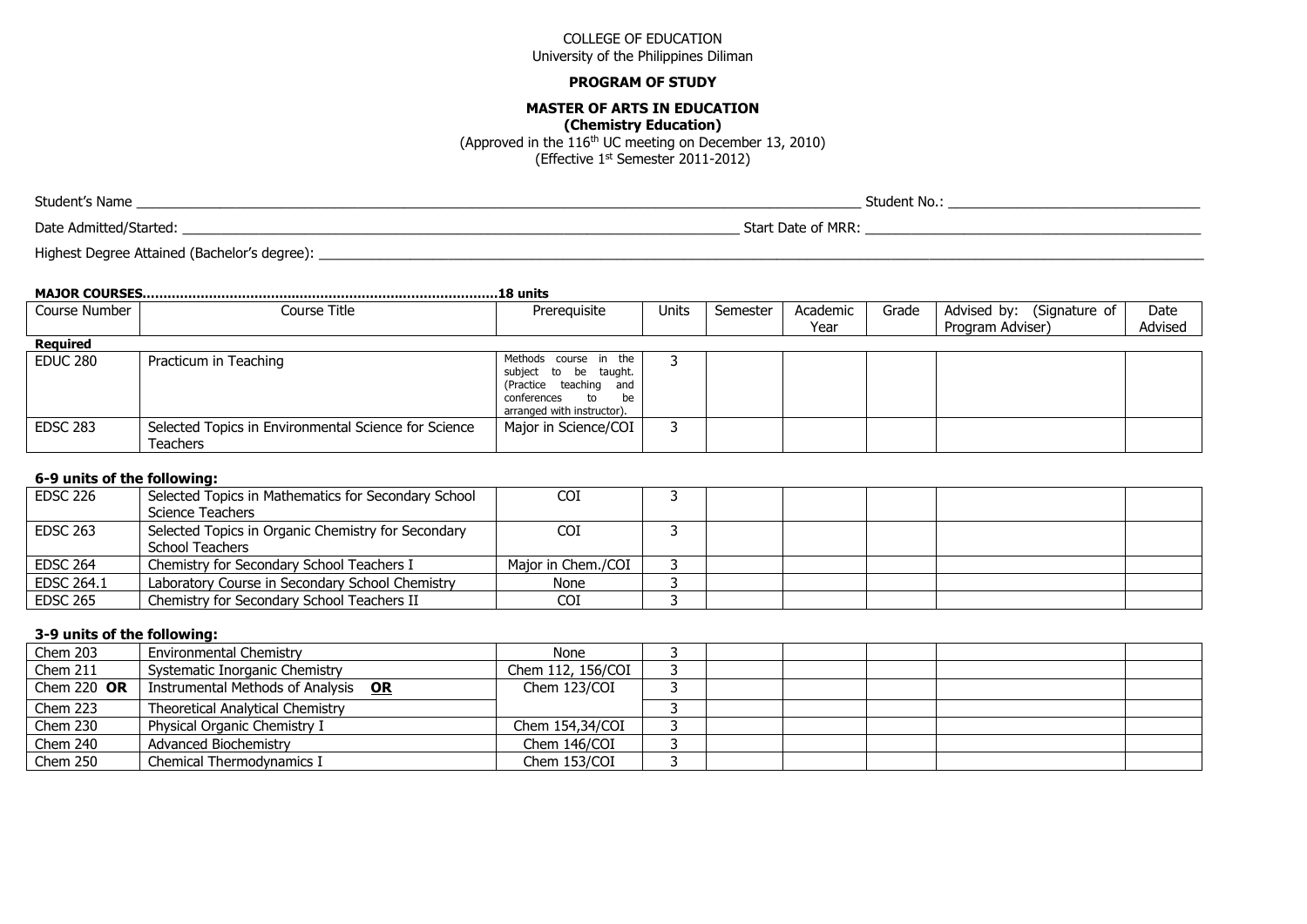#### **MAEd (Chemistry Education)**

| <b>EDUC 293 OR</b>                                                                                                                                | Research Designs and Techniques Applied to                                                                                                                                                                                                                          | None                                                                                                                                                                                                                           | 3 |                                     |  |  |                                    |  |  |  |
|---------------------------------------------------------------------------------------------------------------------------------------------------|---------------------------------------------------------------------------------------------------------------------------------------------------------------------------------------------------------------------------------------------------------------------|--------------------------------------------------------------------------------------------------------------------------------------------------------------------------------------------------------------------------------|---|-------------------------------------|--|--|------------------------------------|--|--|--|
|                                                                                                                                                   | Education OR                                                                                                                                                                                                                                                        |                                                                                                                                                                                                                                |   |                                     |  |  |                                    |  |  |  |
| <b>EDRE 201</b>                                                                                                                                   | Methods in Educational Research                                                                                                                                                                                                                                     | EDRE 101/Equiv.                                                                                                                                                                                                                | 3 |                                     |  |  |                                    |  |  |  |
| <b>EDRE 231 OR</b>                                                                                                                                | Statistical Methods Applied to Education OR                                                                                                                                                                                                                         | EDRE 101/ Stat 101/                                                                                                                                                                                                            | 3 |                                     |  |  |                                    |  |  |  |
|                                                                                                                                                   |                                                                                                                                                                                                                                                                     | equiv                                                                                                                                                                                                                          |   |                                     |  |  |                                    |  |  |  |
| <b>EDRE 261</b>                                                                                                                                   | Data Analysis                                                                                                                                                                                                                                                       | None                                                                                                                                                                                                                           | 3 |                                     |  |  |                                    |  |  |  |
| (Effective 2004 an additional 3-unit foundation course should be taken by students who were non-education majors in their undergraduate program.) |                                                                                                                                                                                                                                                                     |                                                                                                                                                                                                                                |   |                                     |  |  |                                    |  |  |  |
|                                                                                                                                                   |                                                                                                                                                                                                                                                                     |                                                                                                                                                                                                                                | 3 |                                     |  |  |                                    |  |  |  |
|                                                                                                                                                   |                                                                                                                                                                                                                                                                     |                                                                                                                                                                                                                                |   |                                     |  |  |                                    |  |  |  |
|                                                                                                                                                   |                                                                                                                                                                                                                                                                     |                                                                                                                                                                                                                                | 3 |                                     |  |  |                                    |  |  |  |
|                                                                                                                                                   | SIX (6) units of 200-level courses in one of the following fields: Biology, Chemistry, Physics, Statistics, Meteorology, Biology Education, Physics Education, Mathematics Education,<br>Environmental Education, Educational Technology and Research & Evaluation. |                                                                                                                                                                                                                                |   |                                     |  |  |                                    |  |  |  |
|                                                                                                                                                   |                                                                                                                                                                                                                                                                     |                                                                                                                                                                                                                                | 3 |                                     |  |  |                                    |  |  |  |
|                                                                                                                                                   |                                                                                                                                                                                                                                                                     |                                                                                                                                                                                                                                | 3 |                                     |  |  |                                    |  |  |  |
|                                                                                                                                                   |                                                                                                                                                                                                                                                                     |                                                                                                                                                                                                                                |   |                                     |  |  |                                    |  |  |  |
|                                                                                                                                                   | Prepared by:                                                                                                                                                                                                                                                        | Approved by:                                                                                                                                                                                                                   |   |                                     |  |  | Noted by:                          |  |  |  |
|                                                                                                                                                   |                                                                                                                                                                                                                                                                     |                                                                                                                                                                                                                                |   |                                     |  |  |                                    |  |  |  |
|                                                                                                                                                   |                                                                                                                                                                                                                                                                     |                                                                                                                                                                                                                                |   |                                     |  |  | EDWEHNA ELINORE S. PADERNA         |  |  |  |
|                                                                                                                                                   | Name & Signature of Student                                                                                                                                                                                                                                         |                                                                                                                                                                                                                                |   | Name & Signature of Program Adviser |  |  | Name & Signature of Division Chair |  |  |  |
| Received by: (OSEC)                                                                                                                               |                                                                                                                                                                                                                                                                     | Date received: and the control of the control of the control of the control of the control of the control of the control of the control of the control of the control of the control of the control of the control of the cont |   |                                     |  |  |                                    |  |  |  |

### **NOTE: PLEASE FOLLOW YOUR PROGRAM OF STUDY. ALWAYS CONSULT YOUR ADVISER.**

#### **CONFORME:**

I will only take the courses included in my Program of Study. "In consideration of my admission to the University of the Philippines and of the privileges of a student in this institution, I hereby promise and pledge to abide by and comply with all the rules and regulations laid down by competent authority in the University and in the college in which I am enrolled. Refusal to take this pledge or violation of its terms shall be sufficient cause for summary dismissal or denial of admission." (Academic Information, University of the Philippines Diliman, General Catalogue 2004-2010).

\_\_\_\_\_\_\_\_\_\_\_\_\_\_\_\_\_\_\_\_\_\_\_\_\_\_\_\_\_\_\_\_\_\_ \_\_\_\_\_\_\_\_\_\_\_\_\_\_\_\_\_\_\_\_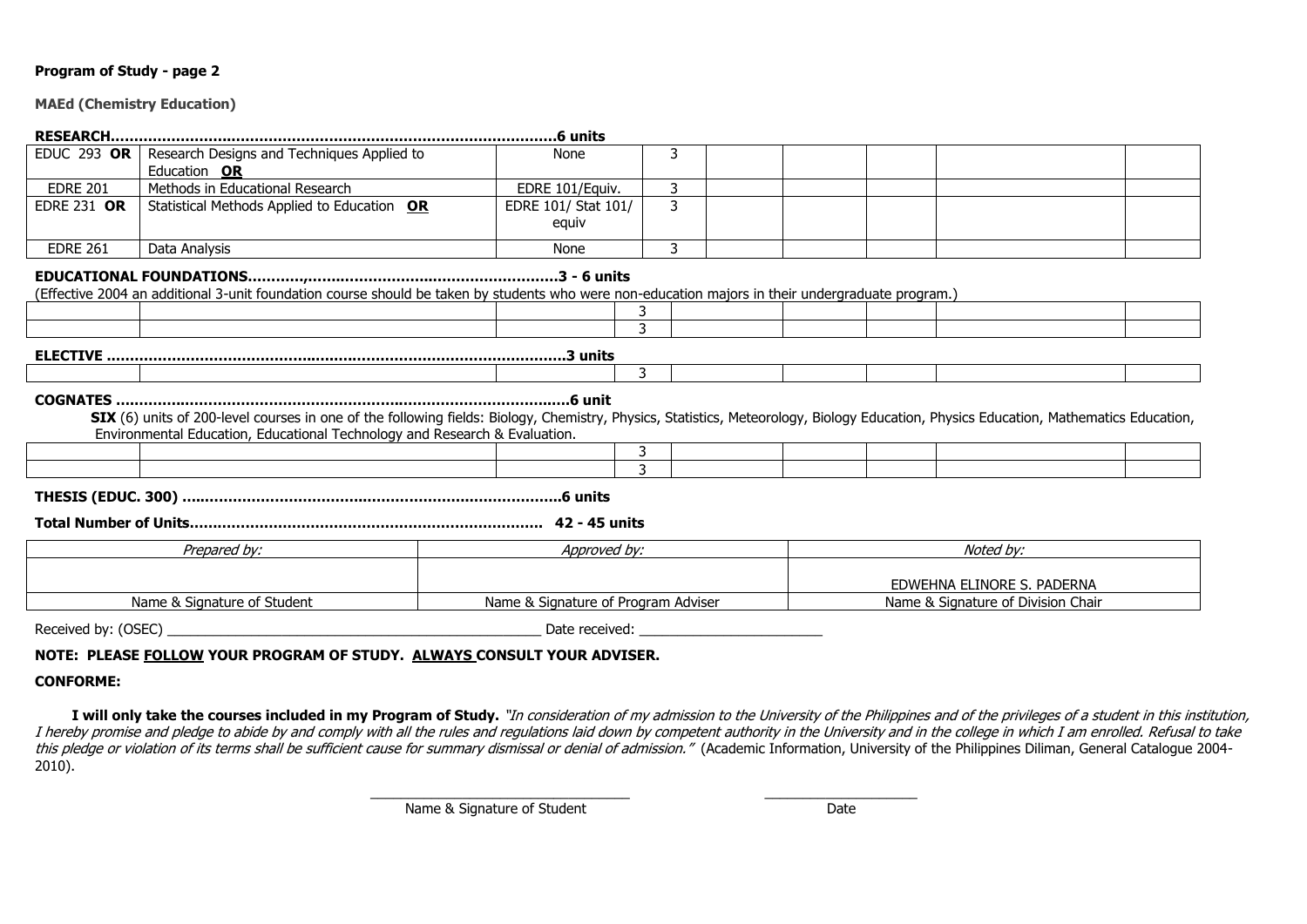#### **PROGRAM OF STUDY**

#### **MASTER OF ARTS IN EDUCATION (Curriculum Studies)**

Student's Name **and the student of the student No.**: **Student No.: Student No.: Student No.: Student No.: Student No.:** 

Date Admitted/Started: \_\_\_\_\_\_\_\_\_\_\_\_\_\_\_\_\_\_\_\_\_\_\_\_\_\_\_\_\_\_\_\_\_\_\_\_\_\_\_\_\_\_\_\_\_\_\_\_\_\_\_\_\_\_\_\_\_\_\_\_\_\_\_\_\_\_\_\_\_\_\_\_\_\_ Start Date of MRR: \_\_\_\_\_\_\_\_\_\_\_\_\_\_\_\_\_\_\_\_\_\_\_\_\_\_\_\_\_\_\_\_\_\_\_\_\_\_\_\_\_\_\_\_\_\_\_\_\_\_\_\_\_\_\_\_\_\_

Highest Degree Attained (Bachelor's degree):  $\overline{a}$ 

|--|--|--|--|--|--|--|

| Course Number   | Course Title                                   | Prereguisite | Units | Semester | Academic Year | Grade | (Signature of<br>Advised by: | Date Advised |
|-----------------|------------------------------------------------|--------------|-------|----------|---------------|-------|------------------------------|--------------|
|                 |                                                |              |       |          |               |       | Program<br>ı Adviser         |              |
| <b>EDCS 211</b> | Theory & Development<br>urriculum <sup>:</sup> |              |       |          |               |       |                              |              |

#### **Choose any one (1) course of the following;**

| <b>EDCS 215</b> | Curriculum for Basic Education                            |  |  |  |  |
|-----------------|-----------------------------------------------------------|--|--|--|--|
| <b>EDCS 223</b> | Elementary & Secondary Education<br>Principles of E       |  |  |  |  |
| <b>EDCS 217</b> | Curriculum Theory &<br>l Practice in Tertiary Education ، |  |  |  |  |

### **Choose any one (1) course from the following:**

| <b>EDCS 221</b> | Instructional Procedures          |  |  |  |  |
|-----------------|-----------------------------------|--|--|--|--|
| <b>EDCS 214</b> | Curriculum & Instructional Design |  |  |  |  |
|                 |                                   |  |  |  |  |

#### **Choose any one (1) course from the following:**

| <b>EDCS 230</b> | Practice<br>Theorv.<br>Research<br>Education:<br>Distance<br>v.<br>$\alpha$ |  |  |  |  |
|-----------------|-----------------------------------------------------------------------------|--|--|--|--|
| <b>EDUC 292</b> | <b>Innovations</b><br>uctiona<br>urricular :<br>ิ X Instr                   |  |  |  |  |
|                 |                                                                             |  |  |  |  |

### **Choice of any two (2) courses from the ff.**

| <b>EDUC 295</b> | Teaching Strategies for Developing Critical & Creative<br>Thinking                                   |                              |  |  |  |
|-----------------|------------------------------------------------------------------------------------------------------|------------------------------|--|--|--|
| <b>EDAD 210</b> | Program/Project Planning & Evaluation                                                                | EDAD 211/<br>COI.            |  |  |  |
| <b>EDAD 211</b> | Organization & Management of Educational Institutions                                                |                              |  |  |  |
| <b>EDAD 223</b> | Supervision of Instruction: Theory & Practice                                                        |                              |  |  |  |
| <b>EDFD 203</b> | Psychology of Teaching-Learning the Fundamental<br>Subjects from Preschool Through Elementary Grades |                              |  |  |  |
| <b>EDRE 216</b> | Evaluation in Education                                                                              | EDFD 211,<br><b>EDRE 231</b> |  |  |  |
| EDTECH 201      | Utilization of Instructional Media System in Education                                               |                              |  |  |  |
| EDTECH 204      | Production of Instructional Materials I                                                              |                              |  |  |  |

# **FOUNDATIONS OF EDUCATION……………………..…………………………………………………….3 – 6 units**

(Effective 2004 an additional 3-unit foundation course should be taken by students who were non-education majors in their undergraduate program.)

### **Choose any one (1) course from the following:**

| <b>EDFD 201</b> | Psycho-Philosophical Foundations of Education                      |  |  |  |  |
|-----------------|--------------------------------------------------------------------|--|--|--|--|
| <b>EDFD 221</b> | Socio-Cultural Foundations of Education: A<br>Comparative Approach |  |  |  |  |
|                 |                                                                    |  |  |  |  |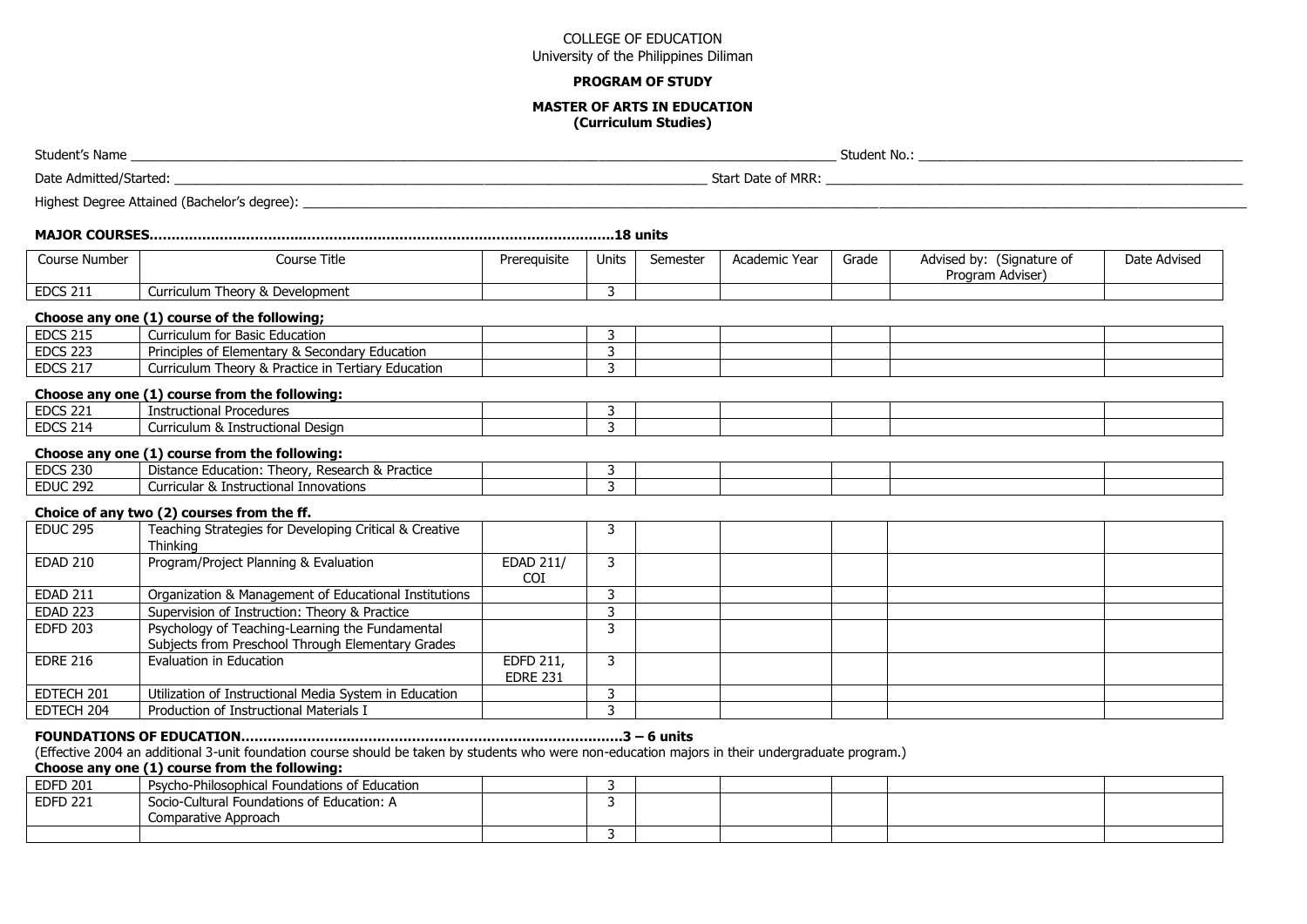|  | Program of Study – Page 2 |  |
|--|---------------------------|--|
|  |                           |  |

#### **MAEd (Curriculum Studies)**

|                 | Choose any one (1) course from the following:                                                                                                                                                                                                                                                                                                                                     |                                     |              |  |                                    |  |                            |  |  |
|-----------------|-----------------------------------------------------------------------------------------------------------------------------------------------------------------------------------------------------------------------------------------------------------------------------------------------------------------------------------------------------------------------------------|-------------------------------------|--------------|--|------------------------------------|--|----------------------------|--|--|
| <b>EDRE 201</b> | Methods in Educational Research                                                                                                                                                                                                                                                                                                                                                   | <b>EDRE</b><br>101/Equiv            | 3            |  |                                    |  |                            |  |  |
| <b>EDUC 293</b> | Research Designs & Techniques Applied to Education                                                                                                                                                                                                                                                                                                                                |                                     | 3            |  |                                    |  |                            |  |  |
|                 | Choose any one (1) course from the following:                                                                                                                                                                                                                                                                                                                                     |                                     |              |  |                                    |  |                            |  |  |
| <b>EDRE 231</b> | Statistical Methods Applied to Education                                                                                                                                                                                                                                                                                                                                          | EDRE 101/ Stat<br>$101/$ equiv      | 3            |  |                                    |  |                            |  |  |
| <b>EDRE 261</b> | Data Analysis                                                                                                                                                                                                                                                                                                                                                                     |                                     | 3            |  |                                    |  |                            |  |  |
|                 | ELECTIVE (Choose any one (1) course from the 200-level courses offered at COE) 3 units                                                                                                                                                                                                                                                                                            |                                     |              |  |                                    |  |                            |  |  |
|                 | (Any two (2) courses from the 200-level courses offered in other colleges; or **courses in the College of Education in the following areas: Language Education, Reading Education,<br>Guidance Education, Science Education, Educational Administration and Special Education). (**Approved on the 95 <sup>th</sup> UC Meeting: April 19, 2006 (effective First Sem. 2006-2007)). |                                     |              |  |                                    |  |                            |  |  |
|                 |                                                                                                                                                                                                                                                                                                                                                                                   |                                     |              |  |                                    |  |                            |  |  |
|                 |                                                                                                                                                                                                                                                                                                                                                                                   |                                     | 3            |  |                                    |  |                            |  |  |
|                 |                                                                                                                                                                                                                                                                                                                                                                                   |                                     |              |  |                                    |  |                            |  |  |
|                 | Prepared by:                                                                                                                                                                                                                                                                                                                                                                      |                                     | Approved by: |  |                                    |  | Noted by:                  |  |  |
|                 |                                                                                                                                                                                                                                                                                                                                                                                   |                                     |              |  |                                    |  | EDWEHNA ELINORE S. PADERNA |  |  |
|                 | Name & Signature of Student                                                                                                                                                                                                                                                                                                                                                       | Name & Signature of Program Adviser |              |  | Name & Signature of Division Chair |  |                            |  |  |
|                 |                                                                                                                                                                                                                                                                                                                                                                                   |                                     |              |  |                                    |  |                            |  |  |

Received by: (OSEC) \_\_\_\_\_\_\_\_\_\_\_\_\_\_\_\_\_\_\_\_\_\_\_\_\_\_\_\_\_\_\_\_\_\_\_\_\_\_\_\_\_\_\_\_\_\_\_\_\_ Date received: \_\_\_\_\_\_\_\_\_\_\_\_\_\_\_\_\_\_\_\_\_\_\_\_\_\_\_\_\_\_

### **NOTE: PLEASE FOLLOW YOUR PROGRAM OF STUDY. ALWAYS CONSULT YOUR ADVISER.**

#### **CONFORME:**

I will only take the courses included in my Program of Study. "In consideration of my admission to the University of the Philippines and of the privileges of a student in this institution, I hereby promise and pledge to abide by and comply with all the rules and regulations laid down by competent authority in the University and in the college in which I am enrolled. Refusal to take this pledge or violation of its terms shall be sufficient cause for summary dismissal or denial of admission." (Academic Information, University of the Philippines Diliman, General Catalogue 2004-2010).

> \_\_\_\_\_\_\_\_\_\_\_\_\_\_\_\_\_\_\_\_\_\_\_\_\_\_\_\_\_\_\_\_\_\_ \_\_\_\_\_\_\_\_\_\_\_\_\_\_\_\_\_\_\_\_ Name & Signature of Student Date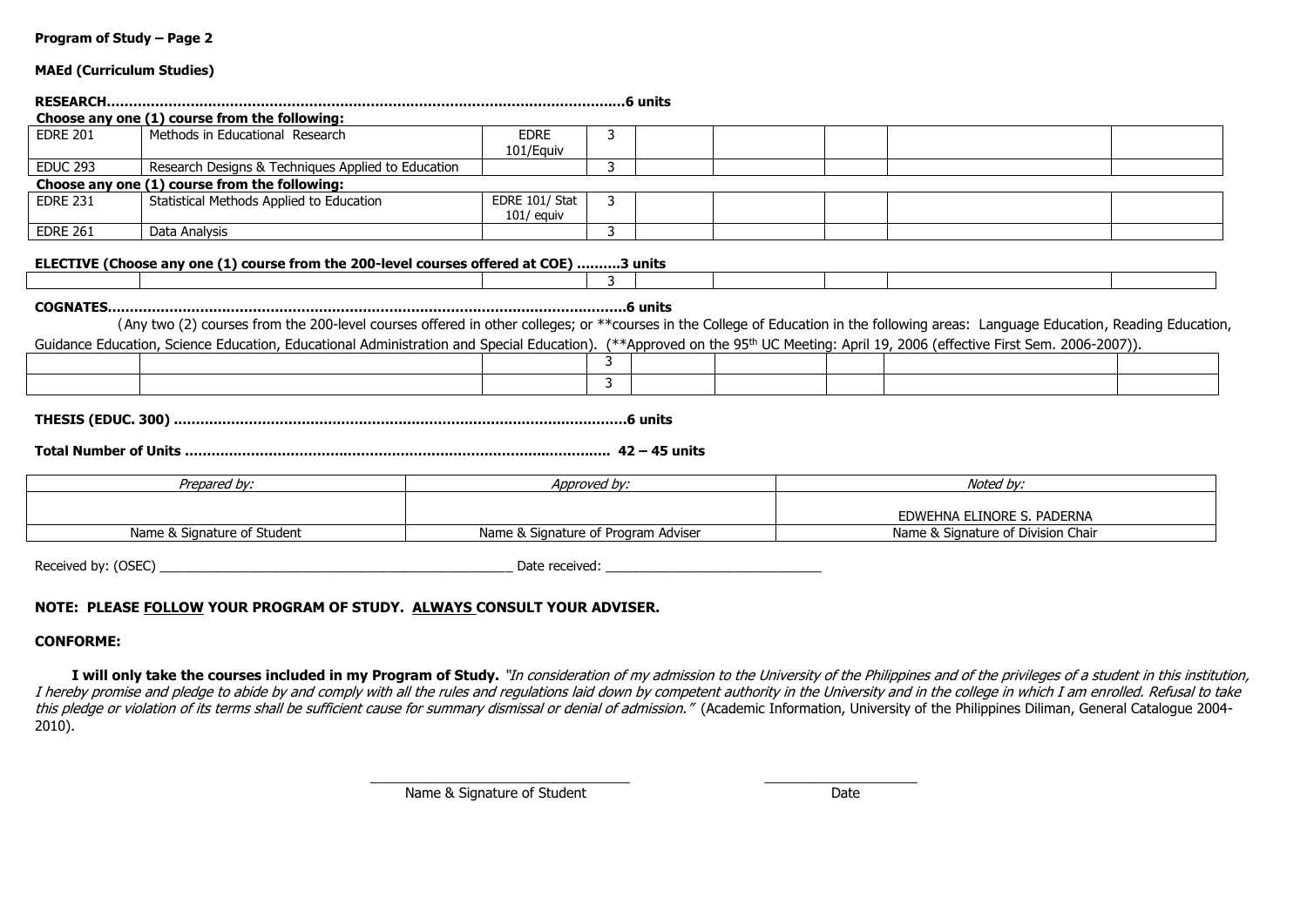#### **PROGRAM OF STUDY**

#### **MASTER OF ARTS IN EDUCATION**

**(Biology Education)**

(Approved in the  $116<sup>th</sup>$  UC meeting on December 13, 2010)

(Effective 1st Semester 2011-2012)

Student's Name \_\_\_\_\_\_\_\_\_\_\_\_\_\_\_\_\_\_\_\_\_\_\_\_\_\_\_\_\_\_\_\_\_\_\_\_\_\_\_\_\_\_\_\_\_\_\_\_\_\_\_\_\_\_\_\_\_\_\_\_\_\_\_\_\_\_\_\_\_\_\_\_\_\_\_\_\_\_\_\_\_\_\_\_\_\_\_\_\_\_\_\_\_\_\_\_ Student No.: \_\_\_\_\_\_\_\_\_\_\_\_\_\_\_\_\_\_\_\_\_\_\_\_\_\_\_\_\_\_\_\_\_

Date Admitted/Started: \_\_\_\_\_\_\_\_\_\_\_\_\_\_\_\_\_\_\_\_\_\_\_\_\_\_\_\_\_\_\_\_\_\_\_\_\_\_\_\_\_\_\_\_\_\_\_\_\_\_\_\_\_\_\_\_\_\_\_\_\_\_\_\_\_\_\_\_\_\_\_\_\_ Start Date of MRR: \_\_\_\_\_\_\_\_\_\_\_\_\_\_\_\_\_\_\_\_\_\_\_\_\_\_\_\_\_\_\_\_\_\_\_\_\_\_\_\_\_\_\_\_

Highest Degree Attained (Bachelor's degree): \_\_\_\_\_\_\_\_\_\_\_\_\_\_\_\_\_\_\_\_\_\_\_\_\_\_\_\_\_\_\_\_\_\_\_\_\_\_\_\_\_\_\_\_\_\_\_\_\_\_\_\_\_\_\_\_\_\_\_\_\_\_\_\_\_\_\_\_\_\_\_\_\_\_\_\_\_\_\_\_\_\_\_\_\_\_\_\_\_\_\_\_\_\_\_\_\_\_\_\_\_\_\_\_\_\_\_\_\_\_\_\_\_\_\_\_

| Course Number                   | Course Title                                                               | Prerequisite                                                                                                          | Units | Semester | Academic<br>Year | Grade | Advised by: (Signature of<br>Program Adviser) | Date<br>Advised |
|---------------------------------|----------------------------------------------------------------------------|-----------------------------------------------------------------------------------------------------------------------|-------|----------|------------------|-------|-----------------------------------------------|-----------------|
| <b>Required</b>                 |                                                                            |                                                                                                                       |       |          |                  |       |                                               |                 |
| <b>EDUC 280</b>                 | Practicum in Teaching                                                      | Methods course in the subject<br>be taught. (Practice<br>teaching and conferences to be<br>arranged with instructor). | 3     |          |                  |       |                                               |                 |
| <b>EDSC 254</b>                 | Biology for Secondary School Teachers                                      | Major in Bio/COI                                                                                                      | 3     |          |                  |       |                                               |                 |
| 3-9 units of the following:     |                                                                            |                                                                                                                       |       |          |                  |       |                                               |                 |
| <b>EDSC 253</b>                 | Sel. Topics in Biological Science for Science<br><b>Teachers</b>           | Major in Science/COI                                                                                                  | 3     |          |                  |       |                                               |                 |
| <b>EDSC 283</b>                 | Sel. Topics in Environmental Science for Science<br><b>Teachers</b>        | Major in Science/COI                                                                                                  | 3     |          |                  |       |                                               |                 |
| <b>EDSC 293</b>                 | Sel. Topics in Physical Science for Science Teachers                       | Major in Science/COI                                                                                                  | 3     |          |                  |       |                                               |                 |
| <b>EDSC 254.1</b>               | Laboratory Course in Secondary School Biology                              | None                                                                                                                  | 3     |          |                  |       |                                               |                 |
| <b>EDSC 226</b>                 | Sel. Topics in Mathematics for Secondary School<br><b>Science Teachers</b> | <b>COI</b>                                                                                                            | 3     |          |                  |       |                                               |                 |
| <b>EDSC 263</b>                 | Sel. Topics in Organic Chemistry for Secondary<br><b>School Teachers</b>   | COI                                                                                                                   | 3     |          |                  |       |                                               |                 |
| 3-9 units of the following:     |                                                                            |                                                                                                                       |       |          |                  |       |                                               |                 |
| <b>Bio 210</b>                  | <b>Advanced Systematics</b>                                                | Bio 191/COI                                                                                                           | 3     |          |                  |       |                                               |                 |
| <b>Bio 220</b>                  | Chemical Physiology                                                        | Bio 121/122/<br>COI                                                                                                   | 3     |          |                  |       |                                               |                 |
| <b>Bio 224</b>                  | <b>Stress Physiology</b>                                                   | Bio 121, 122/equiv.                                                                                                   | 3     |          |                  |       |                                               |                 |
| <b>Bio 234</b>                  | Developmental Morphology of Vascular Plants                                | Bio 133/Equiv.                                                                                                        | 3     |          |                  |       |                                               |                 |
| Bio 237 (now<br><b>Bio 230)</b> | Differentiation in Embryonic Systems                                       | Bio 133/Equiv./COI                                                                                                    | 3     |          |                  |       |                                               |                 |
| <b>Bio 240</b>                  | <b>Advanced Genetics</b>                                                   | Bio 140/Equiv.                                                                                                        | 3     |          |                  |       |                                               |                 |
| <b>Bio 241</b>                  | <b>Advanced Molecular Genetics</b>                                         | <b>COT</b>                                                                                                            | 3     |          |                  |       |                                               |                 |
| <b>Bio 250</b>                  | Advanced Cell and Molecular Biology                                        | <b>Bio 150</b>                                                                                                        | 3     |          |                  |       |                                               |                 |
| <b>Bio 260</b>                  | <b>Advanced Ecology</b>                                                    | Bio 160/COI                                                                                                           | 3     |          |                  |       |                                               |                 |
| <b>Bio 262</b>                  | Freshwater Ecology                                                         | Bio 160/COI                                                                                                           | 3     |          |                  |       |                                               |                 |
| <b>Bio 263</b>                  | <b>Terrestrial Ecology</b>                                                 | Bio 160/COI                                                                                                           | 3     |          |                  |       |                                               |                 |
| <b>Bio 265</b>                  | Advanced Biogeography                                                      | Bio 160/Equiv.                                                                                                        | 3     |          |                  |       |                                               |                 |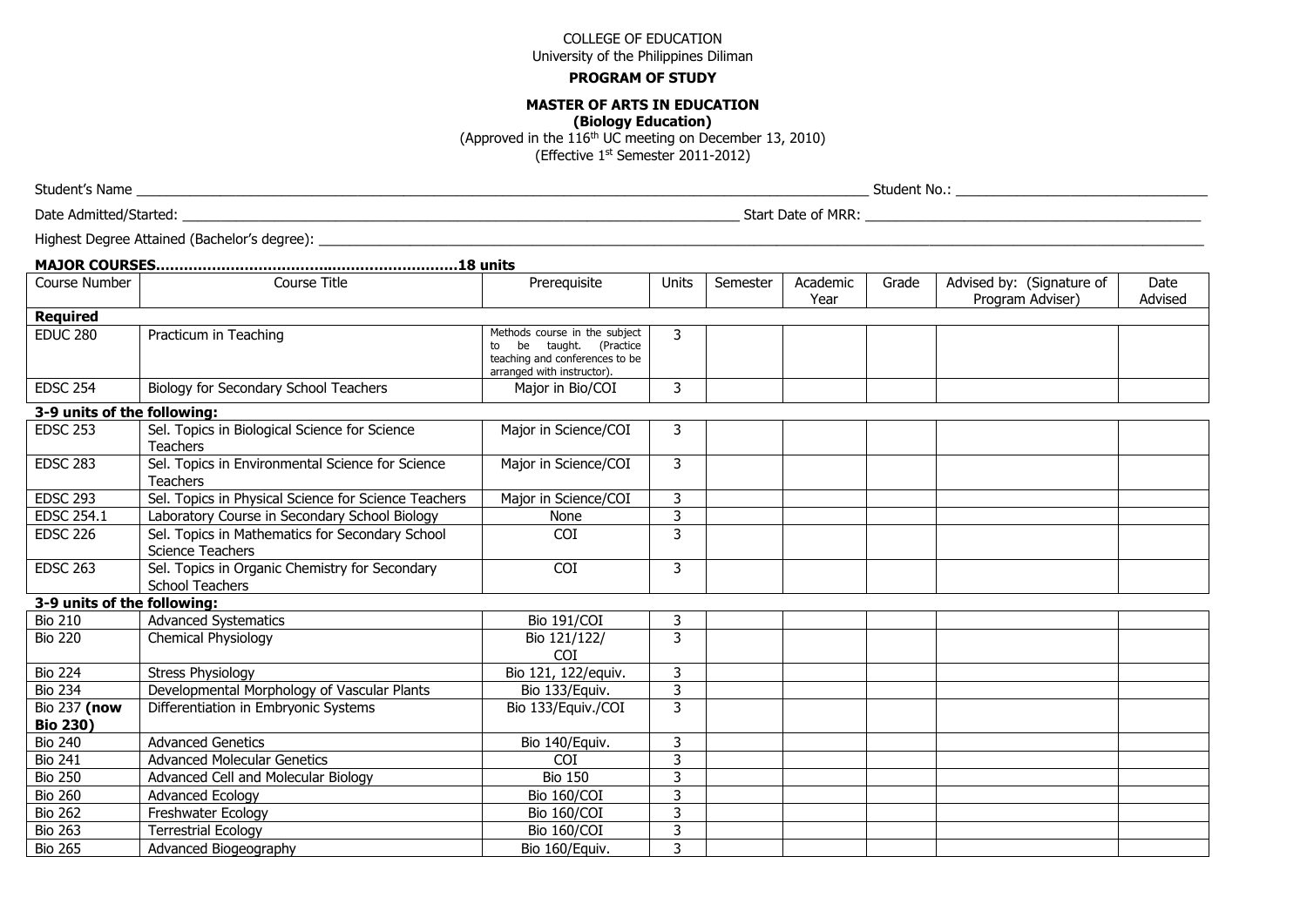#### **MAEd (Biology Education)**

|                    | EDUC 293 OR   Research Designs and Techniques Applied to | None            |  |  |  |  |  |  |  |
|--------------------|----------------------------------------------------------|-----------------|--|--|--|--|--|--|--|
|                    | Education OR                                             |                 |  |  |  |  |  |  |  |
| <b>EDRE 201</b>    | Methods in Educational Research                          | EDRE 101/Equiv. |  |  |  |  |  |  |  |
| <b>EDRE 231 OR</b> | Statistical Methods Applied to Education OR              | EDRE 101/Stat   |  |  |  |  |  |  |  |
|                    |                                                          | 101/Equiv.      |  |  |  |  |  |  |  |
| <b>EDRE 261</b>    | Data Analysis                                            | None            |  |  |  |  |  |  |  |

#### **EDUCATIONAL FOUNDATIONS…………,…….………………..……. 3 units**

(Effective 2004 an additional 3-unit foundation course should be taken by students who were non-education majors in their undergraduate program.)

| <b>ELECTIVE</b><br>3 units |  |  |  |  |  |  |  |  |
|----------------------------|--|--|--|--|--|--|--|--|

3

#### **COGNATES ….………..………………………………………..…………6 units**

SIX (6) units of 200-level courses in one of the following fields: Biology, Chemistry, Marine Science, Meteorology, Molecular Biology & Biotechnology, Chemistry Education, Educational Technology and Educational Research & Evaluation.

#### **THESIS (EDUC. 300) …..……………………………..……………….6 units Total Number of Units ………………………………………………42 units**

| Prepared by:                | Approved by:                        | Noted by:                          |
|-----------------------------|-------------------------------------|------------------------------------|
|                             |                                     | EDWEHNA ELINORE S. PADERNA         |
| Name & Signature of Student | Name & Signature of Program Adviser | Name & Signature of Division Chair |

Received by: (OSEC) \_\_\_\_\_\_\_\_\_\_\_\_\_\_\_\_\_\_\_\_\_\_\_\_\_\_\_\_\_\_\_\_\_\_\_\_\_\_\_\_\_\_\_\_\_\_\_\_\_ Date received: \_\_\_\_\_\_\_\_\_\_\_\_\_\_\_\_\_\_\_\_\_\_\_\_\_\_\_\_\_\_

# **NOTE: PLEASE FOLLOW YOUR PROGRAM OF STUDY. ALWAYS CONSULT YOUR ADVISER.**

### **CONFORME:**

I will only take the courses included in my Program of Study. "In consideration of my admission to the University of the Philippines and of the privileges of a student in this institution, I hereby promise and pledge to abide by and comply with all the rules and regulations laid down by competent authority in the University and in the college in which I am enrolled. Refusal to take this pledge or violation of its terms shall be sufficient cause for summary dismissal or denial of admission." (Academic Information, University of the Philippines Diliman, General Catalogue 2004-2010).

> \_\_\_\_\_\_\_\_\_\_\_\_\_\_\_\_\_\_\_\_\_\_\_\_\_\_\_\_\_\_\_\_\_\_ \_\_\_\_\_\_\_\_\_\_\_\_\_\_\_\_\_\_\_\_ Name & Signature of Student Date Date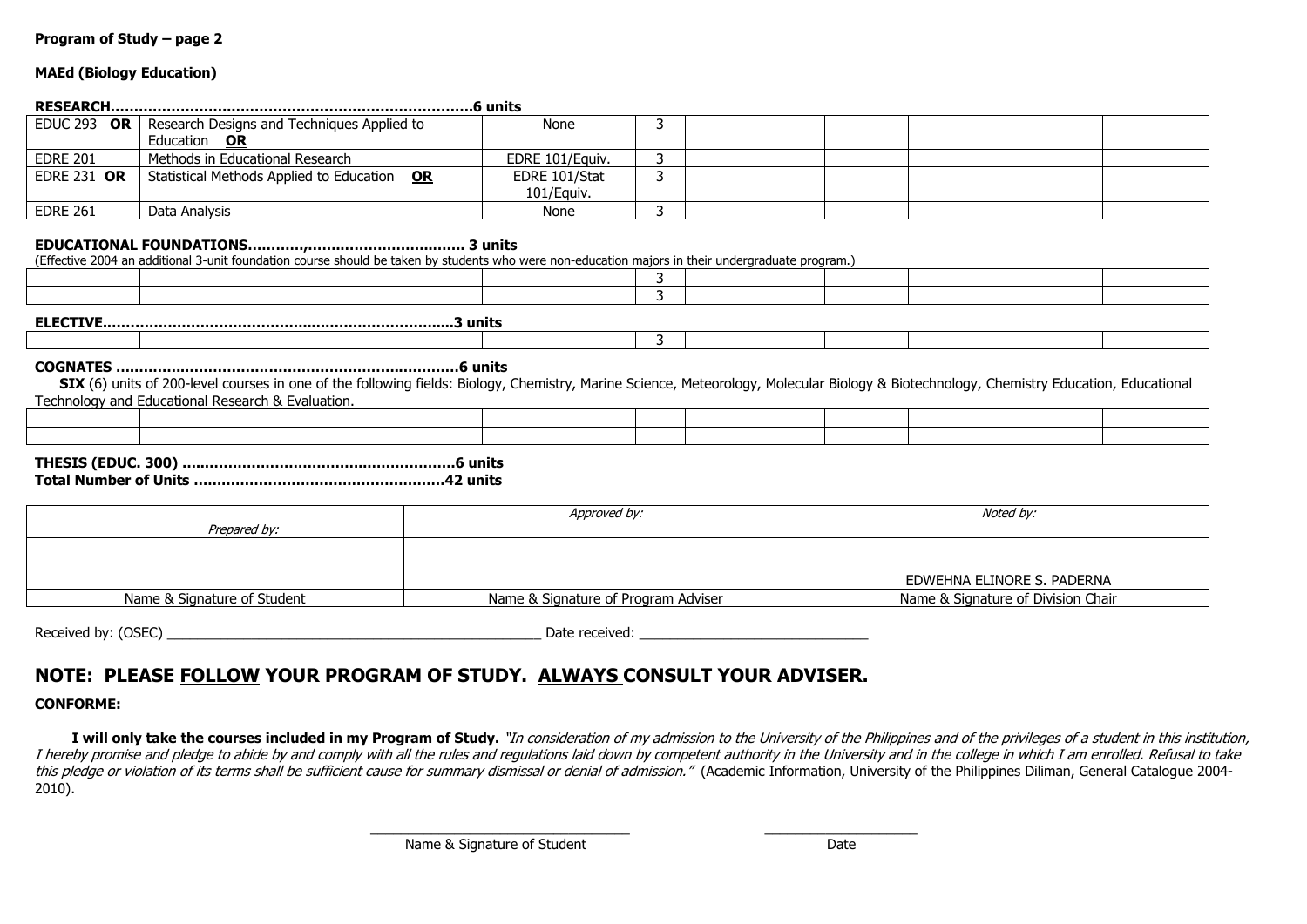#### **PROGRAM OF STUDY**

#### **MASTER OF ARTS IN EDUCATION (Educational Technology)**

Student's Name \_\_\_\_\_\_\_\_\_\_\_\_\_\_\_\_\_\_\_\_\_\_\_\_\_\_\_\_\_\_\_\_\_\_\_\_\_\_\_\_\_\_\_\_\_\_\_\_\_\_\_\_\_\_\_\_\_\_\_\_\_\_\_\_\_\_\_\_\_\_\_\_\_\_\_\_\_\_\_\_\_\_\_\_\_\_\_\_\_\_\_\_\_\_\_ Student No.: \_\_\_\_\_\_\_\_\_\_\_\_\_\_\_\_\_\_\_\_\_\_\_\_\_\_\_\_\_\_\_\_\_

Date Admitted/Started: \_\_\_\_\_\_\_\_\_\_\_\_\_\_\_\_\_\_\_\_\_\_\_\_\_\_\_\_\_\_\_\_\_\_\_\_\_\_\_\_\_\_\_\_\_\_\_\_\_\_\_\_\_\_\_\_\_\_\_\_\_\_\_\_\_\_\_\_\_\_\_\_\_ Start Date of MRR: \_\_\_\_\_\_\_\_\_\_\_\_\_\_\_\_\_\_\_\_\_\_\_\_\_\_\_\_\_\_\_\_\_\_\_\_\_\_\_\_\_\_\_\_

Highest Degree Attained (Bachelor's degree):

# **MAJOR COURSES (Choose 6 from the 8 courses)……………………………………18 units**

| Course Number   | Course Title                             | Prerequisite  | <b>Units</b> | Semester | Academic Year | Grade | Advised by: (Signature of | Date    |
|-----------------|------------------------------------------|---------------|--------------|----------|---------------|-------|---------------------------|---------|
|                 |                                          |               |              |          |               |       | Program Adviser)          | Advised |
| *EDTECH 210     | Foundations of Educational Technology    |               |              |          |               |       |                           |         |
| *EDTECH 211     | <b>Instructional Systems Development</b> | EDTECH 210    |              |          |               |       |                           |         |
| *EDTECH 212     | <b>Instructional Message Design</b>      | EDTECH 210    |              |          |               |       |                           |         |
| *EDTECH 213     | Digital Learning Environment             | EDTECH 210    |              |          |               |       |                           |         |
| *EDTECH 214     | <b>Blended Learning</b>                  | EDTECH 210    |              |          |               |       |                           |         |
| EDTECH 215      | Management of Educational Technology     |               |              |          |               |       |                           |         |
| EDTECH 270      | Seminar on Educational Technology        |               |              |          |               |       |                           |         |
| <b>EDUC 294</b> | Computer Software for Education          | EDUC 190/ COI |              |          |               |       |                           |         |

**\*Required Course**

### **EDUCATIONAL FOUNDATIONS..………………………………………………………….3 - 6 units**

(Effective 2004 an additional 3-unit foundation course should be taken by students who were non-education majors in their undergraduate program.)

| <b>EDRE 201 OR</b> | Methods in Educational Research OR                    | EDRE 101/ equiv               |  |  |  |
|--------------------|-------------------------------------------------------|-------------------------------|--|--|--|
| <b>EDUC 293</b>    | Research Designs & Techniques Applied to<br>Education |                               |  |  |  |
| <b>EDRE 231 OR</b> | Statistical Methods Applied to Education<br><u>OR</u> | EDRE 101/Stat<br>$101/$ equiv |  |  |  |
| <b>EDRE 261</b>    | Data Analysis                                         |                               |  |  |  |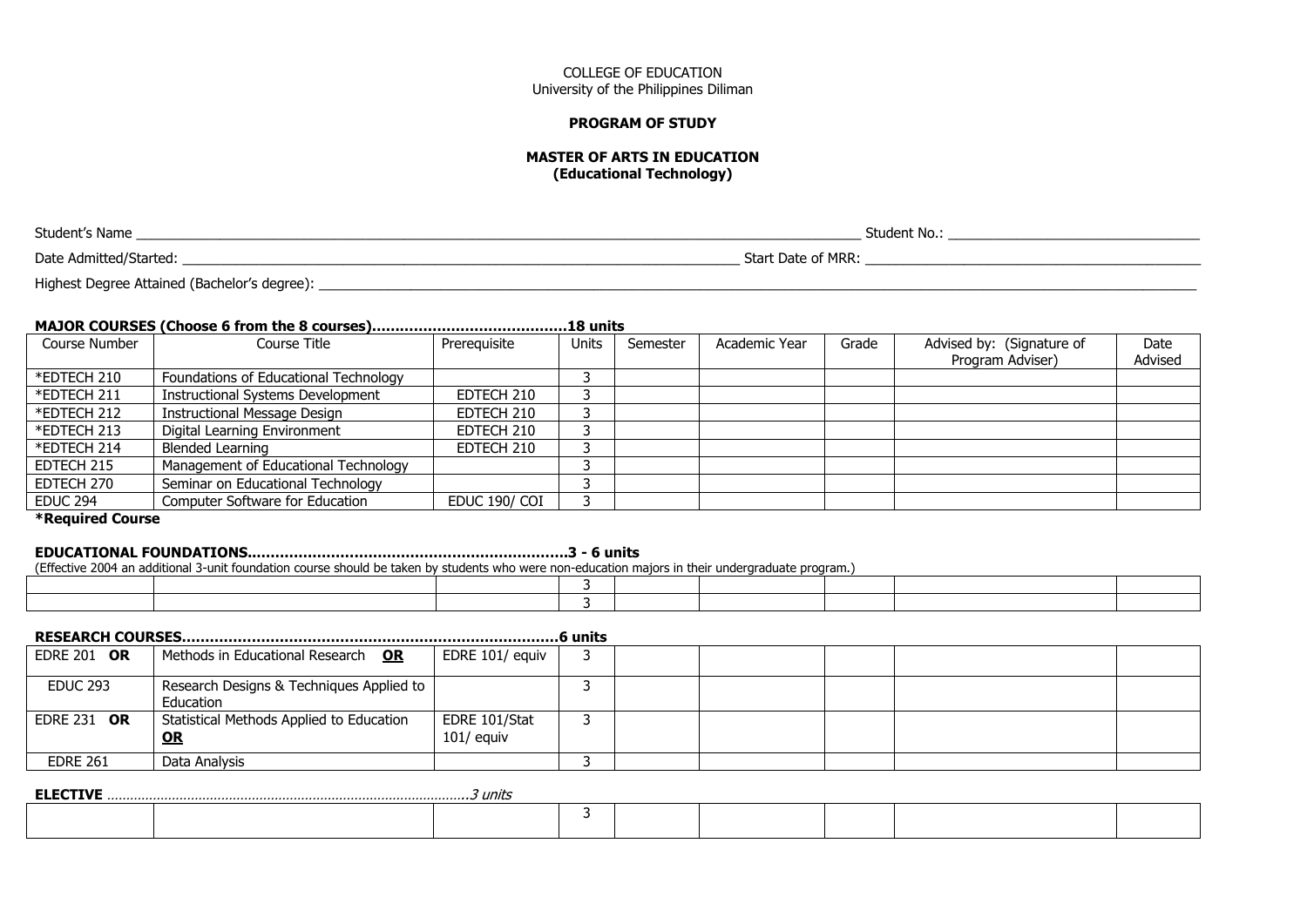#### **MAEd (Educational Technology)**

### **COGNATE COURSES………………………………………………………………………6 units**

 **SIX** (6) units of 200-level courses in **any one** of the following suggested areas: Broadcast Communication, Film, Computer Science, Library and Information Studies, Visual Communication, Performing Arts, Technology Management Center or six (6) units of any 200-level courses in any area in the College of Education. (Approved on the 120<sup>th</sup> Special Meeting of the UP Diliman University Council on April 2, 2012, effective First Semester 2012-2013).

**THESIS (EDUC. 300) …………………..…………………………….………………….6 units**

**Total Number of Units …………………………………………………………….. 42 – 45 units**

| Prepared by:                | Approved by:                        | Noted by:                          |
|-----------------------------|-------------------------------------|------------------------------------|
|                             |                                     |                                    |
|                             |                                     |                                    |
|                             |                                     |                                    |
|                             |                                     | LORELEI R. VINLUAN                 |
| Name & Signature of Student | Name & Signature of Program Adviser | Name & Signature of Division Chair |

Received by: (OSEC) example and the set of the set of the set of the set of the set of the set of the set of the set of the set of the set of the set of the set of the set of the set of the set of the set of the set of the

# **NOTE: PLEASE FOLLOW YOUR PROGRAM OF STUDY. ALWAYS CONSULT YOUR ADVISER.**

#### **CONFORME:**

I will only take the courses included in my Program of Study. "In consideration of my admission to the University of the Philippines and of the privileges of a student in this institution, I hereby promise and pledge to abide by and comply with all the rules and regulations laid down by competent authority in the University and in the college in which I am enrolled. Refusal to take this pledge or violation of its terms shall be sufficient cause for summary dismissal or denial of admission." (Academic Information, University of the Philippines Diliman, General Catalogue 2004-2010).

\_\_\_\_\_\_\_\_\_\_\_\_\_\_\_\_\_\_\_\_\_\_\_\_\_\_\_\_\_\_\_\_\_\_ \_\_\_\_\_\_\_\_\_\_\_\_\_\_\_\_\_\_\_\_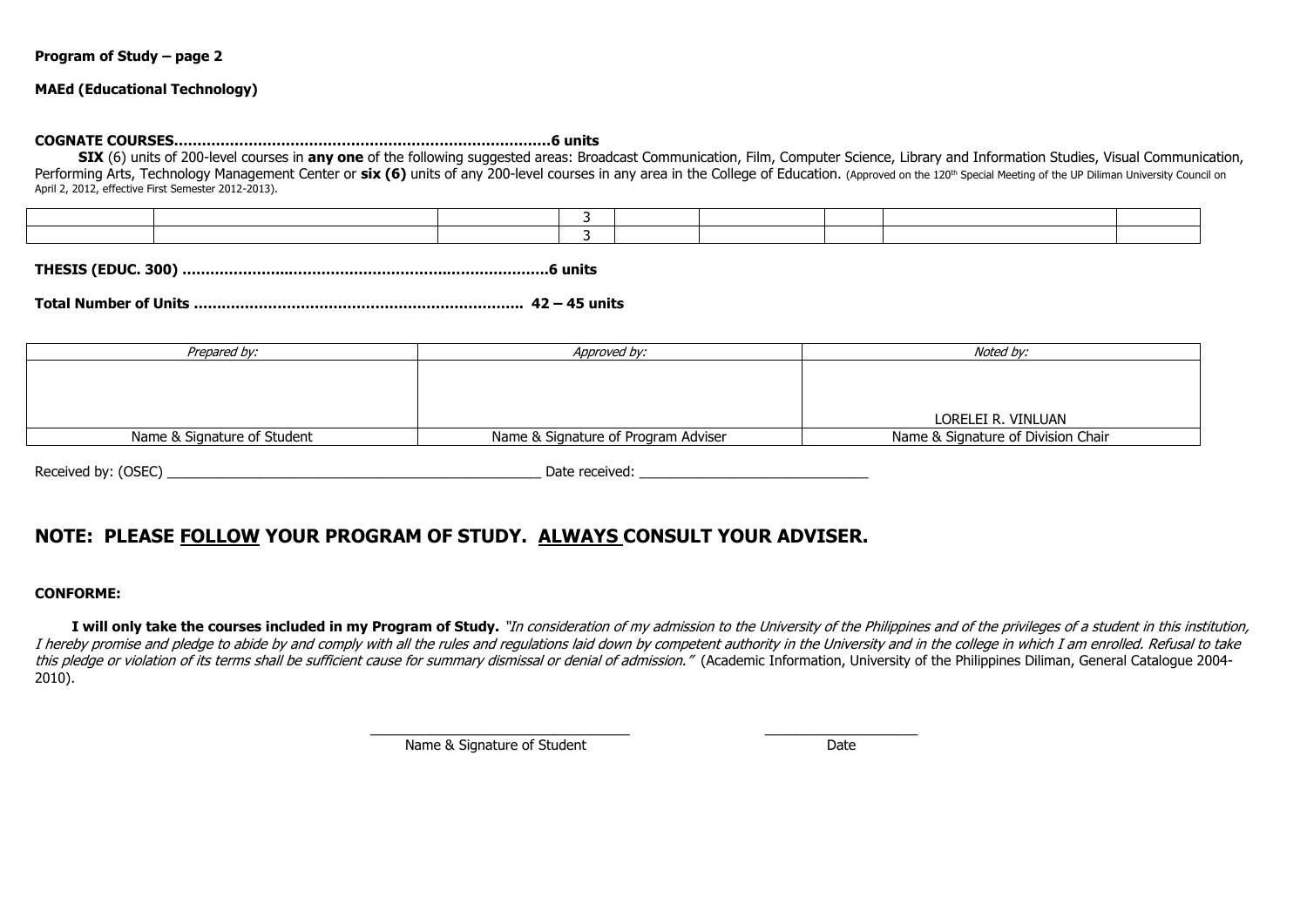#### **PROGRAM OF STUDY**

### **MASTER OF ARTS IN EDUCATION**

**(Elementary Mathematics)**

(Approved in the 116th UC meeting on December 13, 2010) (Effective 1st Semester 2011-2012)

Student's Name \_\_\_\_\_\_\_\_\_\_\_\_\_\_\_\_\_\_\_\_\_\_\_\_\_\_\_\_\_\_\_\_\_\_\_\_\_\_\_\_\_\_\_\_\_\_\_\_\_\_\_\_\_\_\_\_\_\_\_\_\_\_\_\_\_\_\_\_\_\_\_\_\_\_\_\_\_\_\_\_\_\_\_\_\_\_\_\_\_\_\_\_\_\_\_ Student No.: \_\_\_\_\_\_\_\_\_\_\_\_\_\_\_\_\_\_\_\_\_\_\_\_\_\_\_\_\_\_\_\_\_

Date Admitted/Started: \_\_\_\_\_\_\_\_\_\_\_\_\_\_\_\_\_\_\_\_\_\_\_\_\_\_\_\_\_\_\_\_\_\_\_\_\_\_\_\_\_\_\_\_\_\_\_\_\_\_\_\_\_\_\_\_\_\_\_\_\_\_\_\_\_\_\_\_\_\_\_\_\_ Start Date of MRR: \_\_\_\_\_\_\_\_\_\_\_\_\_\_\_\_\_\_\_\_\_\_\_\_\_\_\_\_\_\_\_\_\_\_\_\_\_\_\_\_\_\_\_\_

Highest Degree Attained (Bachelor's degree): \_\_\_\_\_\_\_\_\_\_\_\_\_\_\_\_\_\_\_\_\_\_\_\_\_\_\_\_\_\_\_\_\_\_\_\_\_\_\_\_\_\_\_\_\_\_\_\_\_\_\_\_\_\_\_\_\_\_\_\_\_\_\_\_\_\_\_\_\_\_\_\_\_\_\_\_\_\_\_\_\_\_\_\_\_\_\_\_\_\_\_\_\_\_\_\_\_\_\_\_\_\_\_\_\_\_\_\_\_\_\_\_\_\_\_\_

|                 | .18 units                                                                               |                      |       |          |                  |       |                                              |              |
|-----------------|-----------------------------------------------------------------------------------------|----------------------|-------|----------|------------------|-------|----------------------------------------------|--------------|
| Course Number   | Course Title                                                                            | Prereguisite         | Units | Semester | Academic<br>Year | Grade | Advised by: (Signature of<br>Program Adviser | Date Advised |
| <b>Required</b> |                                                                                         |                      |       |          |                  |       |                                              |              |
| <b>EDSC 211</b> | Instructional Planning and Procedures for Elementary<br><b>School Mathematics</b>       | Major in<br>Math/COI | 3     |          |                  |       |                                              |              |
| <b>EDSC 212</b> | Diagnosis and Remediation in Elementary School<br><b>Mathematics</b>                    | None                 | 3     |          |                  |       |                                              |              |
| <b>EDSC 213</b> | Selected Topics in Modern Algebra & Set Theory for<br><b>Elementary School Teachers</b> | Major in<br>Math/COI | 3     |          |                  |       |                                              |              |
| <b>EDSC 214</b> | Selected Topics in Geometry for Elementary School<br><b>Teachers</b>                    | Major in<br>Math/COI | 3     |          |                  |       |                                              |              |
| <b>EDSC 215</b> | Selected Topics in Number Theory for Elementary School<br><b>Teachers</b>               | Major in<br>Math/COI | 3     |          |                  |       |                                              |              |
| <b>EDUC 280</b> | Practicum in Teaching                                                                   | None                 | 3     |          |                  |       |                                              |              |
| <b>BEGEABOU</b> | $\sim$                                                                                  |                      |       |          |                  |       |                                              |              |

#### **RESEARCH…………………………………………………………….6 units**

| EDUC 293 OR        | Research Designs & Techniques Applied to Education OR | None            |  |  |  |
|--------------------|-------------------------------------------------------|-----------------|--|--|--|
| <b>EDRE 201</b>    | Methods in Educational Research                       | EDRE 101/Eauiv. |  |  |  |
| <b>EDRE 231 OR</b> | Statistical Methods Applied to Education OR           | EDRE 101/Stat   |  |  |  |
|                    |                                                       | 101/eauiv.      |  |  |  |
| <b>EDRE 261</b>    | Data Analysis                                         | None            |  |  |  |

# **EDUCATIONAL FOUNDATIONS………………………………...3 - 6 units**

(Effective 2004 an additional 3-unit foundation course should be taken by students who were non-education majors in their undergraduate program.)

| <b>ELECTIVE</b> | ፡ unɪts |  |  |  |  |
|-----------------|---------|--|--|--|--|
|                 |         |  |  |  |  |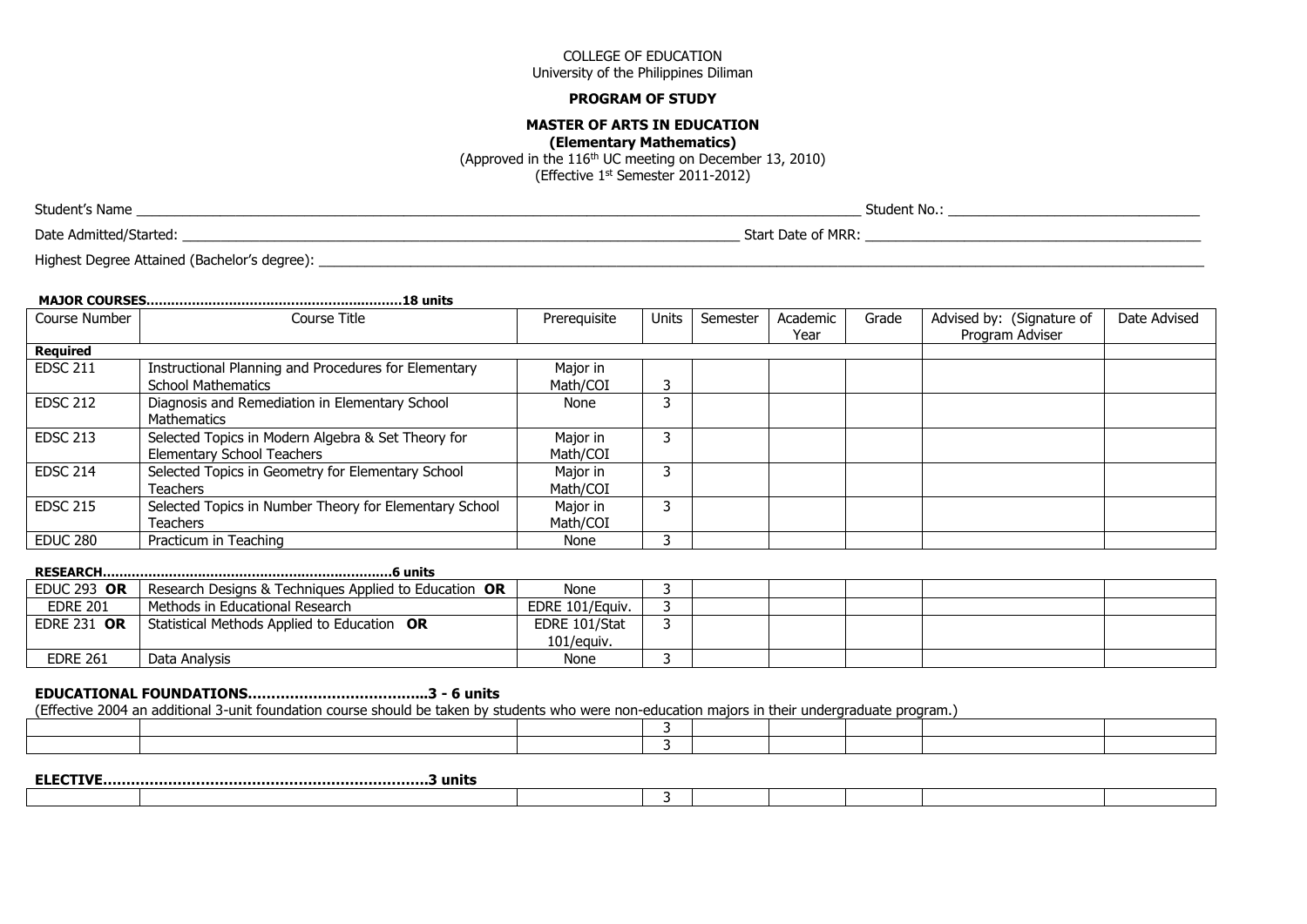#### **MAEd (Elementary Mathematics)**

#### **COGNATES…………………………………………………………..6 units**

 Six (6) units of 200-level courses in **one** of the following fields: Mathematics, Environmental Education, Curriculum Studies, Reading Education, Special Education, Teaching in the Early Grades, Educational Foundations and Educational Research & Evaluation.

**THESIS ………………………………….………………………….6 units**

|--|--|--|--|

| Prepared bv:                | Approved bv:                        | Noted bv:                          |
|-----------------------------|-------------------------------------|------------------------------------|
|                             |                                     |                                    |
|                             |                                     |                                    |
|                             |                                     | EDWEHNA ELINORE S. PADERNA         |
| Name & Signature of Student | Name & Signature of Program Adviser | Name & Signature of Division Chair |

| Received by: (OSEC) | Date received: |
|---------------------|----------------|
|                     |                |

### **NOTE: PLEASE FOLLOW YOUR PROGRAM OF STUDY. ALWAYS CONSULT YOUR ADVISER.**

#### **CONFORME:**

I will only take the courses included in my Program of Study. "In consideration of my admission to the University of the Philippines and of the privileges of a student in this institution, I hereby promise and pledge to abide by and comply with all the rules and regulations laid down by competent authority in the University and in the college in which I am enrolled. Refusal to take this pledge or violation of its terms shall be sufficient cause for summary dismissal or denial of admission." (Academic Information, University of the Philippines Diliman, General Catalogue 2004-2010).

> \_\_\_\_\_\_\_\_\_\_\_\_\_\_\_\_\_\_\_\_\_\_\_\_\_\_\_\_\_\_\_\_\_\_ \_\_\_\_\_\_\_\_\_\_\_\_\_\_\_\_\_\_\_\_ Name & Signature of Student Date Date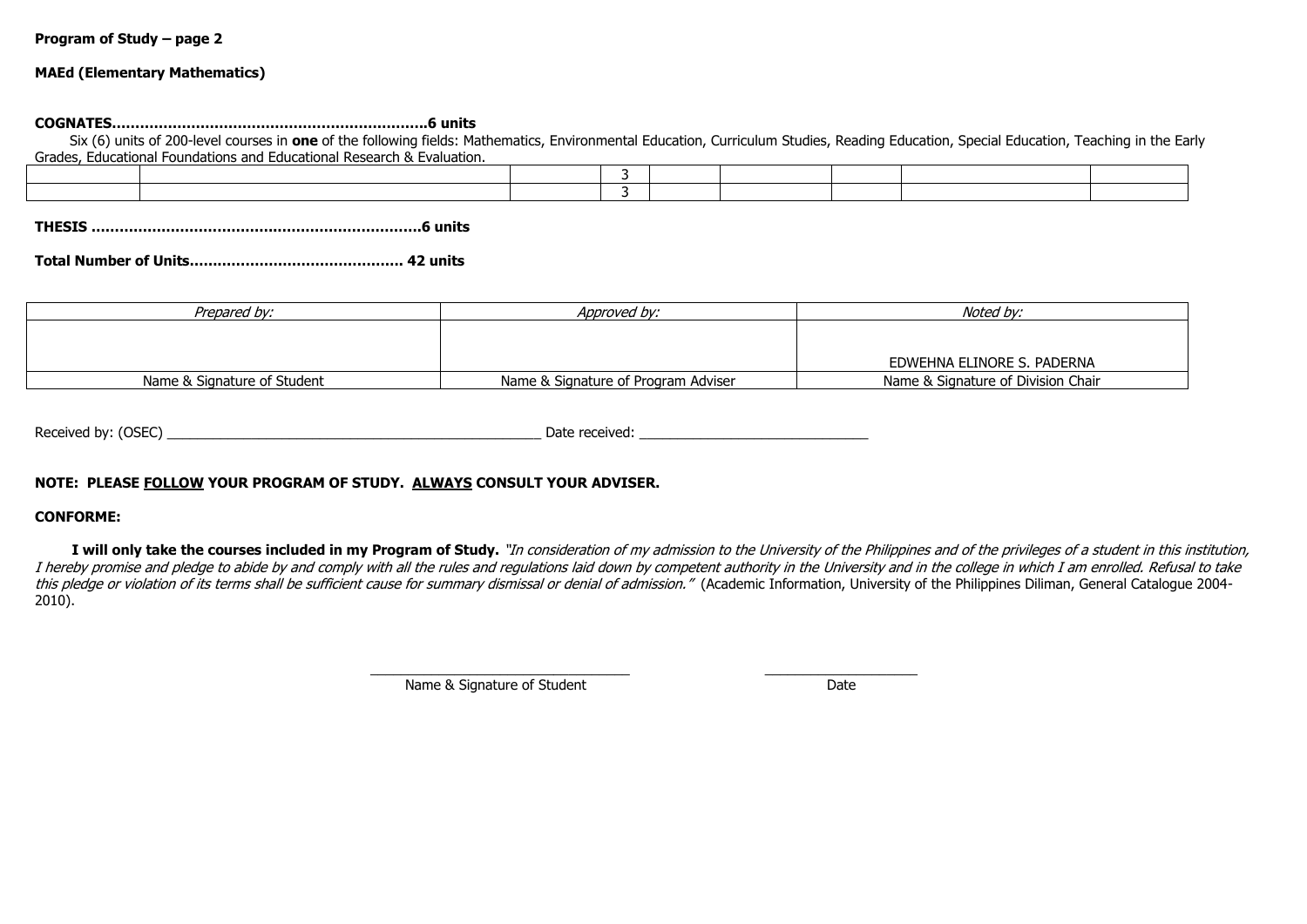#### **PROGRAM OF STUDY**

# **MASTER OF ARTS IN EDUCATION**

**(Environmental Education)**

(Approved in the 116th UC meeting on December 13, 2010) (Effective 1st Semester 2011-2012)

Student's Name \_\_\_\_\_\_\_\_\_\_\_\_\_\_\_\_\_\_\_\_\_\_\_\_\_\_\_\_\_\_\_\_\_\_\_\_\_\_\_\_\_\_\_\_\_\_\_\_\_\_\_\_\_\_\_\_\_\_\_\_\_\_\_\_\_\_\_\_\_\_\_\_\_\_\_\_\_\_\_\_\_\_\_\_\_\_\_\_\_\_\_\_\_\_\_ Student No.: \_\_\_\_\_\_\_\_\_\_\_\_\_\_\_\_\_\_\_\_\_\_\_\_\_\_\_\_\_\_\_\_\_ Date Admitted/Started: \_\_\_\_\_\_\_\_\_\_\_\_\_\_\_\_\_\_\_\_\_\_\_\_\_\_\_\_\_\_\_\_\_\_\_\_\_\_\_\_\_\_\_\_\_\_\_\_\_\_\_\_\_\_\_\_\_\_\_\_\_\_\_\_\_\_\_\_\_\_\_\_\_ Start Date of MRR: \_\_\_\_\_\_\_\_\_\_\_\_\_\_\_\_\_\_\_\_\_\_\_\_\_\_\_\_\_\_\_\_\_\_\_\_\_\_\_\_\_\_\_\_ Highest Degree Attained (Bachelor's degree): \_\_\_\_\_\_\_\_\_\_\_\_\_\_\_\_\_\_\_\_\_\_\_\_\_\_\_\_\_\_\_\_\_\_\_\_\_\_\_\_\_\_\_\_\_\_\_\_\_\_\_\_\_\_\_\_\_\_\_\_\_\_\_\_\_\_\_\_\_\_\_\_\_\_\_\_\_\_\_\_\_\_\_\_\_\_\_\_\_\_\_\_\_\_\_\_\_\_\_\_\_\_\_\_\_\_\_\_\_\_\_\_\_\_\_\_

| Course Number         | Course Title                                                                                                 | Prerequisite                | Units | Semester | Academic<br>Year | Grade | Advised by: (Signature<br>of Program Adviser | Date Advised |
|-----------------------|--------------------------------------------------------------------------------------------------------------|-----------------------------|-------|----------|------------------|-------|----------------------------------------------|--------------|
| <b>Required</b>       |                                                                                                              |                             |       |          |                  |       |                                              |              |
| <b>EDSC 283</b>       | Sel. Topics in Environmental Science for Science<br><b>Teachers</b>                                          | Major in Science/COI        | 3     |          |                  |       |                                              |              |
| <b>EDSC 281</b>       | Instructional Strategies, Trends, and Issues in<br><b>Environmental Education</b>                            | None                        | 3     |          |                  |       |                                              |              |
| <b>EDUC 280</b>       | Practicum in Teaching                                                                                        |                             | 3     |          |                  |       |                                              |              |
|                       | <b>Content Courses</b> 3 units in each of the following clusters for a total of 9 units:<br><b>Cluster 1</b> |                             |       |          |                  |       |                                              |              |
| <b>ENV S 201</b>      | Fundamentals of Environmental Science I                                                                      | <b>COI</b>                  | 3     |          |                  |       |                                              |              |
| <b>ENV S 202</b>      | Fundamentals of Environmental Science II                                                                     | <b>COI</b>                  | 3     |          |                  |       |                                              |              |
| <b>ENV S 212</b>      | Environmental Problems and Issues                                                                            | <b>COI</b>                  | 3     |          |                  |       |                                              |              |
| Geography 226         | Cultural Geography                                                                                           | GS                          | 3     |          |                  |       |                                              |              |
|                       | <b>Cluster 2</b>                                                                                             |                             |       |          |                  |       |                                              |              |
| <b>BIO 260</b>        | <b>Advanced Ecology</b>                                                                                      | Bio 160/COI                 | 3     |          |                  |       |                                              |              |
| <b>CHEM 203</b>       | <b>Environmental Chemistry</b>                                                                               | None                        | 3     |          |                  |       |                                              |              |
| <b>ENV S 221</b>      | Environmental Biology                                                                                        | <b>COI</b>                  | 3     |          |                  |       |                                              |              |
|                       | <b>Cluster 3</b>                                                                                             |                             |       |          |                  |       |                                              |              |
| <b>ECON 275</b>       | Natural Resource and Environmental Economics                                                                 | Econ 201,202/COI            | 3     |          |                  |       |                                              |              |
| Planning 203          | Land Use Planning                                                                                            | None                        | 3     |          |                  |       |                                              |              |
| <b>SOCIO 265</b>      | Seminar in Advanced Human Ecology                                                                            | None                        | 3     |          |                  |       |                                              |              |
| <b>SOCIO 267</b>      | <b>Environmental Sociology</b>                                                                               | None                        | 3     |          |                  |       |                                              |              |
| Anthro. 232           | Seminar in Ecological Anthropology                                                                           | None                        |       |          |                  |       |                                              |              |
|                       |                                                                                                              |                             |       |          |                  |       |                                              |              |
| <b>EDUC 293 OR</b>    | Research Designs and Techniques Applied to<br>Education OR                                                   | None                        | 3     |          |                  |       |                                              |              |
| <b>EDRE 201</b>       | Methods in Educational Research                                                                              | EDRE 101/Equiv.             | 3     |          |                  |       |                                              |              |
| <b>EDRE 231</b><br>OR | <u>OR</u><br>Statistical Methods Applied to Education                                                        | EDRE 101/Stat<br>101/Equiv. | 3     |          |                  |       |                                              |              |
| <b>EDRE 261</b>       | Data Analysis                                                                                                | None                        | 3     |          |                  |       |                                              |              |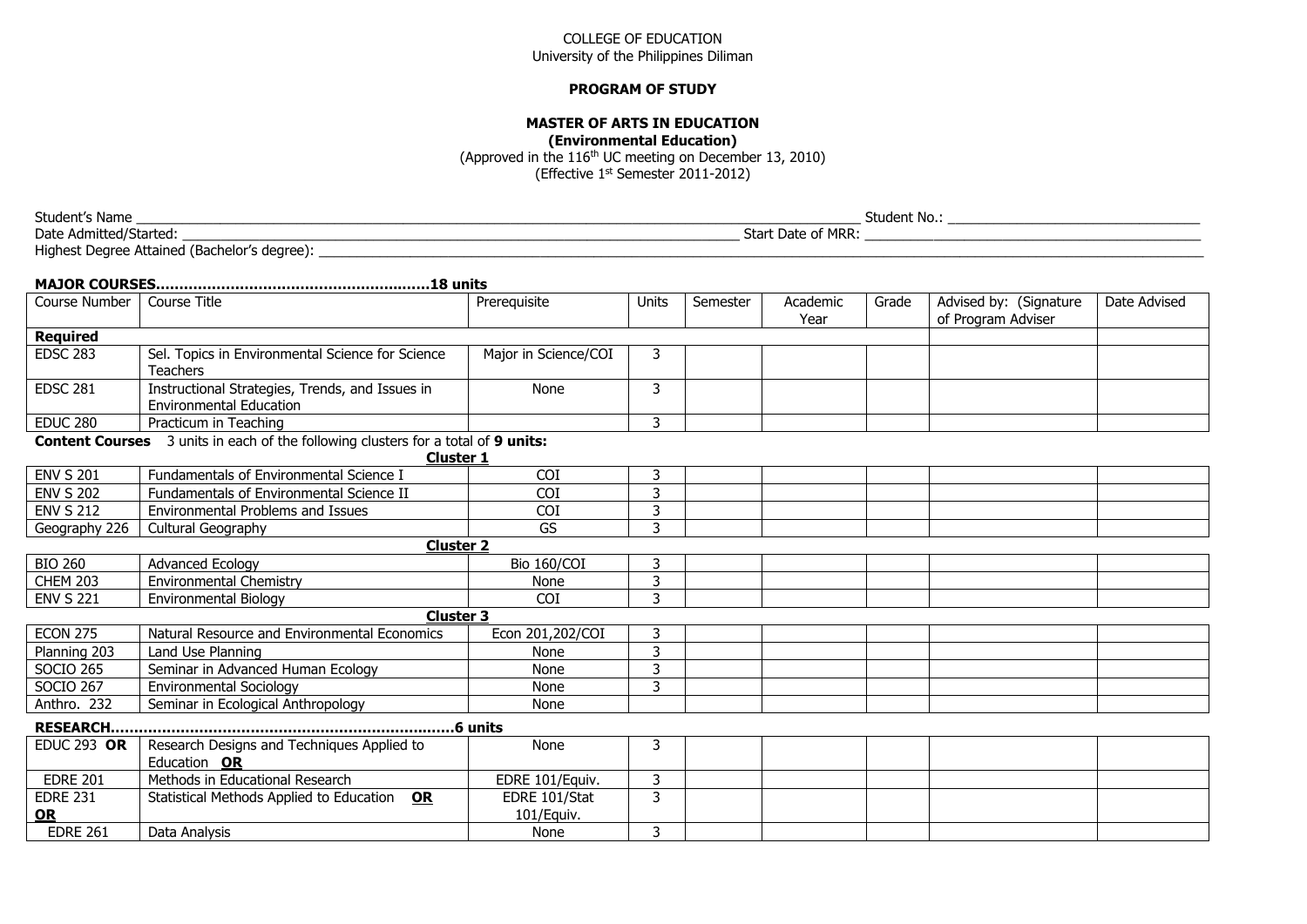### **MAEd (Environmental Education)**

#### **EDUCATIONAL FOUNDATONS…………..…………………………3 units**

(Effective 2004 an additional 3-unit foundation course should be taken by students who were non-education majors in their undergraduate program.)

3

**ELECTIVE…………………………………………………………………3 units**

# **COGNATES……..………………………………………………………..6 units**

**SIX** (6) units of the following: any of the subjects listed under the major courses not yet taken by the student or any of the following courses: MS 250 – Marine Ecology (3 Units), Meteor 205 – Atmospheric Science for Teachers (3 units), Socio 262 – Population Studies (3 units) or 200-level courses in the College of Education in the following areas: Health Education, Physics Education, Chemistry Education, Biology Education and Educational Technology.

| . |  |  |  |  |
|---|--|--|--|--|
|   |  |  |  |  |
|   |  |  |  |  |

**THESIS ……………..…………………………………………………….6 units**

**Total Number of Units…………………………………………………………………………………………………………….. 42 units**

| Prepared by:                | Approved by:                        | Noted by:                          |
|-----------------------------|-------------------------------------|------------------------------------|
|                             |                                     |                                    |
|                             |                                     | EDWEHNA ELINORE S. PADERNA         |
| Name & Signature of Student | Name & Signature of Program Adviser | Name & Signature of Division Chair |

Received by: (OSEC) \_\_\_\_\_\_\_\_\_\_\_\_\_\_\_\_\_\_\_\_\_\_\_\_\_\_\_\_\_\_\_\_\_\_\_\_\_\_\_\_\_\_\_\_\_\_\_\_\_ Date received: \_\_\_\_\_\_\_\_\_\_\_\_\_\_\_\_\_\_\_\_\_\_\_\_\_\_\_\_\_\_

### **NOTE: PLEASE FOLLOW YOUR PROGRAM OF STUDY. ALWAYS CONSULT YOUR ADVISER.**

### **CONFORME:**

I will only take the courses included in my Program of Study. "In consideration of my admission to the University of the Philippines and of the privileges of a student in this institution, I hereby promise and pledge to abide by and comply with all the rules and regulations laid down by competent authority in the University and in the college in which I am enrolled. Refusal to take this pledge or violation of its terms shall be sufficient cause for summary dismissal or denial of admission." (Academic Information, University of the Philippines Diliman, General Catalogue 2004-2010).

\_\_\_\_\_\_\_\_\_\_\_\_\_\_\_\_\_\_\_\_\_\_\_\_\_\_\_\_\_\_\_\_\_\_ \_\_\_\_\_\_\_\_\_\_\_\_\_\_\_\_\_\_\_\_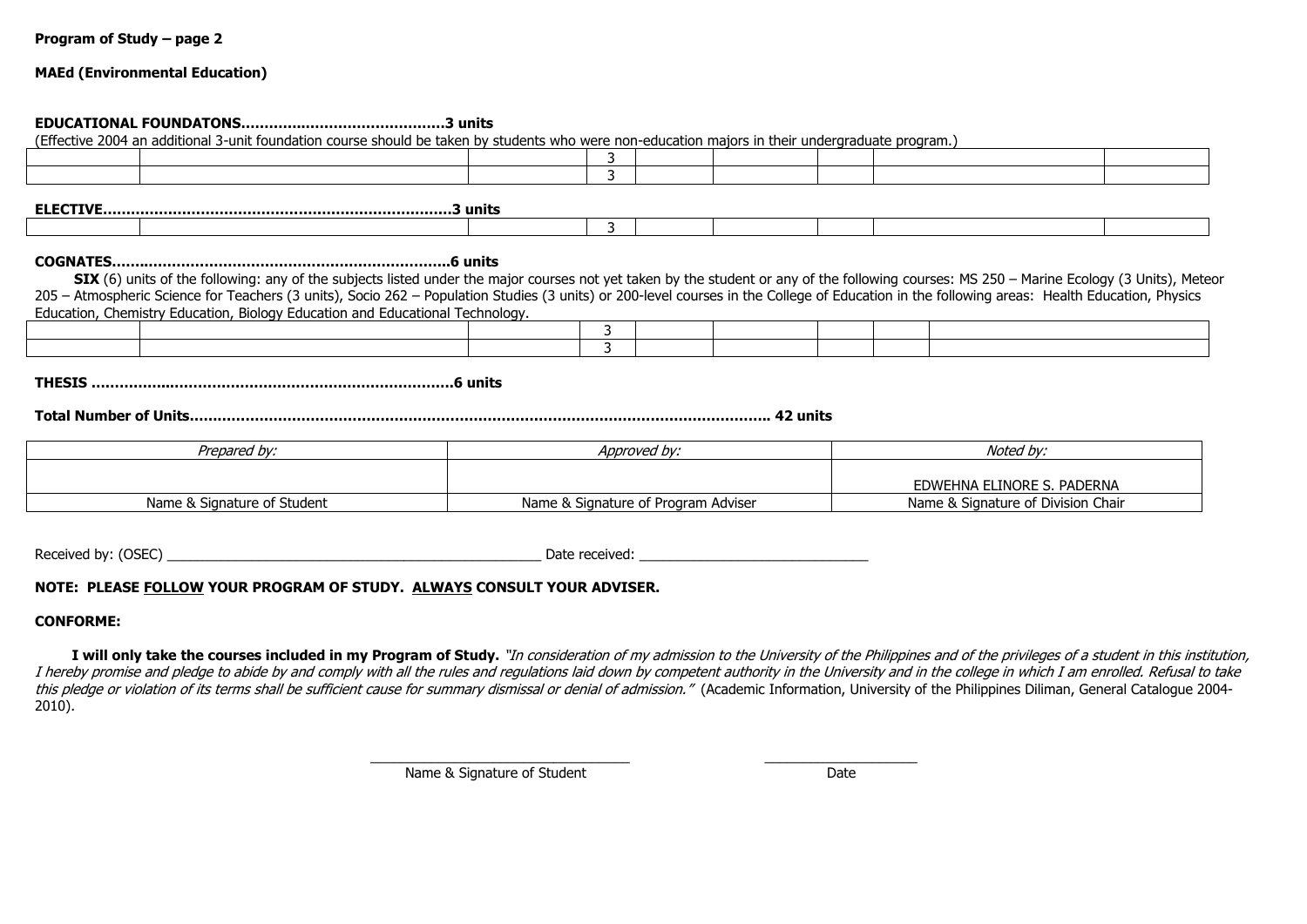#### **PROGRAM OF STUDY**

#### **MASTER OF ARTS IN EDUCATION**

**(General Science)**

(Approved in the 116th UC meeting on December 13, 2010)

(Effective 1st Semester 2011-2012)

Student's Name \_\_\_\_\_\_\_\_\_\_\_\_\_\_\_\_\_\_\_\_\_\_\_\_\_\_\_\_\_\_\_\_\_\_\_\_\_\_\_\_\_\_\_\_\_\_\_\_\_\_\_\_\_\_\_\_\_\_\_\_\_\_\_\_\_\_\_\_\_\_\_\_\_\_\_\_\_\_\_\_\_\_\_\_\_\_\_\_\_\_\_\_\_\_\_ Student No.: \_\_\_\_\_\_\_\_\_\_\_\_\_\_\_\_\_\_\_\_\_\_\_\_\_\_\_\_\_\_\_\_\_

Date Admitted/Started: **Example 2008** Start Date of MRR: Start Date of MRR: **Example 2008** Start Date of MRR:

Highest Degree Attained (Bachelor's degree): \_\_\_\_\_\_\_\_\_\_\_\_\_\_\_\_\_\_\_\_\_\_\_\_\_\_\_\_\_\_\_\_\_\_\_\_\_\_\_\_\_\_\_\_\_\_\_\_\_\_\_\_\_\_\_\_\_\_\_\_\_\_\_\_\_\_\_\_\_\_\_\_\_\_\_\_\_\_\_\_\_\_\_\_\_\_\_\_\_\_\_\_\_\_\_\_\_\_\_\_\_\_\_\_\_\_\_\_\_\_\_\_\_\_\_\_

| Course Number                                                                   | Course Title                                                                   | Prerequisite                | <b>Units</b> | Semester | Academic<br>Year | Grade | Advised by: (Signature of<br>Program Adviser | Date<br>Advised |
|---------------------------------------------------------------------------------|--------------------------------------------------------------------------------|-----------------------------|--------------|----------|------------------|-------|----------------------------------------------|-----------------|
| <b>Required</b>                                                                 |                                                                                |                             |              |          |                  |       |                                              |                 |
| <b>EDSC 244</b>                                                                 | Science for Basic Education Teachers                                           | None                        | 3            |          |                  |       |                                              |                 |
| EDSC 244.1                                                                      | Laboratory Course in General Science for Basic<br>Education                    | None                        | 3            |          |                  |       |                                              |                 |
| <b>EDUC 280</b>                                                                 | Practicum in Teaching                                                          |                             | 3            |          |                  |       |                                              |                 |
| 9 units of the following                                                        |                                                                                |                             |              |          |                  |       |                                              |                 |
| <b>EDSC 253</b>                                                                 | Selected Topics in Biological Science for Science<br><b>Teachers</b>           | Major in<br>Science/COI     | 3            |          |                  |       |                                              |                 |
| <b>EDSC 283</b>                                                                 | Selected Topics in Environmental Science for<br>Science Teachers OR            | Major in<br>Science/COI     | 3            |          |                  |       |                                              |                 |
| <b>Or EDSC 281</b>                                                              | Instructional Strategies, Trends & Issues in<br>Environmental Educ.            | None                        | 3            |          |                  |       |                                              |                 |
| <b>EDSC 293</b>                                                                 | Selected Topics in Physical Science for Science<br><b>Teachers</b>             | Major in<br>Science/COI     | 3            |          |                  |       |                                              |                 |
| <b>EDSC 226</b>                                                                 | Selected Topics in Mathematics for Secondary<br><b>School Science Teachers</b> | COI                         | 3            |          |                  |       |                                              |                 |
| Meteor 205                                                                      | Atmospheric Science for Teachers                                               | COI                         | 3            |          |                  |       |                                              |                 |
| <b>Env S 201</b>                                                                | Fundamental s of Environmental Science I                                       | COI                         | 3            |          |                  |       |                                              |                 |
| Env S 212 or any-<br>200 level Science<br>course from the<br>College of Science | <b>Environmental Problems and Issues</b>                                       | <b>COI</b>                  | 3            |          |                  |       |                                              |                 |
|                                                                                 |                                                                                |                             |              |          |                  |       |                                              |                 |
| <b>EDUC 293 OR</b>                                                              | Research Designs & Techniques Applied to<br>Education OR                       | None                        | 3            |          |                  |       |                                              |                 |
| <b>EDRE 201</b>                                                                 | Methods in Educational Research                                                | EDRE 101/Equiv.             | 3            |          |                  |       |                                              |                 |
| <b>EDRE 231 OR</b>                                                              | Statistical Methods Applied to Education OR                                    | EDRE 101/Stat<br>101/Equiv. | 3            |          |                  |       |                                              |                 |
| <b>EDRE 261</b>                                                                 | Data Analysis                                                                  |                             | 3            |          |                  |       |                                              |                 |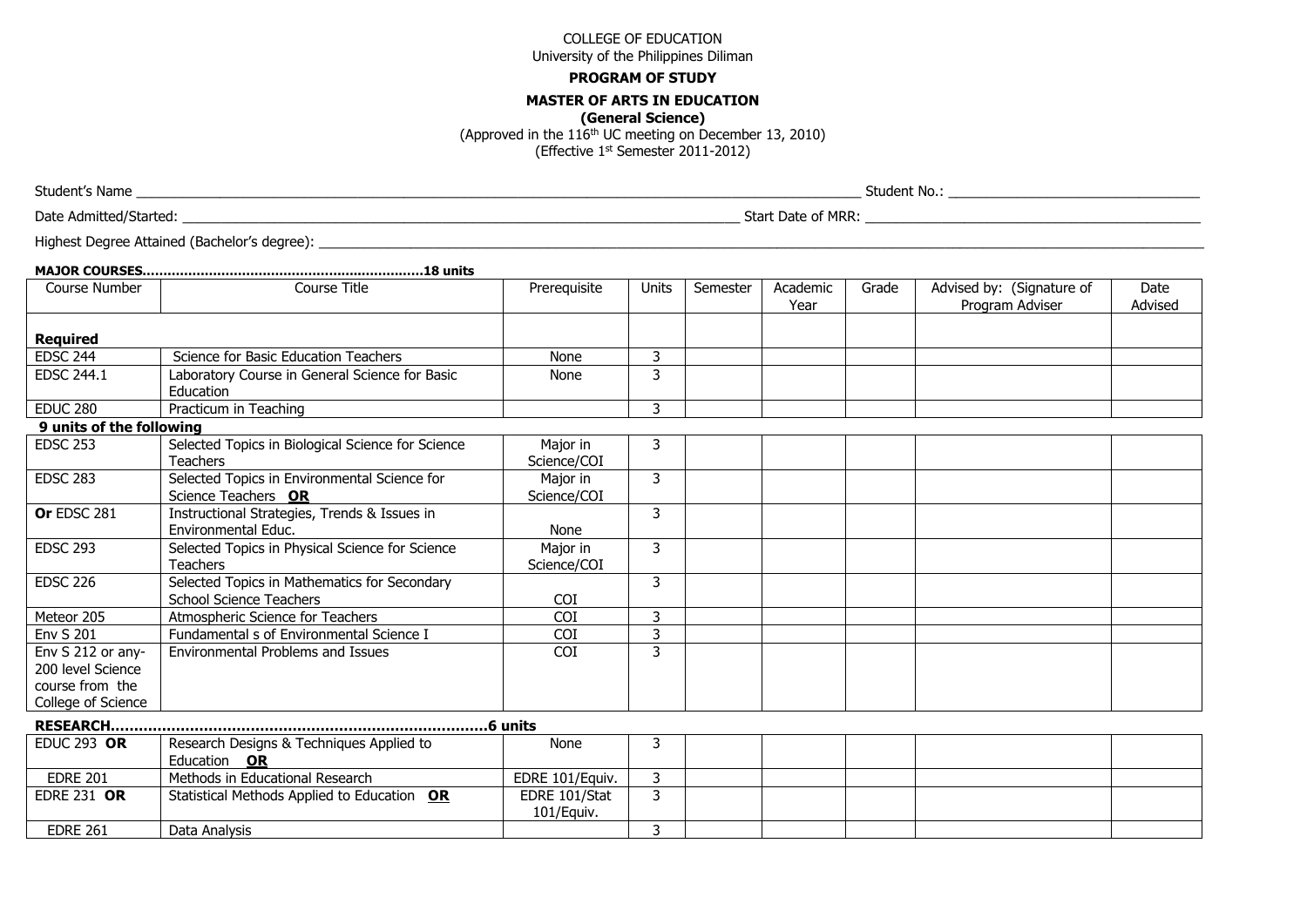#### **MAEd (General Science)**

#### **EDUCATIONAL FOUNDATIONS…………………………………….…3 units**

(Effective 2004 an additional 3-unit foundation course should be taken by students who were non-education majors in their undergraduate program.)

3

**ELECTIVE .…………………………………………………………………3 units**

#### **COGNATES……………………………………………………………..….6 units**

Any SIX (6) units of the College of Science subjects, or 200-level courses in the College of Education listed under the major courses not yet taken or courses in the following areas: Health Education, Educational Technology.

**THESIS……………………………………………………………..………6 units**

#### **Total Number of Units ………………………………………………42 units**

| Prepared by:                | Approved by:                        | Noted bv:                          |
|-----------------------------|-------------------------------------|------------------------------------|
|                             |                                     |                                    |
|                             |                                     |                                    |
|                             |                                     | EDWEHNA ELINORE S. PADERNA         |
| Name & Signature of Student | Name & Signature of Program Adviser | Name & Signature of Division Chair |

Received by: (OSEC) example and the set of the set of the set of the set of the set of the set of the set of the set of the set of the set of the set of the set of the set of the set of the set of the set of the set of the

# **NOTE: PLEASE FOLLOW YOUR PROGRAM OF STUDY. ALWAYS CONSULT YOUR ADVISER.**

#### **CONFORME:**

I will only take the courses included in my Program of Study. "In consideration of my admission to the University of the Philippines and of the privileges of a student in this institution, I hereby promise and pledge to abide by and comply with all the rules and regulations laid down by competent authority in the University and in the college in which I am enrolled. Refusal to take this pledge or violation of its terms shall be sufficient cause for summary dismissal or denial of admission." (Academic Information, University of the Philippines Diliman, General Catalogue 2004-2010).

\_\_\_\_\_\_\_\_\_\_\_\_\_\_\_\_\_\_\_\_\_\_\_\_\_\_\_\_\_\_\_\_\_\_ \_\_\_\_\_\_\_\_\_\_\_\_\_\_\_\_\_\_\_\_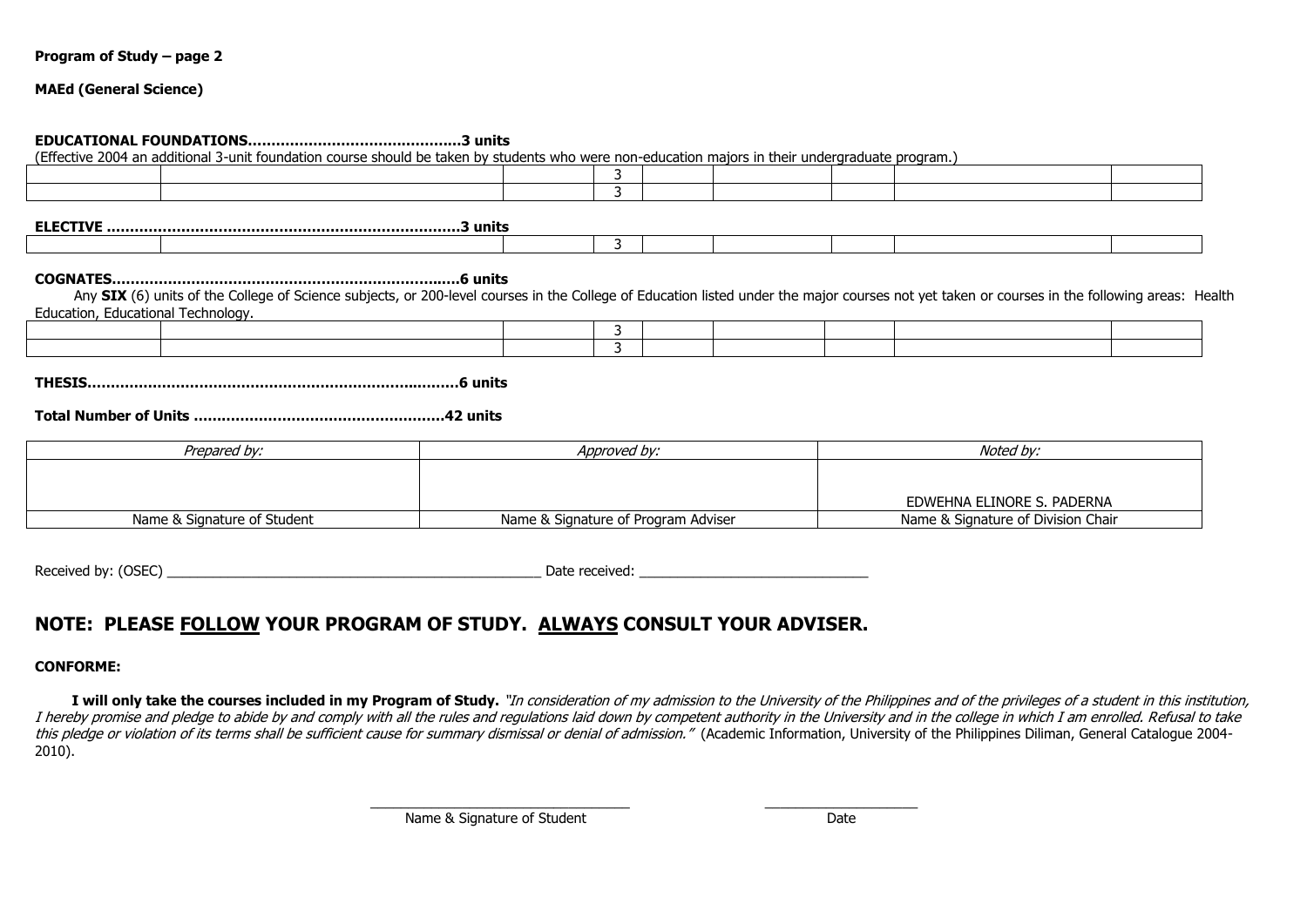# **PROGRAM OF STUDY MASTER OF ARTS IN EDUCATION**

**(Health Education)**

Student's Name \_\_\_\_\_\_\_\_\_\_\_\_\_\_\_\_\_\_\_\_\_\_\_\_\_\_\_\_\_\_\_\_\_\_\_\_\_\_\_\_\_\_\_\_\_\_\_\_\_\_\_\_\_\_\_\_\_\_\_\_\_\_\_\_\_\_\_\_\_\_\_\_\_\_\_\_\_\_\_\_\_\_\_\_\_\_\_\_\_\_\_\_\_\_ Student No.: \_\_\_\_\_\_\_\_\_\_\_\_\_\_\_\_\_\_\_\_\_\_\_\_\_\_\_\_\_\_\_\_

Date Admitted/Started: with a start Date of MRR: with a start Date of MRR: with a start Date of MRR: with a start Date of MRR:

Highest Degree Attained (Bachelor's degree): <br>

|                | 19 units                                                                    |              |       |          |               |       |                                               |              |  |  |  |  |
|----------------|-----------------------------------------------------------------------------|--------------|-------|----------|---------------|-------|-----------------------------------------------|--------------|--|--|--|--|
| Course Number  | Course Title                                                                | Prerequisite | Units | Semester | Academic Year | Grade | Advised by: (Signature of<br>Program Adviser) | Date Advised |  |  |  |  |
| EDH 201        | Foundations of Health Education                                             | None         |       |          |               |       |                                               |              |  |  |  |  |
| <b>EDH 203</b> | School Health Program                                                       | None         |       |          |               |       |                                               |              |  |  |  |  |
| <b>EDH 204</b> | Practicum In School Health                                                  | None         |       |          |               |       |                                               |              |  |  |  |  |
| <b>EDH 206</b> | Community Organization For Health Ed.                                       | None         |       |          |               |       |                                               |              |  |  |  |  |
| <b>EDH 207</b> | Principles & Strategies of Population<br>Education                          | None         |       |          |               |       |                                               |              |  |  |  |  |
| EDH 279        | Development & Evaluation of Instructional<br>Materials for Health Education | None         |       |          |               |       |                                               |              |  |  |  |  |

| <b>RESEARCH</b> |  |  |  |
|-----------------|--|--|--|
|                 |  |  |  |
|                 |  |  |  |

#### **RESEARCH……………………………………………………………………………….…6 units**

|                     | Educ. 293 OR   Research Designs and Techniques Applied | None           |  |  |  |
|---------------------|--------------------------------------------------------|----------------|--|--|--|
|                     | to Education OR                                        |                |  |  |  |
| <b>EDRE 201</b>     | Methods in Educational Research                        | EDRE 101/eauiv |  |  |  |
| EDRE 261 OR $\vert$ | Data Analysis OR                                       |                |  |  |  |
| <b>EDRE 231</b>     | Statistical Methods Applied to Education               | EDRE 101/Stat  |  |  |  |
|                     |                                                        | 101/equiv      |  |  |  |

# **EDUCATIONAL FOUNDATIONS………………………………………………………3 - 6 units**

(Effective 2004 an additional 3-unit foundation course should be taken by students who were non-education majors in their undergraduate program.)

|                 | EDFD 201 $OR$   Psycho-Philosophical Foundations of | None |  |  |  |
|-----------------|-----------------------------------------------------|------|--|--|--|
|                 | <b>Education</b><br>OR                              |      |  |  |  |
| <b>EDFD 221</b> | Socio-Cultural Foundations of Educ.: A              | None |  |  |  |
|                 | Comparative Approach                                |      |  |  |  |
|                 |                                                     |      |  |  |  |

### **ELECTIVE………………………………………………………………………………..3 units**

#### **Any one of the Following:**

| <b>EDH 209</b> | $\overline{\phantom{0}}$<br>i Education<br>⊃rua ' | None |  |  |  |
|----------------|---------------------------------------------------|------|--|--|--|
| <b>EDH 210</b> | -<br>Safel<br>ucation                             | None |  |  |  |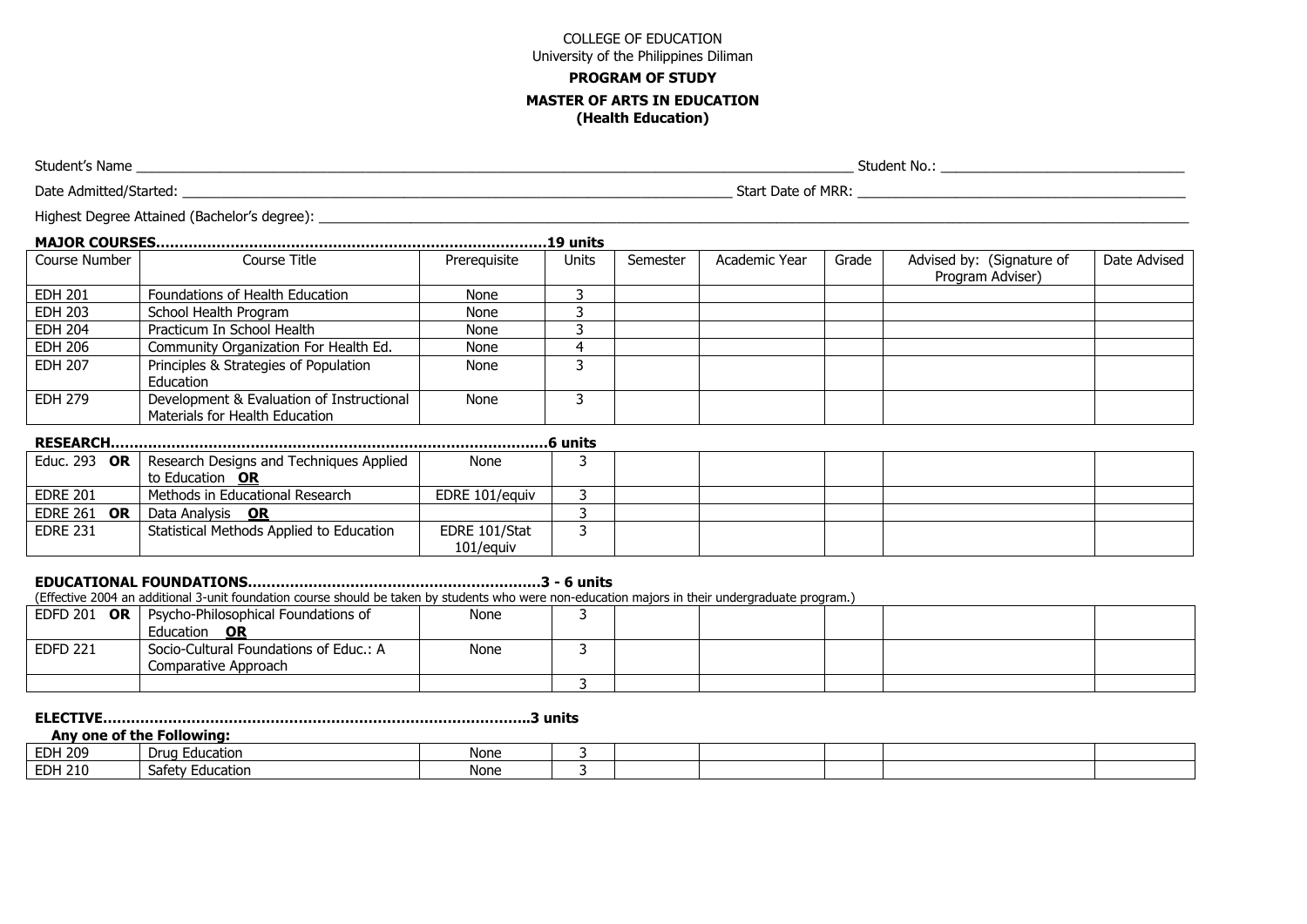#### **MAEd (Health Education)**

#### **COGNATES………………………………………….………………………………….6 units**

Six units of anv choice of 200-level courses in Anthropology, Psychology, Social Work & Comm. Development & Sociology or \*\*200-level courses in the College of Education in the following areas: Environmental Education & Art Education. ((\*\*Approved on the 95th UC Meeting: April 19, 2006 (Effective First Sem. 2006-2007).

**THESIS (EDUC. 300) ……………………………………………………………….6 units**

**Total Number of Units ………………………………………………………… 43 – 46 units**

| Prepared by:                | Approved by:                        | Noted by:                          |
|-----------------------------|-------------------------------------|------------------------------------|
|                             |                                     |                                    |
|                             |                                     |                                    |
|                             |                                     |                                    |
|                             |                                     | EDWEHNA ELINORE S. PADERNA         |
| Name & Signature of Student | Name & Signature of Program Adviser | Name & Signature of Division Chair |

Received by: (OSEC) example and the set of the set of the set of the set of the set of the set of the set of the set of the set of the set of the set of the set of the set of the set of the set of the set of the set of the

# **NOTE: PLEASE FOLLOW YOUR PROGRAM OF STUDY. ALWAYS CONSULT YOUR ADVISER.**

#### **CONFORME:**

I will only take the courses included in my Program of Study. "In consideration of my admission to the University of the Philippines and of the privileges of a student in this institution, I hereby promise and pledge to abide by and comply with all the rules and regulations laid down by competent authority in the University and in the college in which I am enrolled. Refusal to take this pledge or violation of its terms shall be sufficient cause for summary dismissal or denial of admission." (Academic Information, University of the Philippines Diliman, General Catalogue 2004-2010).

\_\_\_\_\_\_\_\_\_\_\_\_\_\_\_\_\_\_\_\_\_\_\_\_\_\_\_\_\_\_\_\_\_\_ \_\_\_\_\_\_\_\_\_\_\_\_\_\_\_\_\_\_\_\_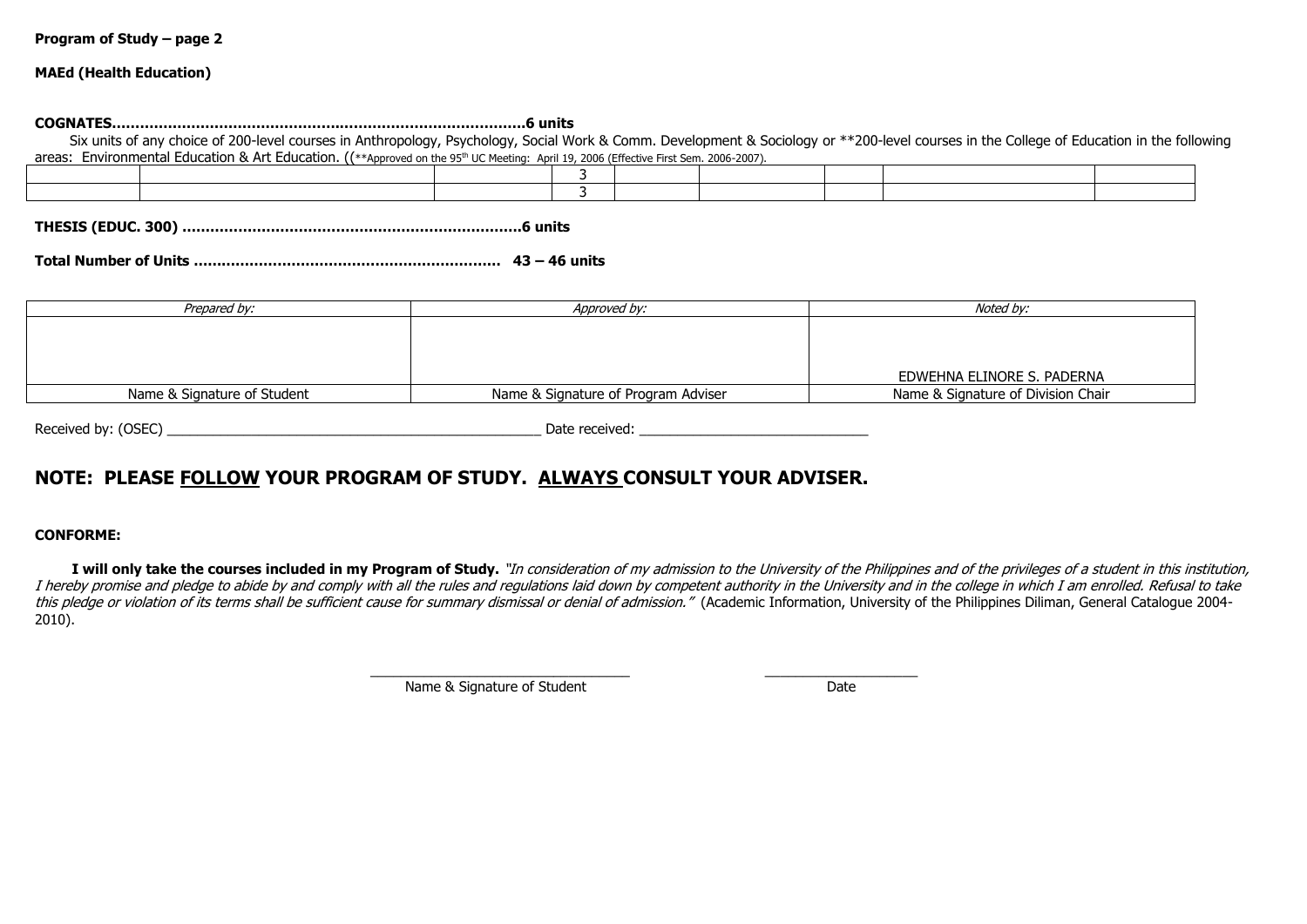#### **PROGRAM OF STUDY**

#### **MASTER OF ARTS IN EDUCATION (Measurement and Evaluation)**

Student's Name \_\_\_\_\_\_\_\_\_\_\_\_\_\_\_\_\_\_\_\_\_\_\_\_\_\_\_\_\_\_\_\_\_\_\_\_\_\_\_\_\_\_\_\_\_\_\_\_\_\_\_\_\_\_\_\_\_\_\_\_\_\_\_\_\_\_\_\_\_\_\_\_\_\_\_\_\_\_\_\_\_\_\_\_\_\_\_\_\_\_\_\_\_\_\_ Student No.: \_\_\_\_\_\_\_\_\_\_\_\_\_\_\_\_\_\_\_\_\_\_\_\_\_\_\_\_\_\_\_\_\_ Date Admitted/Started: **Example 2008** Start Date of MRR: Start Date of MRR: **Example 2008** Start Date of MRR:

Highest Degree Attained (Bachelor's degree): \_\_\_\_\_\_\_\_\_\_\_\_\_\_\_\_\_\_\_\_\_\_\_\_\_\_\_\_\_\_\_\_\_\_\_\_\_\_\_\_\_\_\_\_\_\_\_\_\_\_\_\_\_\_\_\_\_\_\_\_\_\_\_\_\_\_\_\_\_\_\_\_\_\_\_\_\_\_\_\_\_\_\_\_\_\_\_\_\_\_\_\_\_\_\_\_\_\_\_\_\_\_\_\_\_\_\_\_\_\_\_\_\_\_\_

| Course                        | Course Title                                                        | Prerequisite          | <b>Units</b> | Semester | Academic | Grade | Advised by: (Signature of | Date    |
|-------------------------------|---------------------------------------------------------------------|-----------------------|--------------|----------|----------|-------|---------------------------|---------|
| Number                        |                                                                     |                       |              |          | Year     |       | Program Adviser)          | Advised |
| <b>EDRE 216</b><br>(EDFD 260) | Evaluation in Education                                             | EDFD 211, EDRE<br>231 | 3            |          |          |       |                           |         |
| <b>EDRE 217</b><br>(EDFD 261) | Theory and Methods of Evaluation                                    | <b>EDRE 231</b>       | 3            |          |          |       |                           |         |
| <b>EDRE 275</b><br>(EDFD 265) | Practicum in Measurement and Evaluation                             | EDRE 216/247/248      | 3            |          |          |       |                           |         |
| <b>EDRE 261</b><br>(EDUC 295) | Data Analysis                                                       | None                  | 3            |          |          |       |                           |         |
| <b>Choice of two:</b>         |                                                                     |                       |              |          |          |       |                           |         |
| <b>EDAD 210</b>               | Program/Project Planning and Evaluation                             | <b>EDAD 211/ COI</b>  | 3            |          |          |       |                           |         |
| <b>EDRE 202</b><br>(EDFD 251) | Research Design in Education                                        | <b>EDRE 201</b>       | 3            |          |          |       |                           |         |
| <b>EDRE 232</b><br>(EDFD 257) | Statistics for Test and Scale Development                           | <b>EDRE 231</b>       | 3            |          |          |       |                           |         |
| <b>EDRE 247</b><br>(EDFD 263) | Development of Instruments for Measuring Cognitive<br>Learning      | <b>EDRE 217</b>       | 3            |          |          |       |                           |         |
| <b>EDRE 248</b><br>(EDFD 264) | Development of Instruments for Measuring Non-<br>Cognitive Learning | <b>EDRE 217</b>       | 3            |          |          |       |                           |         |

| <b>EDRE 201</b> | Methods in Educational Research         | EDRE 101/ equiv |   |  |  |  |  |  |  |  |
|-----------------|-----------------------------------------|-----------------|---|--|--|--|--|--|--|--|
| (EDFD 250)      |                                         |                 |   |  |  |  |  |  |  |  |
| <b>EDRE 231</b> | Statistics Methods Applied to Education | EDRE 101/Stat   | س |  |  |  |  |  |  |  |
| (EDFD 257)      |                                         | $101/$ equiv    |   |  |  |  |  |  |  |  |

# **EDUCATIONAL FOUNDATIONS……….…………….…………………………………3-6 units**

(Effective 2004 an additional 3-unit foundation course should be taken by students who were non-education majors in their undergraduate program.)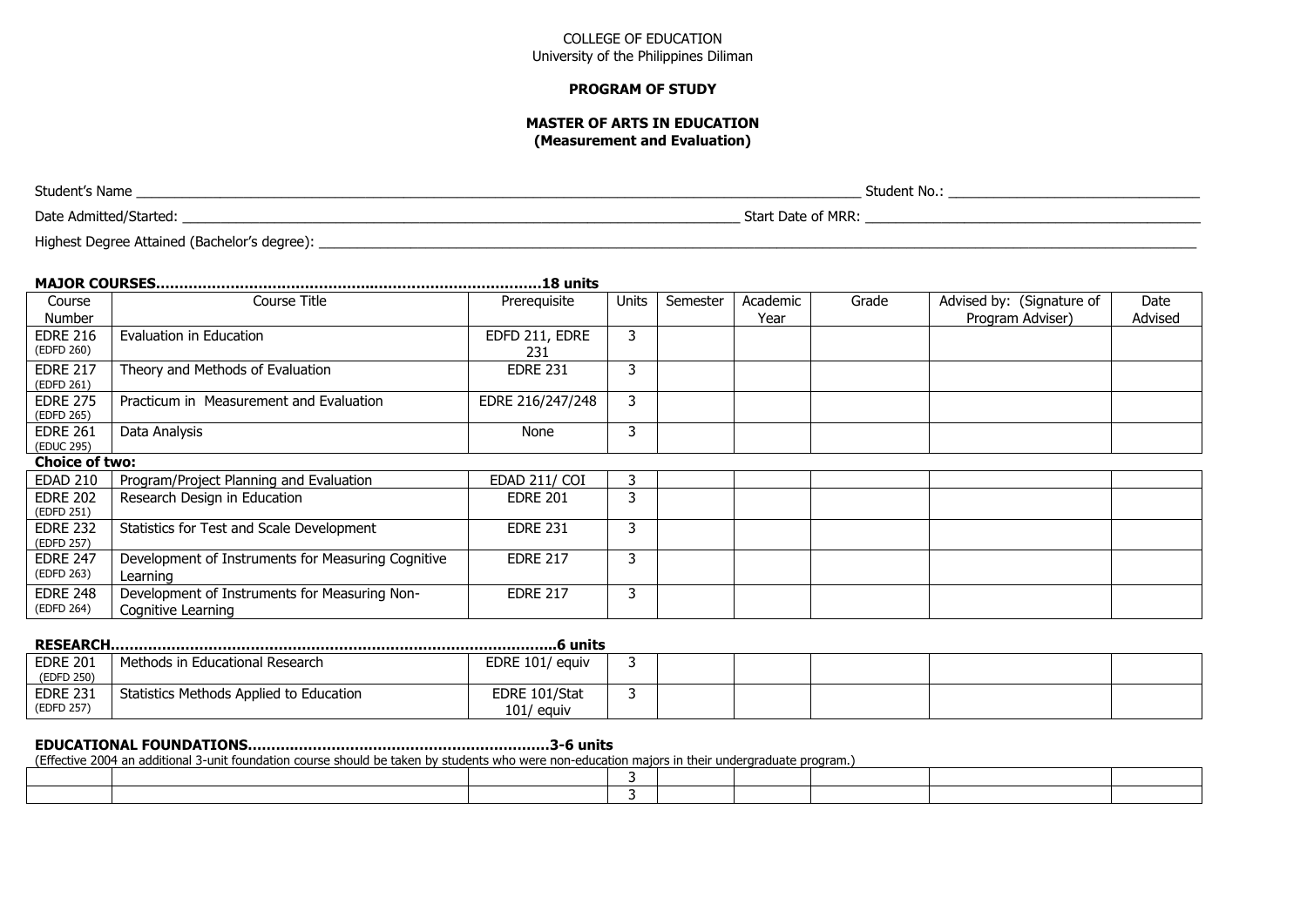#### **MAEd (Measurement & Evaluation)**

|                                                                              | 3            |                    |
|------------------------------------------------------------------------------|--------------|--------------------|
| Any SIX (6) units of 200-level courses in Psychology, Statistics or Computer |              |                    |
|                                                                              |              |                    |
|                                                                              | ٦            |                    |
|                                                                              |              |                    |
| Prepared by:                                                                 | Approved by: | Noted by:          |
|                                                                              |              |                    |
|                                                                              |              | LORELEI R. VINLUAN |

Received by: (OSEC) example and the set of the set of the set of the set of the set of the set of the set of the set of the set of the set of the set of the set of the set of the set of the set of the set of the set of the

# **NOTE: PLEASE FOLLOW YOUR PROGRAM OF STUDY. ALWAYS CONSULT YOUR ADVISER.**

### **CONFORME:**

I will only take the courses included in my Program of Study. "In consideration of my admission to the University of the Philippines and of the privileges of a student in this institution, I hereby promise and pledge to abide by and comply with all the rules and regulations laid down by competent authority in the University and in the college in which I am enrolled. Refusal to take this pledge or violation of its terms shall be sufficient cause for summary dismissal or denial of admission." (Academic Information, University of the Philippines Diliman, General Catalogue 2004-2010).

> \_\_\_\_\_\_\_\_\_\_\_\_\_\_\_\_\_\_\_\_\_\_\_\_\_\_\_\_\_\_\_\_\_\_ \_\_\_\_\_\_\_\_\_\_\_\_\_\_\_\_\_\_\_\_ Name & Signature of Student Date Date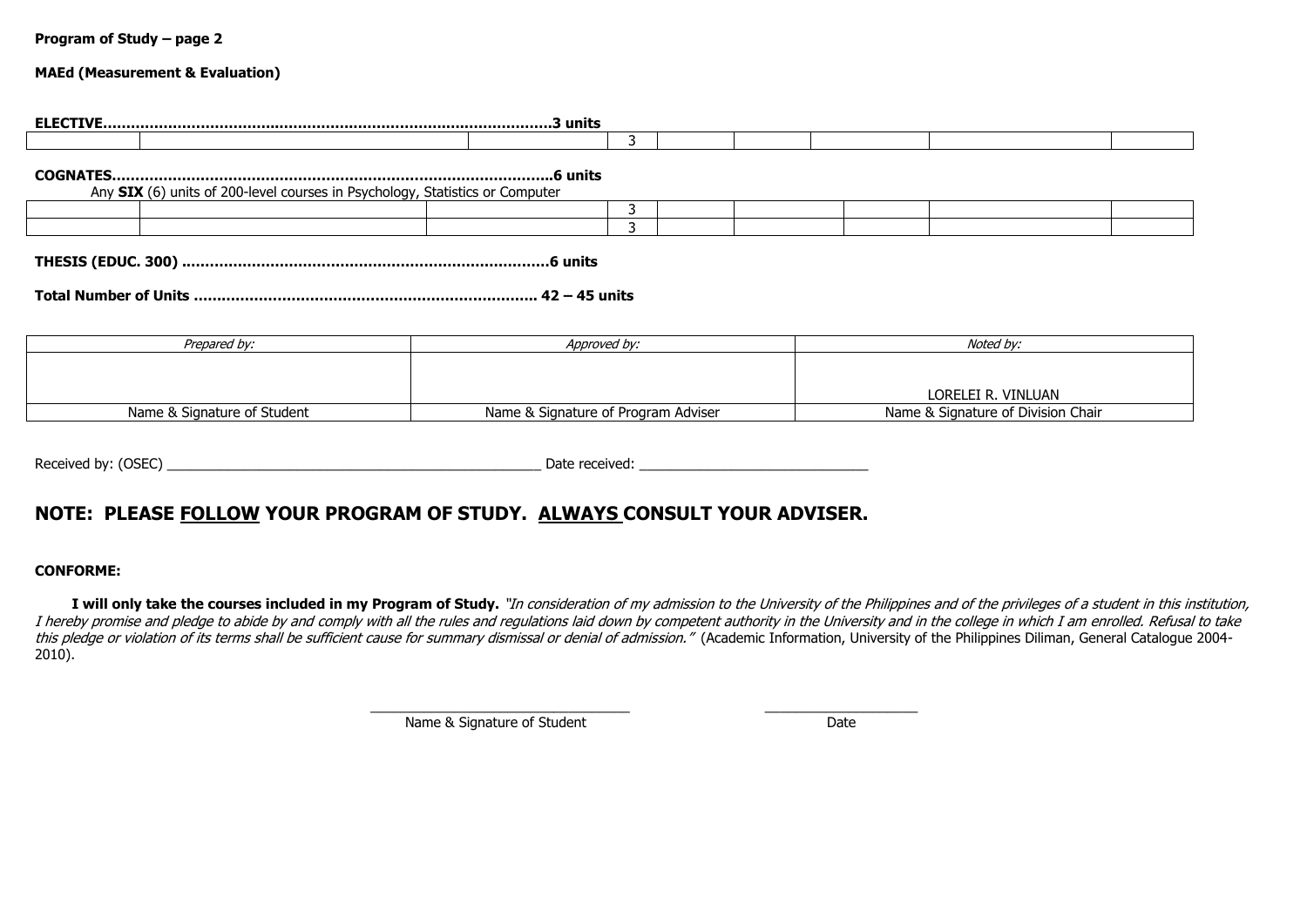#### **PROGRAM OF STUDY**

#### **MASTER OF ARTS IN EDUCATION (Philosophy of Education)**

Student's Name \_\_\_\_\_\_\_\_\_\_\_\_\_\_\_\_\_\_\_\_\_\_\_\_\_\_\_\_\_\_\_\_\_\_\_\_\_\_\_\_\_\_\_\_\_\_\_\_\_\_\_\_\_\_\_\_\_\_\_\_\_\_\_\_\_\_\_\_\_\_\_\_\_\_\_\_\_\_\_\_\_\_\_\_\_\_\_\_\_\_\_\_\_\_ Student No.: \_\_\_\_\_\_\_\_\_\_\_\_\_\_\_\_\_\_\_\_\_\_\_\_\_\_\_\_\_\_\_\_\_ Date Admitted/Started: \_\_\_\_\_\_\_\_\_\_\_\_\_\_\_\_\_\_\_\_\_\_\_\_\_\_\_\_\_\_\_\_\_\_\_\_\_\_\_\_\_\_\_\_\_\_\_\_\_\_\_\_\_\_\_\_\_\_\_\_\_\_\_\_\_\_\_\_\_\_\_\_ Start Date of MRR: \_\_\_\_\_\_\_\_\_\_\_\_\_\_\_\_\_\_\_\_\_\_\_\_\_\_\_\_\_\_\_\_\_\_\_\_\_\_\_\_\_\_\_\_ Highest Degree Attained (Bachelor's degree): \_\_\_\_\_\_\_\_\_\_\_\_\_\_\_\_\_\_\_\_\_\_\_\_\_\_\_\_\_\_\_\_\_\_\_\_\_\_\_\_\_\_\_\_\_\_\_\_\_\_\_\_\_\_\_\_\_\_\_\_\_\_\_\_\_\_\_\_\_\_\_\_\_\_\_\_\_\_\_\_\_\_\_\_\_\_\_\_\_\_\_\_\_\_\_\_\_\_\_\_\_\_\_\_\_\_\_\_\_\_\_\_\_\_\_

| Course Number         | Course Title                                                                                                                                      | Prerequisite                        | Units | Semester | Academic Year | Grade | Advised by: (Signature of<br>Program Adviser) | Date<br>Advised |
|-----------------------|---------------------------------------------------------------------------------------------------------------------------------------------------|-------------------------------------|-------|----------|---------------|-------|-----------------------------------------------|-----------------|
| <b>EDFD 241</b>       | Philosophy of Education                                                                                                                           | None                                | 3     |          |               |       |                                               |                 |
| <b>EDFD 243</b>       | Philosophical & Educational Thought                                                                                                               | None                                | 3     |          |               |       |                                               |                 |
| <b>EDFD 247</b>       | Values and Education                                                                                                                              | None                                | 3     |          |               |       |                                               |                 |
| <b>EDFD 251</b>       | Philosophy of Curriculum                                                                                                                          | None                                |       |          |               |       |                                               |                 |
| <b>EDFD 253</b>       | Philosophical Critique of Pedagogical Principles<br>and Practice                                                                                  | None                                | 3     |          |               |       |                                               |                 |
| <b>Choice of one:</b> |                                                                                                                                                   |                                     |       |          |               |       |                                               |                 |
| <b>Philo. 250</b>     | Seminar in the Theory of Knowledge                                                                                                                | None                                | 3     |          |               |       |                                               |                 |
| <b>EDFD 245</b>       | Selected Topics in Philosophy for Teachers                                                                                                        | None                                |       |          |               |       |                                               |                 |
| Philo 285             | Filipino Social Philosophy                                                                                                                        | None                                | 3     |          |               |       |                                               |                 |
| Philo 298             | <b>Special Problems</b>                                                                                                                           | None                                | 3     |          |               |       |                                               |                 |
|                       |                                                                                                                                                   |                                     |       | .6 units |               |       |                                               |                 |
| <b>EDRE 201</b>       | Methods in Educational Research                                                                                                                   | EDRE 101/equiv                      | 3     |          |               |       |                                               |                 |
|                       | And any 3 units of the following courses:                                                                                                         |                                     |       |          |               |       |                                               |                 |
| <b>EDRE 203</b>       | Qualitative Research                                                                                                                              | <b>EDRE 201/</b><br><b>EDUC 293</b> | 3     |          |               |       |                                               |                 |
| <b>EDRE 231</b>       | Statistical Methods Applied to Education                                                                                                          | EDRE 101/Stat<br>101/equiv          | 3     |          |               |       |                                               |                 |
| <b>Choice of one:</b> | (Effective 2004 an additional 3-unit foundation course should be taken by students who were non-education majors in their undergraduate program.) |                                     |       |          |               |       |                                               |                 |
| <b>EDFD 221</b>       | Socio-Cultural Foundations of Education: A                                                                                                        | None                                | 3     |          |               |       |                                               |                 |

| LUI D'ALI       | <b>SOCIO-CUILUI di TOUTIQUUITIS OF LUUCALIOIT. A</b><br>Comparative Approach | סווטור |  |  |  |
|-----------------|------------------------------------------------------------------------------|--------|--|--|--|
| <b>EDFD 211</b> | Psychological Foundations of Education                                       | None   |  |  |  |
|                 |                                                                              |        |  |  |  |

| ----<br><b>ELE</b><br>. | --<br>3 units |  |  |  |  |  |  |  |
|-------------------------|---------------|--|--|--|--|--|--|--|
|                         |               |  |  |  |  |  |  |  |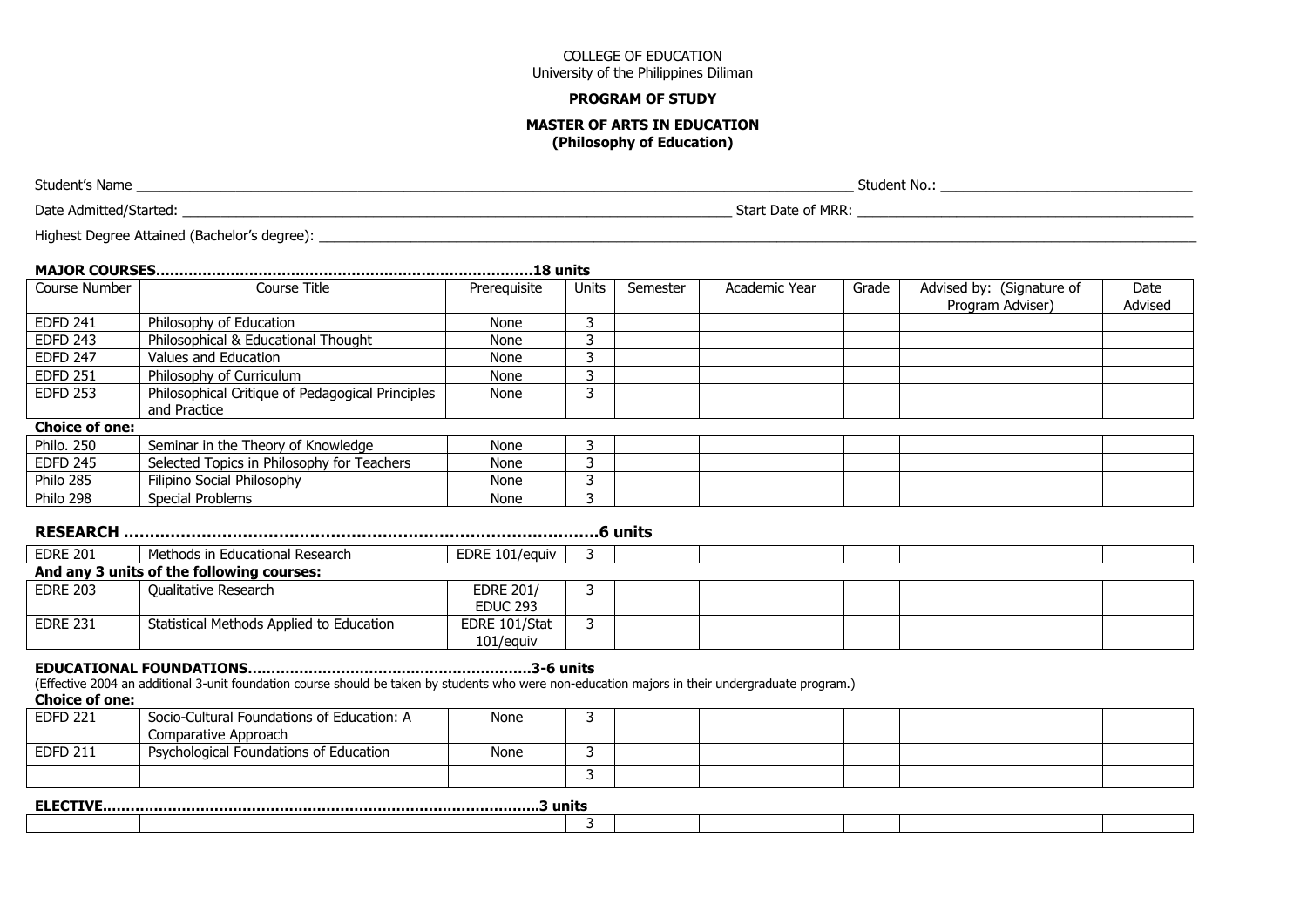#### **MAEd (Philosophy of Education)**

#### **COGNATES (to be taken in Philosophy)……………………………………………6 units**

**THESIS (EDUC. 300) .……………………………………………………………….…6 units**

# **Total Number of Units ……………………………………………………………… 42 – 45 units**

| Prepared by:                | Approved by:                        | Noted by:                          |
|-----------------------------|-------------------------------------|------------------------------------|
|                             |                                     |                                    |
|                             |                                     |                                    |
|                             |                                     |                                    |
|                             |                                     | EDWEHNA ELINORE S. PADERNA         |
|                             |                                     |                                    |
| Name & Signature of Student | Name & Signature of Program Adviser | Name & Signature of Division Chair |

Received by: (OSEC) \_\_\_\_\_\_\_\_\_\_\_\_\_\_\_\_\_\_\_\_\_\_\_\_\_\_\_\_\_\_\_\_\_\_\_\_\_\_\_\_\_\_\_\_\_\_\_\_\_ Date received: \_\_\_\_\_\_\_\_\_\_\_\_\_\_\_\_\_\_\_\_\_\_\_\_\_\_\_\_\_\_

# **NOTE: PLEASE FOLLOW YOUR PROGRAM OF STUDY. ALWAYS CONSULT YOUR ADVISER.**

#### **CONFORME:**

I will only take the courses included in my Program of Study. "In consideration of my admission to the University of the Philippines and of the privileges of a student in this institution, I hereby promise and pledge to abide by and comply with all the rules and regulations laid down by competent authority in the University and in the college in which I am enrolled. Refusal to take this pledge or violation of its terms shall be sufficient cause for summary dismissal or denial of admission." (Academic Information, University of the Philippines Diliman, General Catalogue 2004-2010).

\_\_\_\_\_\_\_\_\_\_\_\_\_\_\_\_\_\_\_\_\_\_\_\_\_\_\_\_\_\_\_\_\_\_ \_\_\_\_\_\_\_\_\_\_\_\_\_\_\_\_\_\_\_\_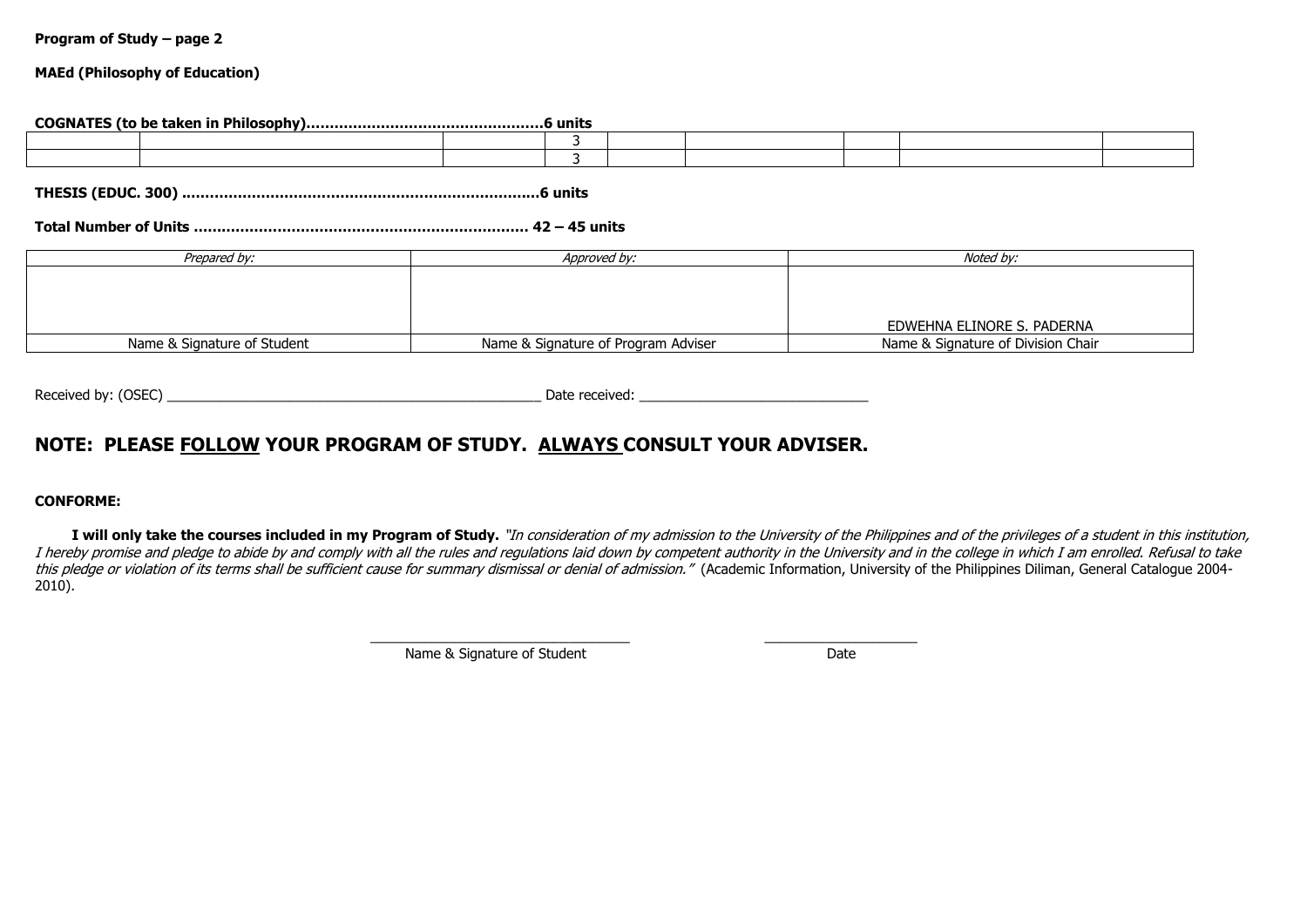#### **PROGRAM OF STUDY**

#### **MASTER OF ARTS IN EDUCATION (Social Studies)**

Student's Name \_\_\_\_\_\_\_\_\_\_\_\_\_\_\_\_\_\_\_\_\_\_\_\_\_\_\_\_\_\_\_\_\_\_\_\_\_\_\_\_\_\_\_\_\_\_\_\_\_\_\_\_\_\_\_\_\_\_\_\_\_\_\_\_\_\_\_\_\_\_\_\_\_\_\_\_\_\_\_\_\_\_\_\_\_\_\_\_\_\_\_\_\_\_\_ Student No.: \_\_\_\_\_\_\_\_\_\_\_\_\_\_\_\_\_\_\_\_\_\_\_\_\_\_\_\_\_\_\_\_\_ Date Admitted/Started: **We are also assumed as a start of MRR** and the Start Date of MRR: **we are also assumed as the Start Date of MRR**:

Highest Degree Attained (Bachelor's degree): \_\_\_\_\_\_\_\_\_\_\_\_\_\_\_\_\_\_\_\_\_\_\_\_\_\_\_\_\_\_\_\_\_\_\_\_\_\_\_\_\_\_\_\_\_\_\_\_\_\_\_\_\_\_\_\_\_\_\_\_\_\_\_\_\_\_\_\_\_\_\_\_\_\_\_\_\_\_\_\_\_\_\_\_\_\_\_\_\_\_\_\_\_\_\_\_\_\_\_\_\_\_\_\_\_\_\_\_\_\_\_\_\_\_\_\_

# **MAJOR COURSES………………………………………………………………… 15-18 Units**

| Course Number                 | Course Title                                                                   | Prerequisite                                                                                                             | Units | Semester | Academic<br>Year | Grade | Advised by: (Signature<br>of Program Adviser | Date<br>Advised |
|-------------------------------|--------------------------------------------------------------------------------|--------------------------------------------------------------------------------------------------------------------------|-------|----------|------------------|-------|----------------------------------------------|-----------------|
| EDSSE 231                     | Instructional Planning and Procedures in Social<br><b>Studies</b>              |                                                                                                                          |       |          |                  |       |                                              |                 |
| EDSSE 232                     | Selected Topics in the Social Sciences for Social<br>Studies Teachers, Part I  |                                                                                                                          | 3     |          |                  |       |                                              |                 |
| EDSSE 233                     | Selected Topics in the Social Sciences for Social<br>Studies Teachers, Part II |                                                                                                                          |       |          |                  |       |                                              |                 |
| EDSSE 242                     | Production of Instructional and Assessment<br>Materials in Social Studies      |                                                                                                                          |       |          |                  |       |                                              |                 |
| <b>EDUC 280</b>               | Practicum in Teaching                                                          | Methods course in the subject<br>to be taught. (Practice<br>teaching and conferences to<br>be arranged with instructor). | 3     |          |                  |       |                                              |                 |
| Any 3 units of the following: |                                                                                |                                                                                                                          |       |          |                  |       |                                              |                 |
| Geography 235                 | Geography of Southeast Asia                                                    | GS/SS                                                                                                                    |       |          |                  |       |                                              |                 |
| Kasaysayan 206 L              | Seminar on Contemporary Problems in Asia                                       |                                                                                                                          |       |          |                  |       |                                              |                 |

|--|--|--|--|--|

Kasaysayan 206 Seminar on Contemporary Problems in Asia 3

| <b>EDRE 201 OR</b>           | Methods in Educational Research OR          | EDRE 101/eauiv          |  |  |  |
|------------------------------|---------------------------------------------|-------------------------|--|--|--|
| <b>EDRE 202</b>              | Research Design in Education                | <b>EDRE 201</b>         |  |  |  |
| <b>EDRE 231</b><br><b>OR</b> | Statistical Methods Applied to Education OR | EDRE 101/Stat 101/equiv |  |  |  |
| <b>EDRE 261</b>              | Data Analysis                               |                         |  |  |  |

#### **EDUCATIONAL FOUNDATIONS…………………………………………… 3-6 units**

(Effective 2004 an additional 3-unit foundation course should be taken by students who were non-education majors in their undergraduate program.)

| EDFD 201 OR     | Psycho-Philosophical Foundations of Education OR |  |  |  |  |  |  |  |  |  |
|-----------------|--------------------------------------------------|--|--|--|--|--|--|--|--|--|
| <b>EDFD 221</b> | Socio-Cultural Foundations of Education:         |  |  |  |  |  |  |  |  |  |
|                 | A Comparative Approach                           |  |  |  |  |  |  |  |  |  |
|                 |                                                  |  |  |  |  |  |  |  |  |  |
| 3 units         |                                                  |  |  |  |  |  |  |  |  |  |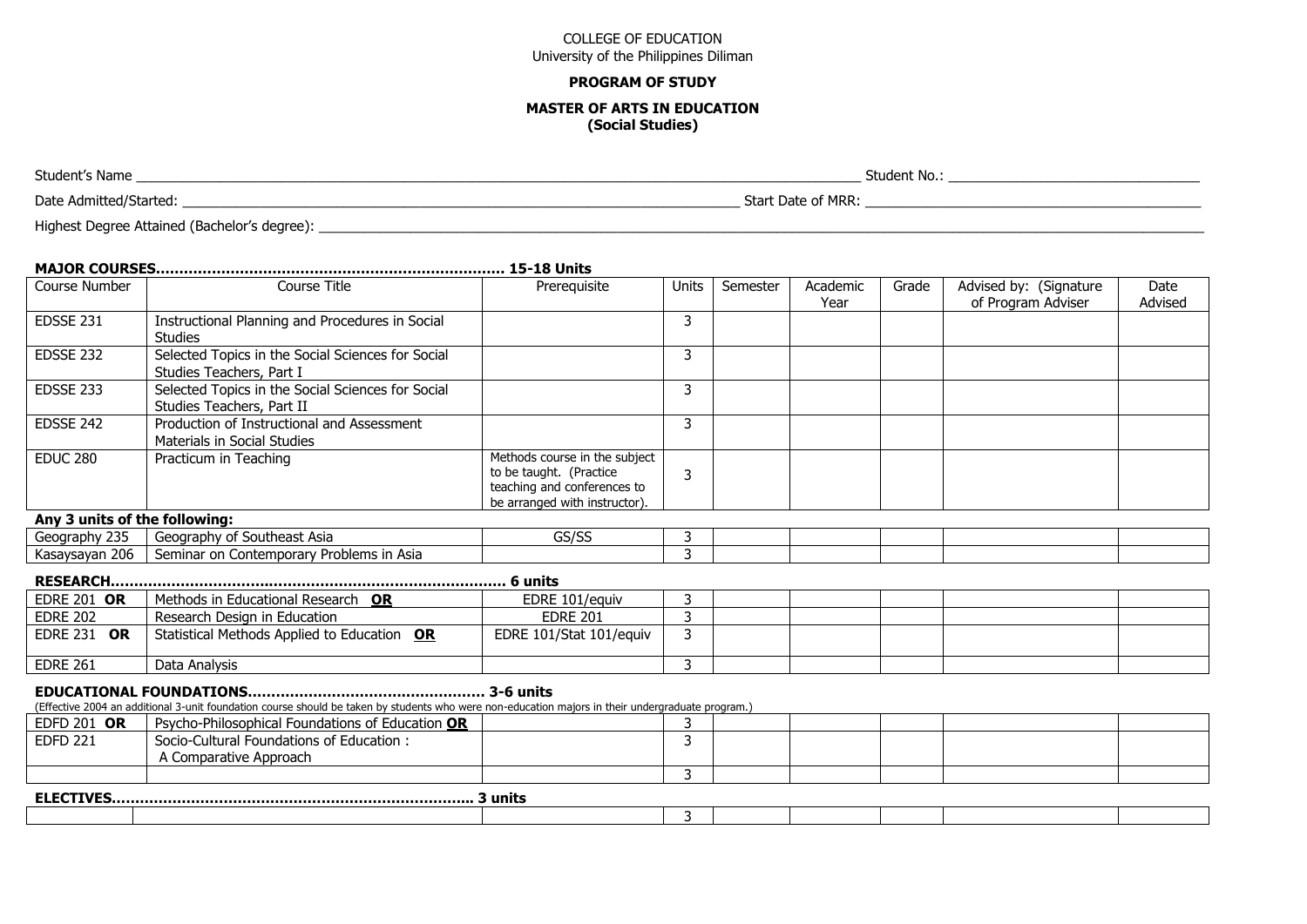**MAEd (Social Studies)**

**COGNATES……………………………………………………………………6 units**

Any **SIX** (6) of graduate units in the Social Sciences, Asian Studies or Philippine Studies or \*\*200-level courses in the College of Education in the following areas: Reading Education, Educational Technology, Research & Evaluation, Language Education, Health Education, Educational Foundation, Curriculum Studies, Special Education, Art Education & Environmental Education. (\*\*Approved on the 95th UC Meeting: April 19, 2006 (Effective First Sem. 2006-2007).

**THESIS (EDUC. 300)……………………………………………………… 6 units** 

**Total Number of Units …………………………………………………. 42 - 45 units**

| Prepared by:                | Approved by:                        | Noted by:                          |
|-----------------------------|-------------------------------------|------------------------------------|
|                             |                                     |                                    |
|                             |                                     |                                    |
|                             |                                     | EDWEHNA ELINORE S. PADERNA         |
| Name & Signature of Student | Name & Signature of Program Adviser | Name & Signature of Division Chair |

Received by: (OSEC) example and the set of the set of the set of the set of the set of the set of the set of the set of the set of the set of the set of the set of the set of the set of the set of the set of the set of the

# **NOTE: PLEASE FOLLOW YOUR PROGRAM OF STUDY. ALWAYS CONSULT YOUR ADVISER.**

#### **CONFORME:**

I will only take the courses included in my Program of Study. "In consideration of my admission to the University of the Philippines and of the privileges of a student in this institution, I hereby promise and pledge to abide by and comply with all the rules and regulations laid down by competent authority in the University and in the college in which I am enrolled. Refusal to take this pledge or violation of its terms shall be sufficient cause for summary dismissal or denial of admission." (Academic Information, University of the Philippines Diliman, General Catalogue 2004-2010).

\_\_\_\_\_\_\_\_\_\_\_\_\_\_\_\_\_\_\_\_\_\_\_\_\_\_\_\_\_\_\_\_\_\_ \_\_\_\_\_\_\_\_\_\_\_\_\_\_\_\_\_\_\_\_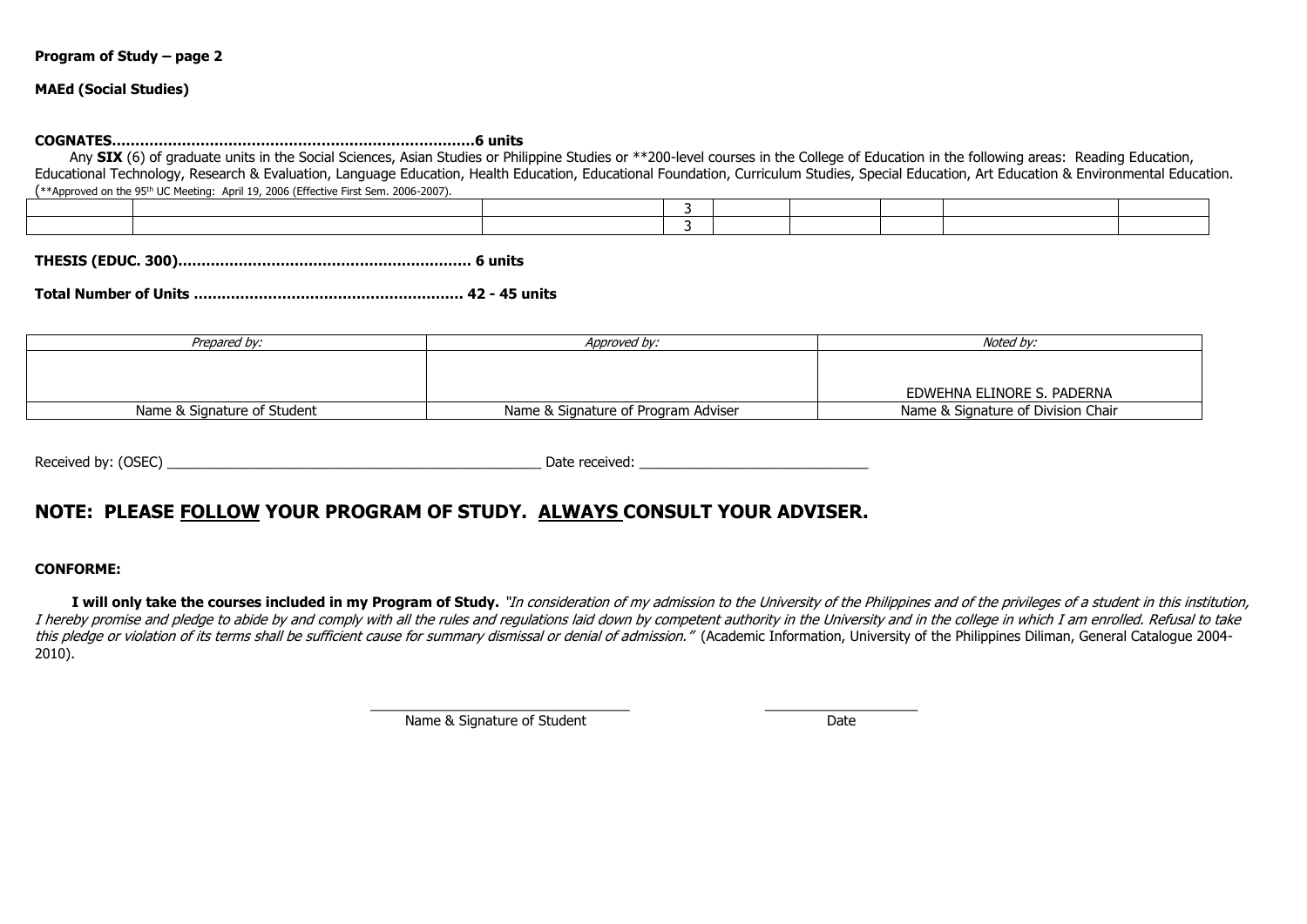#### **PROGRAM OF STUDY**

#### **MASTER OF ARTS IN EDUCATION (Teaching in the Early Grades, K-2)**

Student's Name \_\_\_\_\_\_\_\_\_\_\_\_\_\_\_\_\_\_\_\_\_\_\_\_\_\_\_\_\_\_\_\_\_\_\_\_\_\_\_\_\_\_\_\_\_\_\_\_\_\_\_\_\_\_\_\_\_\_\_\_\_\_\_\_\_\_\_\_\_\_\_\_\_\_\_\_\_\_\_\_\_\_\_\_\_\_\_\_\_\_\_\_\_\_\_ Student No.: \_\_\_\_\_\_\_\_\_\_\_\_\_\_\_\_\_\_\_\_\_\_\_\_\_\_\_\_\_\_\_\_\_

Date Admitted/Started: \_\_\_\_\_\_\_\_\_\_\_\_\_\_\_\_\_\_\_\_\_\_\_\_\_\_\_\_\_\_\_\_\_\_\_\_\_\_\_\_\_\_\_\_\_\_\_\_\_\_\_\_\_\_\_\_\_\_\_\_\_\_\_\_\_\_\_\_\_\_\_\_\_ Start Date of MRR: \_\_\_\_\_\_\_\_\_\_\_\_\_\_\_\_\_\_\_\_\_\_\_\_\_\_\_\_\_\_\_\_\_\_\_\_\_\_\_\_\_\_\_\_

| Highest Degree Attained (Bachelor's degree): _ |  |  |
|------------------------------------------------|--|--|
|------------------------------------------------|--|--|

| Course<br>Number   | Course Title                                                                                                                                      | Prerequisite                   | <b>Units</b> | Semester | Academic<br>Year | Grade | Advised by: (Signature<br>of Program Adviser) | Date Advised |
|--------------------|---------------------------------------------------------------------------------------------------------------------------------------------------|--------------------------------|--------------|----------|------------------|-------|-----------------------------------------------|--------------|
| EDTEG 201          | Foundation of Teaching in the Early Grades (K-2)                                                                                                  |                                | 3            |          |                  |       |                                               |              |
| EDTEG 211          | Trends and Approaches in Teaching in the Early Grades<br>$(K-2)$                                                                                  |                                | 3            |          |                  |       |                                               |              |
| EDTEG 221          | Curriculum Design in the Early Grades (K-2)                                                                                                       |                                | 3            |          |                  |       |                                               |              |
| EDTEG 231          | Assessment in the Early Grades (K-2)                                                                                                              | <b>EDCO</b><br>203/equiv/COI   | 3            |          |                  |       |                                               |              |
| EDTEG 277          | Practicum in Teaching in the Early Grades (K-2)                                                                                                   | None                           | 3            |          |                  |       |                                               |              |
|                    | Choice of one course from the following:                                                                                                          |                                |              |          |                  |       |                                               |              |
| <b>EDR 252</b>     | Early Reading Intervention Program                                                                                                                | <b>EDR 210</b>                 | 3            |          |                  |       |                                               |              |
| <b>EDH 203</b>     | School Health Program                                                                                                                             |                                | 3            |          |                  |       |                                               |              |
| EDART 235          | Instructional Approaches & Techniques in Art Education                                                                                            |                                | 3            |          |                  |       |                                               |              |
| <b>EDSC 211</b>    | Instructional Planning & Procedures for Elementary<br><b>School Mathematics</b>                                                                   | Major in Math/COI              | 3            |          |                  |       |                                               |              |
| <b>EDSP 212</b>    | The Montessori Approach to Education                                                                                                              | EDSP 201 or EDSP<br>202/COI    | 3            |          |                  |       |                                               |              |
| <b>EDL 205</b>     | Language Acquisition: Theories, Principles and<br>Research                                                                                        | <b>EDL 201/COI</b>             | 3            |          |                  |       |                                               |              |
|                    | (Effective 2004 an additional 3-unit foundation course should be taken by students who were non-education majors in their undergraduate program.) |                                |              |          |                  |       |                                               |              |
| EDFD 201 OR        | Psycho-Philosophical Foundations of Education OR                                                                                                  |                                | 3            |          |                  |       |                                               |              |
| <b>EDFD 221</b>    | Socio-Cultural Foundations of Education: A Comparative<br>Approach                                                                                |                                | 3            |          |                  |       |                                               |              |
|                    |                                                                                                                                                   |                                | 3            |          |                  |       |                                               |              |
| <b>RESEARCH</b>    |                                                                                                                                                   |                                |              |          |                  |       |                                               |              |
| <b>EDRE 201 OR</b> | Methods in Educational Research OR                                                                                                                | EDRE 101/equiv                 | 3            |          |                  |       |                                               |              |
| <b>EDUC 293</b>    | Research Designs & Techniques Applied to Education                                                                                                | None                           | 3            |          |                  |       |                                               |              |
| <b>EDRE 231 OR</b> | Statistical Methods Applied to Education OR                                                                                                       | EDRE 101/ Stat<br>$101/$ equiv | 3            |          |                  |       |                                               |              |
| <b>EDRE 261</b>    | Data Analysis                                                                                                                                     |                                | 3            |          |                  |       |                                               |              |
|                    |                                                                                                                                                   |                                |              |          |                  |       |                                               |              |
|                    |                                                                                                                                                   |                                | 3            |          |                  |       |                                               |              |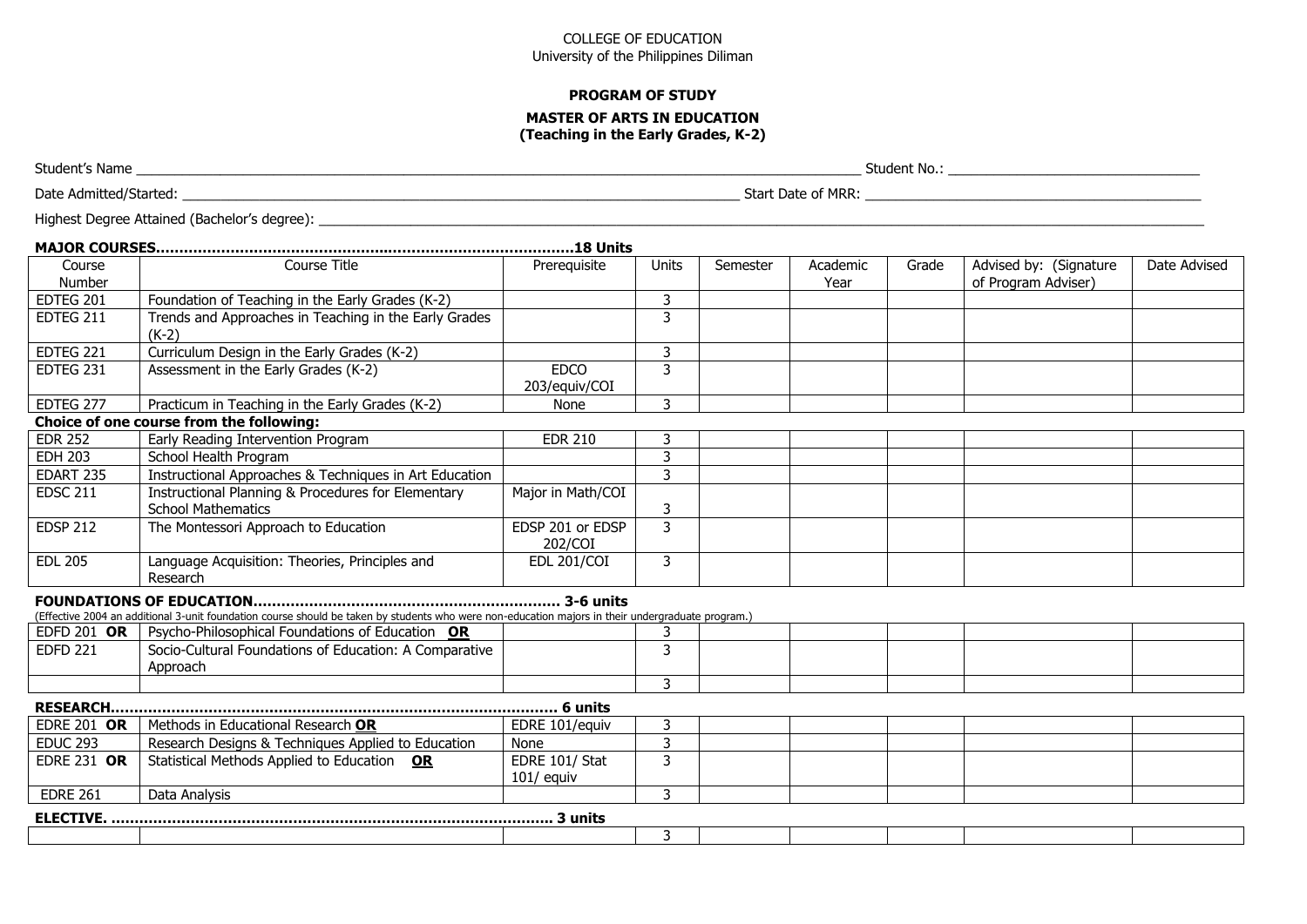#### **MAEd (Teaching in the Early Grades, K-2)**

**COGNATES…….……………………………….…………………………………………… 6 units**

**SIX** (6) units of 200-level courses in the following areas: Family Life & Child Development, Human Kinetics, Psychology, Speech Communication & Theater Arts or **\*\***200-level courses in the College of Education in the following areas: Reading Education, Educational Psychology, Art Educational, Health Educational, Language Education, Guidance, & Environmental Education. (\*\*Approved on the 95th UC Meeting: April 19, 2006 (Effective First Sem. 2006-2007).

**THESIS (EDUC. 300) ………….…………………………………………………………. 6 units**

**Total Number of Units ……………………………………………………………….. 42-45 units**

| Approved by:                        | Noted by:                          |
|-------------------------------------|------------------------------------|
|                                     |                                    |
|                                     |                                    |
|                                     | EDWEHNA ELINORE S. PADERNA         |
| Name & Signature of Program Adviser | Name & Signature of Division Chair |
|                                     |                                    |

| (OSEC)<br>Received by: | Date<br>received |
|------------------------|------------------|
|                        |                  |

# **NOTE: PLEASE FOLLOW YOUR PROGRAM OF STUDY. ALWAYS CONSULT YOUR ADVISER.**

#### **CONFORME:**

I will only take the courses included in my Program of Study. "In consideration of my admission to the University of the Philippines and of the privileges of a student in this institution, I hereby promise and pledge to abide by and comply with all the rules and regulations laid down by competent authority in the University and in the college in which I am enrolled. Refusal to take this pledge or violation of its terms shall be sufficient cause for summary dismissal or denial of admission." (Academic Information, University of the Philippines Diliman, General Catalogue 2004-2010).

\_\_\_\_\_\_\_\_\_\_\_\_\_\_\_\_\_\_\_\_\_\_\_\_\_\_\_\_\_\_\_\_\_\_ \_\_\_\_\_\_\_\_\_\_\_\_\_\_\_\_\_\_\_\_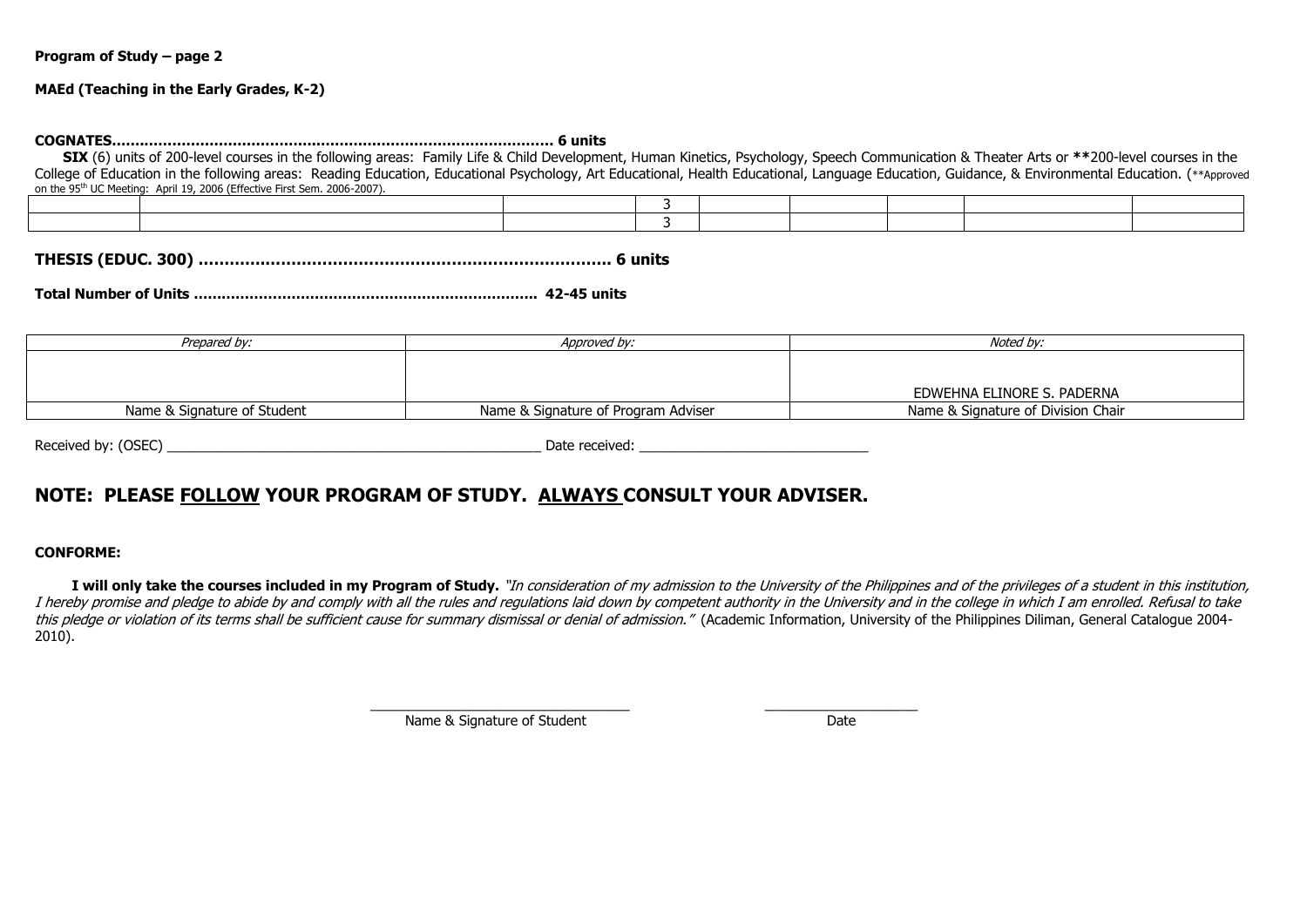#### **PROGRAM OF STUDY**

#### **MASTER OF ARTS IN EDUCATION (Non-Formal Education)**

Student's Name \_\_\_\_\_\_\_\_\_\_\_\_\_\_\_\_\_\_\_\_\_\_\_\_\_\_\_\_\_\_\_\_\_\_\_\_\_\_\_\_\_\_\_\_\_\_\_\_\_\_\_\_\_\_\_\_\_\_\_\_\_\_\_\_\_\_\_\_\_\_\_\_\_\_\_\_\_\_\_\_\_\_\_\_\_\_\_\_\_\_\_\_\_\_\_ Student No.: \_\_\_\_\_\_\_\_\_\_\_\_\_\_\_\_\_\_\_\_\_\_\_\_\_\_\_\_\_\_\_\_\_

Date Admitted/Started: \_\_\_\_\_\_\_\_\_\_\_\_\_\_\_\_\_\_\_\_\_\_\_\_\_\_\_\_\_\_\_\_\_\_\_\_\_\_\_\_\_\_\_\_\_\_\_\_\_\_\_\_\_\_\_\_\_\_\_\_\_\_\_\_\_\_\_\_\_\_\_\_\_ Start Date of MRR: \_\_\_\_\_\_\_\_\_\_\_\_\_\_\_\_\_\_\_\_\_\_\_\_\_\_\_\_\_\_\_\_\_\_\_\_\_\_\_\_\_\_\_\_

Highest Degree Attained (Bachelor's degree): <br>
and the state of the state of the state of the state of the state of the state of the state of the state of t

# **MAJOR COURSES………………………………………………………………………………18 units**

| Course Number   | Course Title                                                 | Prerequisites | Units | Semester | Academic | Grade | Advised by: (Signature | Date    |
|-----------------|--------------------------------------------------------------|---------------|-------|----------|----------|-------|------------------------|---------|
|                 |                                                              |               |       |          | Year     |       | of Program Adviser)    | Advised |
| EDNFE 221       | Theory & Practice in Non-Formal Education                    |               |       |          |          |       |                        |         |
| EDNFE 222       | Instructional Materials & Strategies in Non-Formal Education | EDNFE 221/COI |       |          |          |       |                        |         |
| <b>EDFD 225</b> | <b>Educational Anthropology</b>                              |               |       |          |          |       |                        |         |
| <b>EDAD 210</b> | Program/Project Planning & Evaluation                        | EDAD 211/COI  |       |          |          |       |                        |         |
| H.E.Ed. 203     | Organization & Management of Technology in Home Economics    |               |       |          |          |       |                        |         |
|                 | & Livelihood Programs                                        |               |       |          |          |       |                        |         |
| <b>EDUC 290</b> | Internship in Non-Formal Education                           |               |       |          |          |       |                        |         |

| <b>EDRE 201</b> | Methods in Educational Research          | EDRE 101/eauiv. |  |  |  |  |  |
|-----------------|------------------------------------------|-----------------|--|--|--|--|--|
| <b>EDRE 231</b> | Statistical Methods Applied to Education | EDRE 101/Stat   |  |  |  |  |  |
|                 |                                          | 101/equiv       |  |  |  |  |  |

#### **EDUCATIONAL FOUNDATIONS……………………………….…………………………….3-6 units**

(Effective 2004 an additional 3-unit foundation course should be taken by students who were non-education majors in their undergraduate program.)

| <b>EDFD 218</b> | I Adult Learning: The Psychology of Adult Learners & Their<br>Learning Styles |  |  |  |  |
|-----------------|-------------------------------------------------------------------------------|--|--|--|--|
|                 |                                                                               |  |  |  |  |

### **ELECTIVE……………………………………………………………………………………….3 units**

#### **Any graduate Education course from the following:**

| <b>EDR 255</b>  | Alternative<br>: Literacy Programs                                 | COI |  |  |  |
|-----------------|--------------------------------------------------------------------|-----|--|--|--|
| <b>EDSP 235</b> | Children & Youth<br><b>Activity Program</b><br>า for Out-of-School |     |  |  |  |
| <b>EDH 206</b>  | Community Organization for Health Education                        |     |  |  |  |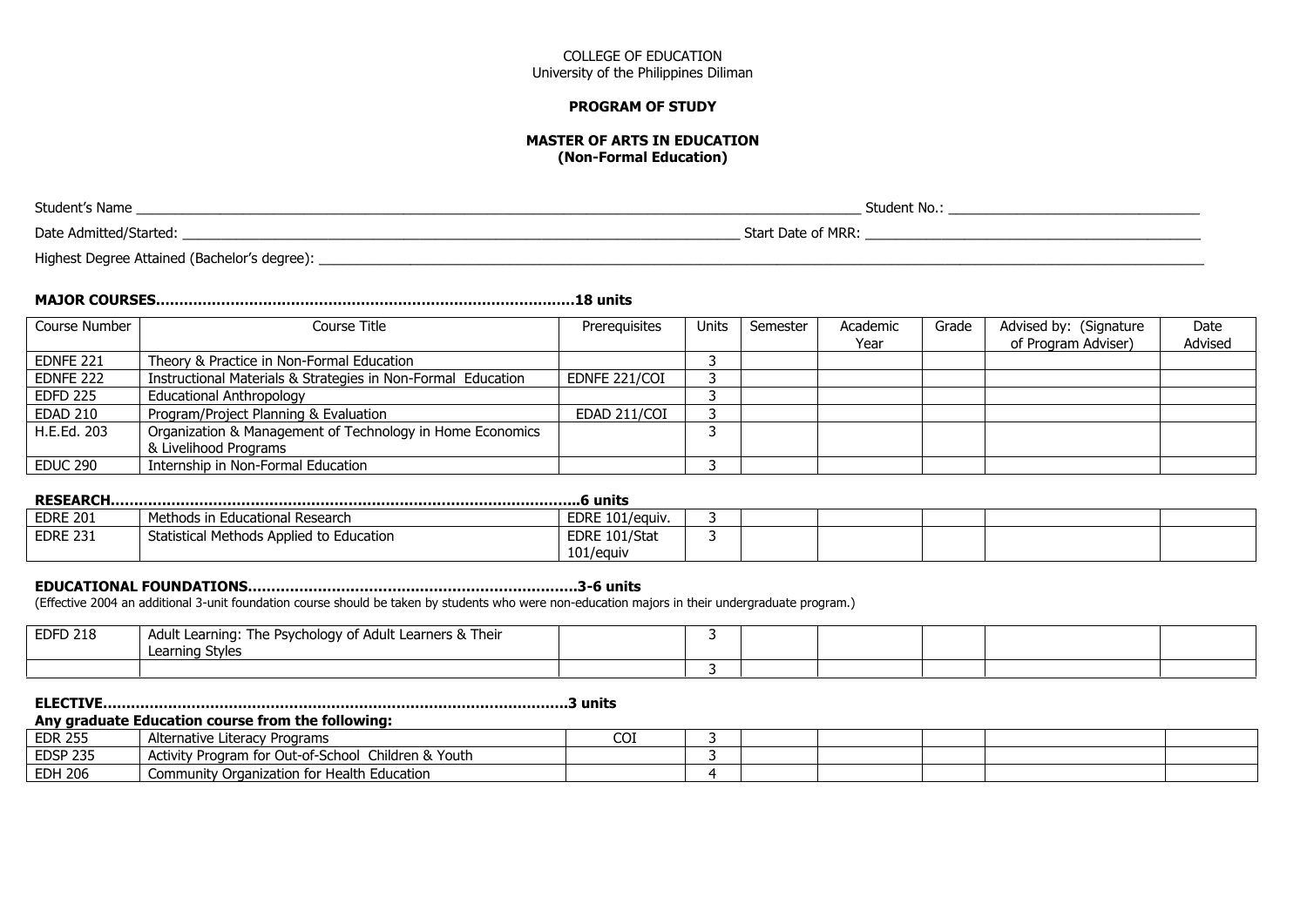### **MAEd (Non-Formal Education)**

**COGNATES………………………………….………………………………………………...6 units Choice of SIX (6) units in any one of the following: Social Work and Community Development, Anthropology, Philosophy, Sociology, Psychology, Home Economics, Human Kinetics and Mass Communication.**

**THESIS (EDUC. 300)……………..………………………..………………………………6 units**

**Total Number of Units …………………………………………………………..…… 42 - 45 units**

| Prepared by:                |                                     | Noted by:                          |
|-----------------------------|-------------------------------------|------------------------------------|
|                             | Approved by:                        |                                    |
|                             |                                     |                                    |
|                             |                                     |                                    |
|                             |                                     |                                    |
|                             |                                     | EDWEHNA ELINORE S. PADERNA         |
| Name & Signature of Student | Name & Signature of Program Adviser | Name & Signature of Division Chair |

Received by: (OSEC) examples a set of the set of the set of the set of the set of the set of the set of the set of the set of the set of the set of the set of the set of the set of the set of the set of the set of the set

# **NOTE: PLEASE FOLLOW YOUR PROGRAM OF STUDY. ALWAYS CONSULT YOUR ADVISER.**

#### **CONFORME:**

I will only take the courses included in my Program of Study."In consideration of my admission to the University of the Philippines and of the privileges of a student in this institution, I hereby promise and pledge to abide by and comply with all the rules and regulations laid down by competent authority in the University and in the college in which I am enrolled. Refusal to take this pledge or violation of its terms shall be sufficient cause for summary dismissal or denial of admission." (Academic Information, University of the Philippines Diliman, General Catalogue 2004-2010).

\_\_\_\_\_\_\_\_\_\_\_\_\_\_\_\_\_\_\_\_\_\_\_\_\_\_\_\_\_\_\_\_\_\_ \_\_\_\_\_\_\_\_\_\_\_\_\_\_\_\_\_\_\_\_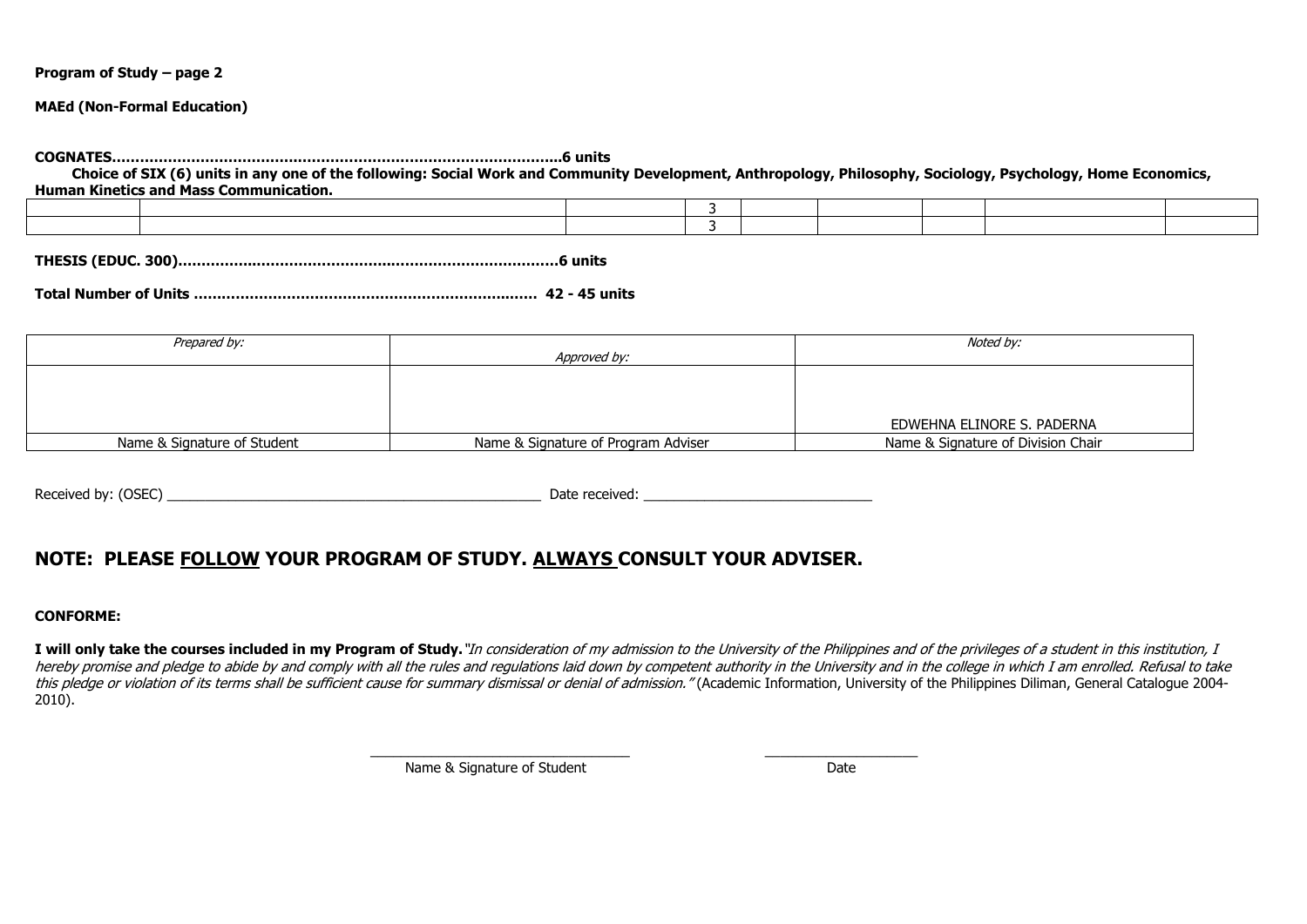### **PROGRAM OF STUDY**

#### **MASTER OF ARTS IN EDUCATION (Reading Education)**

| Student's Name                               | Student No.:       |
|----------------------------------------------|--------------------|
| Date Admitted/Started:                       | Start Date of MRR: |
| Highest Degree Attained (Bachelor's degree): |                    |

### **MAJOR COURSES……………………..………………………………………………………18 units**

| Course Number     | Course Title                                             | Prerequisites      | <b>Units</b> | Semester | Academic | Grade | Advised by: (Signature | Date Advised |
|-------------------|----------------------------------------------------------|--------------------|--------------|----------|----------|-------|------------------------|--------------|
|                   |                                                          |                    |              |          | Year     |       | of Program Adviser)    |              |
| <b>EDR 201</b>    | The Psychology of Reading                                |                    |              |          |          |       |                        |              |
| EDR 210           | Trends in Reading Instruction                            | <b>EDR 201/COI</b> | <u>ີ</u>     |          |          |       |                        |              |
| <b>EDR 220 OR</b> | Selection and Evaluation of Reading Materials OR         |                    |              |          |          |       |                        |              |
| <b>EDR 221</b>    | Literature-Based Reading Programs                        | <b>EDR 201/COI</b> |              |          |          |       |                        |              |
| <b>EDR 235</b>    | Development of Instructional and Assessment Materials in | <b>EDR 210/COI</b> | 3            |          |          |       |                        |              |
|                   | Reading                                                  |                    |              |          |          |       |                        |              |
| EDR 277 OR        | Practicum in Teaching Beginning Reading OR               | EDR 201, 210       |              |          |          |       |                        |              |
| <b>EDR 278</b>    | Practicum in Corrective Reading                          | EDR 235,           |              |          |          |       |                        |              |
|                   |                                                          | 220/221/COI        |              |          |          |       |                        |              |
| EDR 251 OR        | Case Studies in Reading OR                               | EDR 201, 210       |              |          |          |       |                        |              |
| <b>EDR 252</b>    | Early Reading Intervention Programs                      | <b>EDR 210</b>     |              |          |          |       |                        |              |

| EDUC 293 OR            | Research Designs and Techniques Applied to Education OR |               |  |  |  |  |  |  |
|------------------------|---------------------------------------------------------|---------------|--|--|--|--|--|--|
| <b>EDRE 201</b>        | Methods of Educational Research                         | <b>EDRE</b>   |  |  |  |  |  |  |
|                        |                                                         | 101/equiv     |  |  |  |  |  |  |
| <b>EDRE 231</b><br>OR. | Statistical Methods Applied to Education OR             | EDRE 101/Stat |  |  |  |  |  |  |
|                        |                                                         | 101/eauivs.   |  |  |  |  |  |  |
| <b>EDRE 261</b>        | Data Analysis                                           |               |  |  |  |  |  |  |

#### **EDUCATIONAL FOUNDATIONS…………………………………….…………………….3 - 6 units**

(Effective 2004 an additional 3-unit foundation course should be taken by students who were non-education majors in their undergraduate program.)

| <b>EDFD 201 OR</b> | Psycho-Philo Foundations of Education<br>0R                        |  |  |  |  |
|--------------------|--------------------------------------------------------------------|--|--|--|--|
| <b>EDFD 221</b>    | Socio-Cultural Foundations of Education: A Comparative<br>Approach |  |  |  |  |
|                    |                                                                    |  |  |  |  |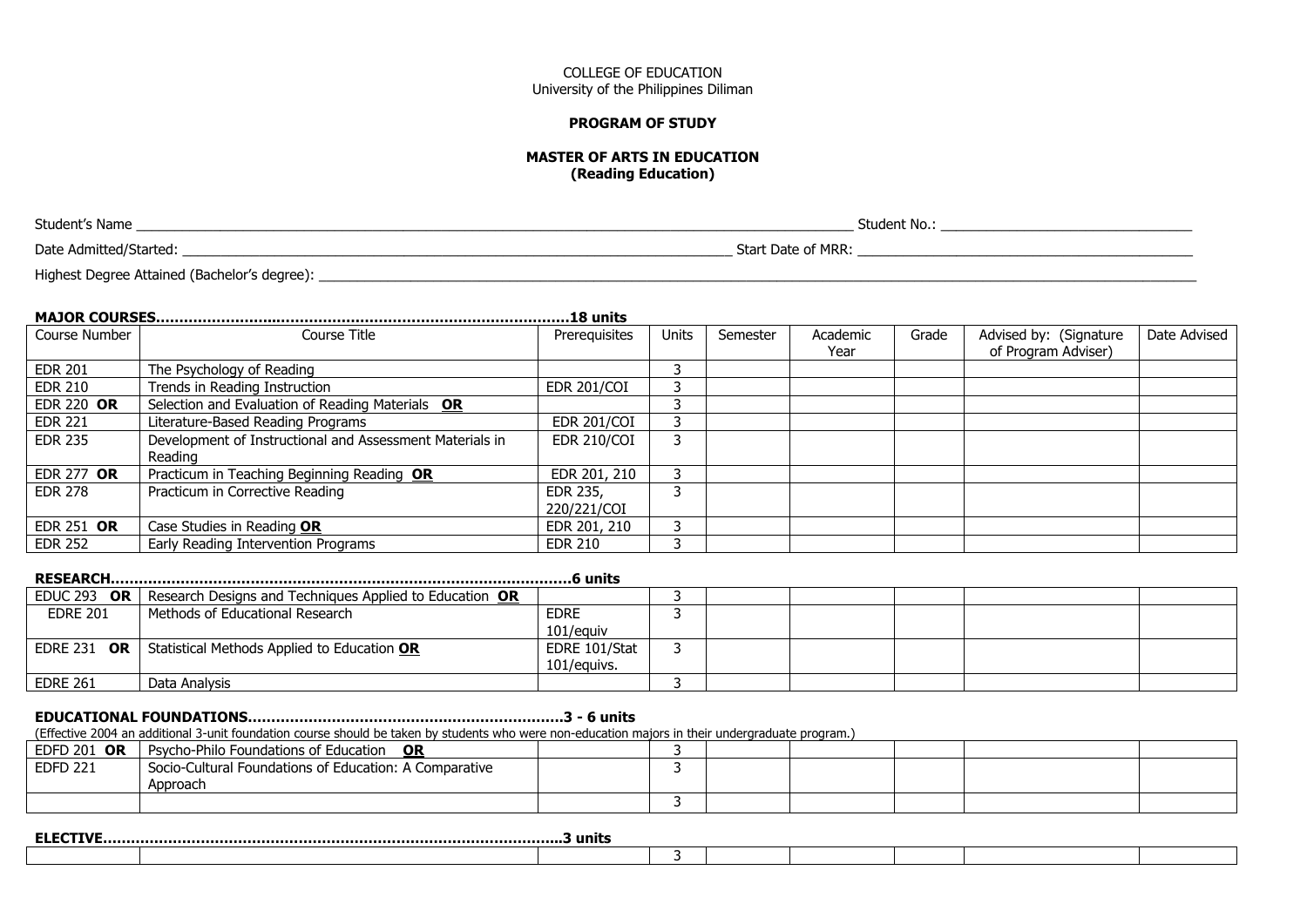#### **MAEd (Reading Education)**

#### **COGNATES………………………………………………………………………………….…… 6 units**

Courses in the area of Psychology, Literature, Mass Communication, Linguistics, Humanities, Speech Communication and Theater Arts or \*\*200-level courses in the College of Education in the following areas: Teaching in the Early Grades, Art Education, Educational Psychology, Guidance, Language Education, Special Education & Curriculum Studies. (\*\*Approved on the 95<sup>th</sup> UC Meeting: April 19, 2006 (Effective First Sem. 2006-2007).

**THESIS (EDUC. 300) …………………………………………………………………..6 units**

**Total Number of Unit ………………………………………………………………… 42 – 45 units**

| Prepared by:                | Approved bv:                        | Noted by:                          |  |  |  |  |
|-----------------------------|-------------------------------------|------------------------------------|--|--|--|--|
|                             |                                     |                                    |  |  |  |  |
|                             |                                     |                                    |  |  |  |  |
|                             |                                     | EDWEHNA ELINORE S. PADERNA         |  |  |  |  |
| Name & Signature of Student | Name & Signature of Program Adviser | Name & Signature of Division Chair |  |  |  |  |

Received by: (OSEC) example and the set of the second part of the second part of the second of the second part of the second part of the second part of the second part of the second part of the second part of the second pa

# **NOTE: PLEASE FOLLOW YOUR PROGRAM OF STUDY. ALWAYS CONSULT YOUR ADVISER.**

### **CONFORME:**

I will only take the courses included in my Program of Study."In consideration of my admission to the University of the Philippines and of the privileges of a student in this institution, I hereby promise and pledge to abide by and comply with all the rules and regulations laid down by competent authority in the University and in the college in which I am enrolled. Refusal to take this pledge or violation of its terms shall be sufficient cause for summary dismissal or denial of admission." (Academic Information, University of the Philippines Diliman, General Catalogue 2004-2010).

\_\_\_\_\_\_\_\_\_\_\_\_\_\_\_\_\_\_\_\_\_\_\_\_\_\_\_\_\_\_\_\_\_\_ \_\_\_\_\_\_\_\_\_\_\_\_\_\_\_\_\_\_\_\_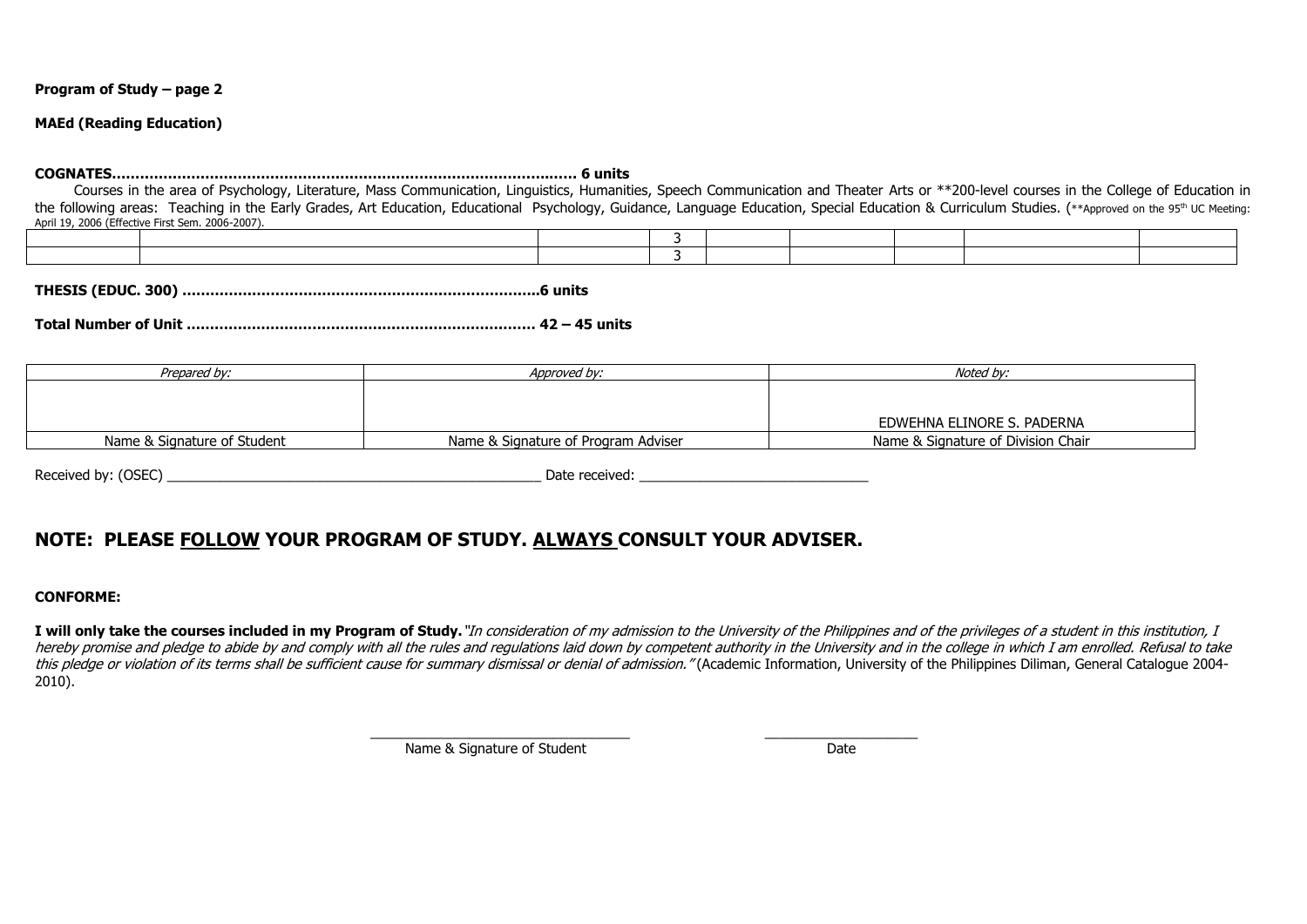#### **PROGRAM OF STUDY**

#### **MASTER OF ARTS IN EDUCATION**

**(Physics Education)**

(Approved in the 116th UC meeting on December 13, 2010) (Effective 1st Semester 2011-2012)

Date Admitted/Started: 2002 and 2003 and 2003 and 2003 and 2003 and 2003 and 2003 and 2003 and 2003 and 2003 and 2003 and 2003 and 2003 and 2003 and 2003 and 2003 and 2003 and 2003 and 2003 and 2003 and 2003 and 2003 and 2

Highest Degree Attained (Bachelor's degree): \_\_\_\_\_\_\_\_\_\_\_\_\_\_\_\_\_\_\_\_\_\_\_\_\_\_\_\_\_\_\_\_\_\_\_\_\_\_\_\_\_\_\_\_\_\_\_\_\_\_\_\_\_\_\_\_\_\_\_\_\_\_\_\_\_\_\_\_\_\_\_\_\_\_\_\_\_\_\_\_\_\_\_\_\_\_\_\_\_\_\_\_\_\_\_\_\_\_

| Course Number             | Course Title                                                                   | Prerequisites               | Units          | Semester | Academic<br>Year | Grade | Advised by: (Signature of<br>Program Adviser | Date<br>Advised |
|---------------------------|--------------------------------------------------------------------------------|-----------------------------|----------------|----------|------------------|-------|----------------------------------------------|-----------------|
| <b>Required</b>           |                                                                                |                             |                |          |                  |       |                                              |                 |
| <b>EDUC 280</b>           | Practicum in Teaching                                                          |                             | 3              |          |                  |       |                                              |                 |
| <b>EDSC 227</b>           | Selected Topics in Mathematics for Secondary School<br><b>Physics Teachers</b> | COI                         | 3              |          |                  |       |                                              |                 |
| 6 units of the following: |                                                                                |                             |                |          |                  |       |                                              |                 |
| <b>EDSC 274</b>           | Physics for Secondary School Teachers I                                        | Major in<br>Physics/COI     | 3              |          |                  |       |                                              |                 |
| EDSC 274.1                | Laboratory Course in Secondary School Physics                                  |                             | $\overline{2}$ |          |                  |       |                                              |                 |
| <b>EDSC 275</b>           | Physics for Secondary School Teachers II                                       | Major in<br>Physics/COI     | 3              |          |                  |       |                                              |                 |
| <b>EDSC 283</b>           | Selected Topics in Environmental Science for Science<br><b>Teachers</b>        | Major in<br>Science/COI     | 3              |          |                  |       |                                              |                 |
|                           | 6 units of the following 200-level Physics courses                             |                             |                |          |                  |       |                                              |                 |
| Physics 201               | Foundation of Mathematical Physics                                             | COI                         | 3              |          |                  |       |                                              |                 |
| Physics 202.1             | Foundations of Mechanics I                                                     | COI                         | 3              |          |                  |       |                                              |                 |
| Physics 204.1             | Foundations of Modern Physics I                                                | COI                         | 4              |          |                  |       |                                              |                 |
| Physics 206.5             | Foundations of Optics                                                          | Physics 203.2               | 3              |          |                  |       |                                              |                 |
| Physics 209.1             | Foundations of Experimental Physics I                                          | Physics 208                 | 4              |          |                  |       |                                              |                 |
| Physics 211               | Mathematical Methods of Physics I                                              | Physics 113/equiv.          | 3              |          |                  |       |                                              |                 |
| Physics 212               | Mathematical Methods of Physics II                                             | Physics 113/equiv.          | 3              |          |                  |       |                                              |                 |
|                           |                                                                                |                             |                |          |                  |       |                                              |                 |
| <b>EDUC 293 OR</b>        | Research Designs and Techniques Applied to Education<br><b>OR</b>              |                             | 3              |          |                  |       |                                              |                 |
| <b>EDRE 201</b>           | Methods in Educational Research                                                | EDRE 101/equiv.             | 3              |          |                  |       |                                              |                 |
| <b>EDRE 231 OR</b>        | Statistical Methods Applied to Education OR                                    | EDRE 101/Stat<br>101/equiv. | $\overline{3}$ |          |                  |       |                                              |                 |
| <b>EDRE 261</b>           | Data Analysis                                                                  |                             | 3              |          |                  |       |                                              |                 |

Student's Name \_\_\_\_\_\_\_\_\_\_\_\_\_\_\_\_\_\_\_\_\_\_\_\_\_\_\_\_\_\_\_\_\_\_\_\_\_\_\_\_\_\_\_\_\_\_\_\_\_\_\_\_\_\_\_\_\_\_\_\_\_\_\_\_\_\_\_\_\_\_\_\_\_\_\_\_\_ Student No.: \_\_\_\_\_\_\_\_\_\_\_\_\_\_\_\_\_\_\_\_\_\_\_\_\_\_\_\_\_\_\_\_\_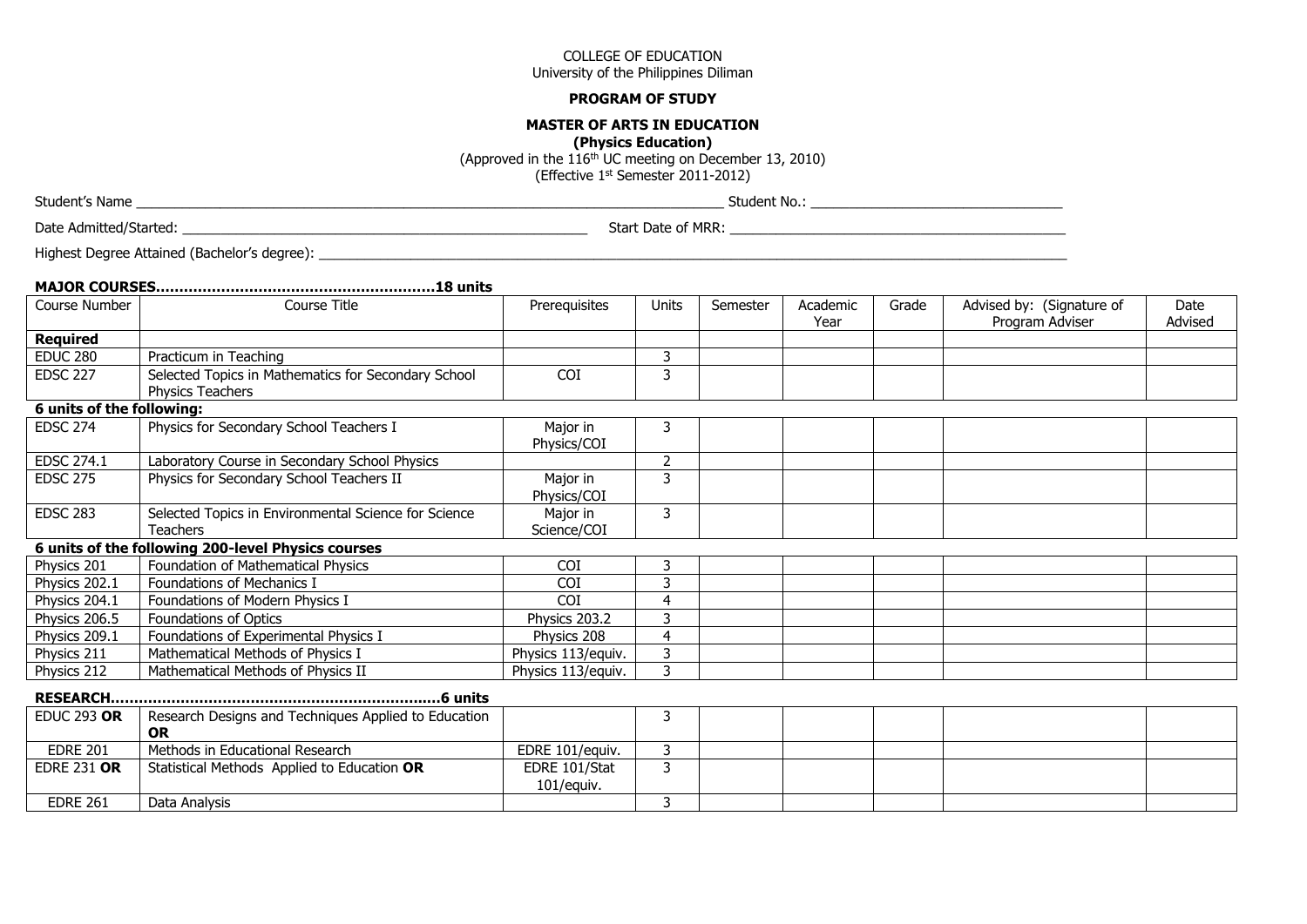### **MAEd (Physics Education)**

#### **EDUCATIONAL FOUNDATIONS………………………………..…3 units**

(Effective 2004 an additional 3-unit foundation course should be taken by students who were non-education majors in their undergraduate program.)

3

**ELECTIVE.………………………………………………………………3 units**

#### **COGNATES……………………………………………………………..6 units**

**SIX** (6) units of 200-level courses in one of the following fields: Chemistry, Mathematics, Statistics, Meteorology, Educational Technology, Environmental Education, Mathematics Education and Educational Research & Evaluation.

**THESIS (EDUC. 300) .……………………………..……………….6 units**

**Total Number of Units ……………………………….……….…42units**

| Prepared by:                | Approved by:                        | Noted bv:                          |
|-----------------------------|-------------------------------------|------------------------------------|
|                             |                                     |                                    |
|                             |                                     |                                    |
|                             |                                     | EDWEHNA ELINORE S. PADERNA         |
| Name & Signature of Student | Name & Signature of Program Adviser | Name & Signature of Division Chair |

Received by: (OSEC) example and the set of the set of the set of the set of the set of the set of the set of the set of the set of the set of the set of the set of the set of the set of the set of the set of the set of the

# **NOTE: PLEASE FOLLOW YOUR PROGRAM OF STUDY. ALWAYS CONSULT YOUR ADVISER.**

### **CONFORME:**

I will only take the courses included in my Program of Study."In consideration of my admission to the University of the Philippines and of the privileges of a student in this institution, I hereby promise and pledge to abide by and comply with all the rules and regulations laid down by competent authority in the University and in the college in which I am enrolled. Refusal to take this pledge or violation of its terms shall be sufficient cause for summary dismissal or denial of admission." (Academic Information, University of the Philippines Diliman, General Catalogue 2004-2010).

\_\_\_\_\_\_\_\_\_\_\_\_\_\_\_\_\_\_\_\_\_\_\_\_\_\_\_\_\_\_\_\_\_\_ \_\_\_\_\_\_\_\_\_\_\_\_\_\_\_\_\_\_\_\_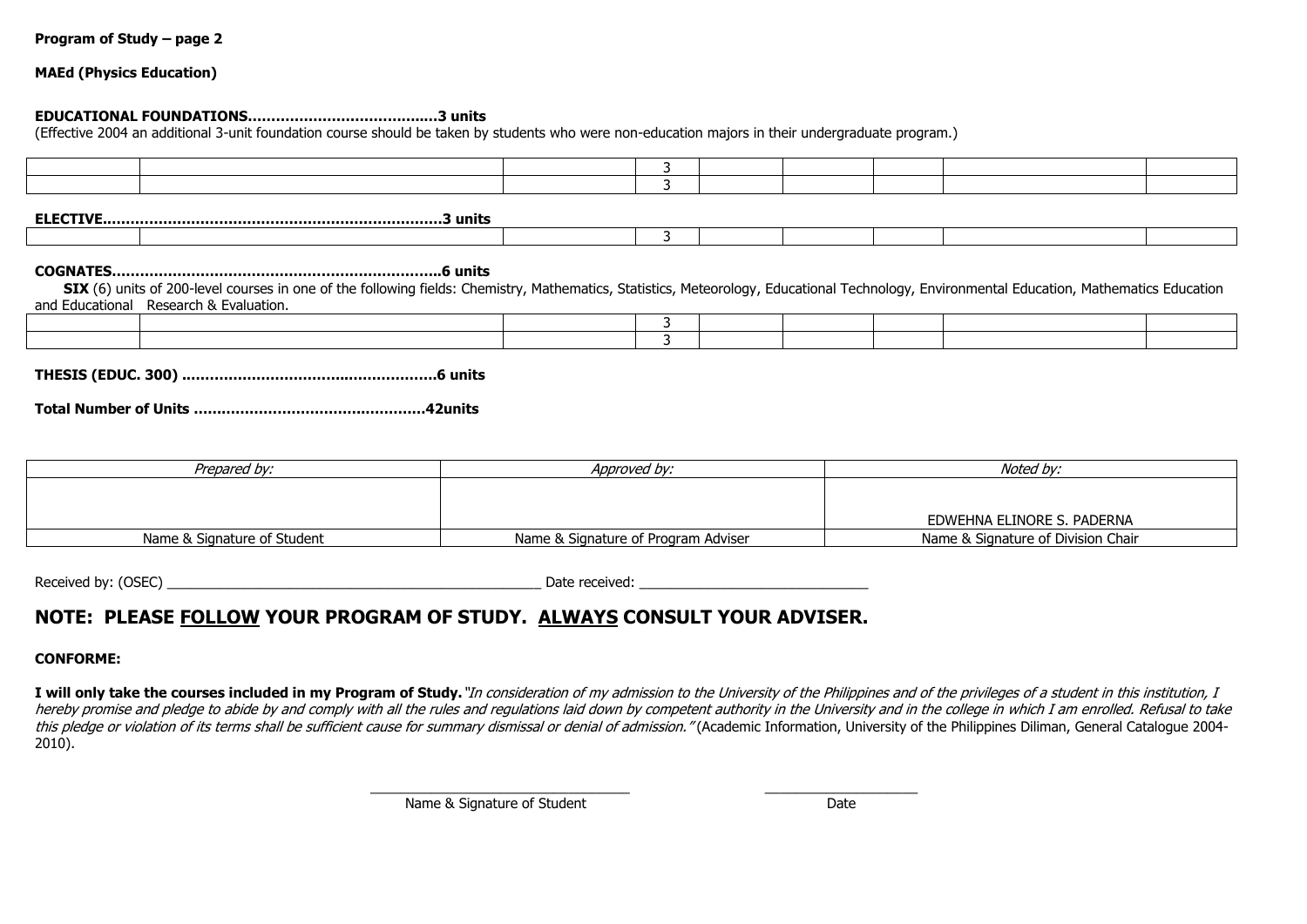#### **PROGRAM OF STUDY**

# **MASTER OF ARTS IN EDUCATION**

# **(Philosophy of Education)**

(57th UPD UC, Dec. 17, 1997) (President's Approval, Jan. 27, 1998)

Student's Name \_\_\_\_\_\_\_\_\_\_\_\_\_\_\_\_\_\_\_\_\_\_\_\_\_\_\_\_\_\_\_\_\_\_\_\_\_\_\_\_\_\_\_\_\_\_\_\_\_\_\_\_\_\_\_\_\_\_\_\_\_\_\_\_\_\_\_\_\_\_\_\_\_\_\_\_\_\_\_\_\_\_\_\_\_\_\_\_\_\_\_\_\_\_\_ Student No.: \_\_\_\_\_\_\_\_\_\_\_\_\_\_\_\_\_\_\_\_\_\_\_\_\_\_\_\_\_\_\_\_\_

Date Admitted/Started: \_\_\_\_\_\_\_\_\_\_\_\_\_\_\_\_\_\_\_\_\_\_\_\_\_\_\_\_\_\_\_\_\_\_\_\_\_\_\_\_\_\_\_\_\_\_\_\_\_\_\_\_\_\_\_\_\_\_\_\_\_\_\_\_\_\_\_\_\_\_\_\_\_ Start Date of MRR: \_\_\_\_\_\_\_\_\_\_\_\_\_\_\_\_\_\_\_\_\_\_\_\_\_\_\_\_\_\_\_\_\_\_\_\_\_\_\_\_\_\_\_\_

Highest Degree Attained (Bachelor's degree): \_\_\_\_\_\_\_\_\_\_\_\_\_\_\_\_\_\_\_\_\_\_\_\_\_\_\_\_\_\_\_\_\_\_\_\_\_\_\_\_\_\_\_\_\_\_\_\_\_\_\_\_\_\_\_\_\_\_\_\_\_\_\_\_\_\_\_\_\_\_\_\_\_\_\_\_\_\_\_\_\_\_\_\_\_\_\_\_\_\_\_\_\_\_\_\_\_\_\_\_\_\_\_\_\_\_\_\_\_\_\_\_\_\_\_\_

# **MAJOR COURSES…………………………………………..………………………………….12 units**

| Course          | Course Title                                        | Prereguisite | Jnits | Semester | Academic | Grade | Advised by: (Signature | Date Advised |
|-----------------|-----------------------------------------------------|--------------|-------|----------|----------|-------|------------------------|--------------|
| Number          |                                                     |              |       |          | Year     |       | of Program Adviser)    |              |
| <b>EDFD 241</b> | Philosophy of Education                             |              |       |          |          |       |                        |              |
| <b>EDFD 243</b> | Philosophical and Educational Theories and Ideas in |              |       |          |          |       |                        |              |
|                 | <b>Philippine Education</b>                         |              |       |          |          |       |                        |              |
| Philo 250       | Seminar in the Theory of Knowledge                  |              |       |          |          |       |                        |              |

# **FOUNDATIONS OF EDUCATION…………………………………………………………3 units**

| <b>EDFD 221 OR</b> | Socio-Cultural Foundations of Education: A Comparative |  |  |  |  |
|--------------------|--------------------------------------------------------|--|--|--|--|
|                    | Approach                                               |  |  |  |  |
| <b>EDFD 211</b>    | Psychological Foundations of Education                 |  |  |  |  |
|                    |                                                        |  |  |  |  |

| <b>RESEARCH.</b><br>3 units |                                |  |  |  |  |  |  |
|-----------------------------|--------------------------------|--|--|--|--|--|--|
| <b>EDRE 201</b>             | Educational Research<br>uhods. |  |  |  |  |  |  |
|                             |                                |  |  |  |  |  |  |

| гім<br>. | 3 units |  |  |  |  |
|----------|---------|--|--|--|--|
|          |         |  |  |  |  |